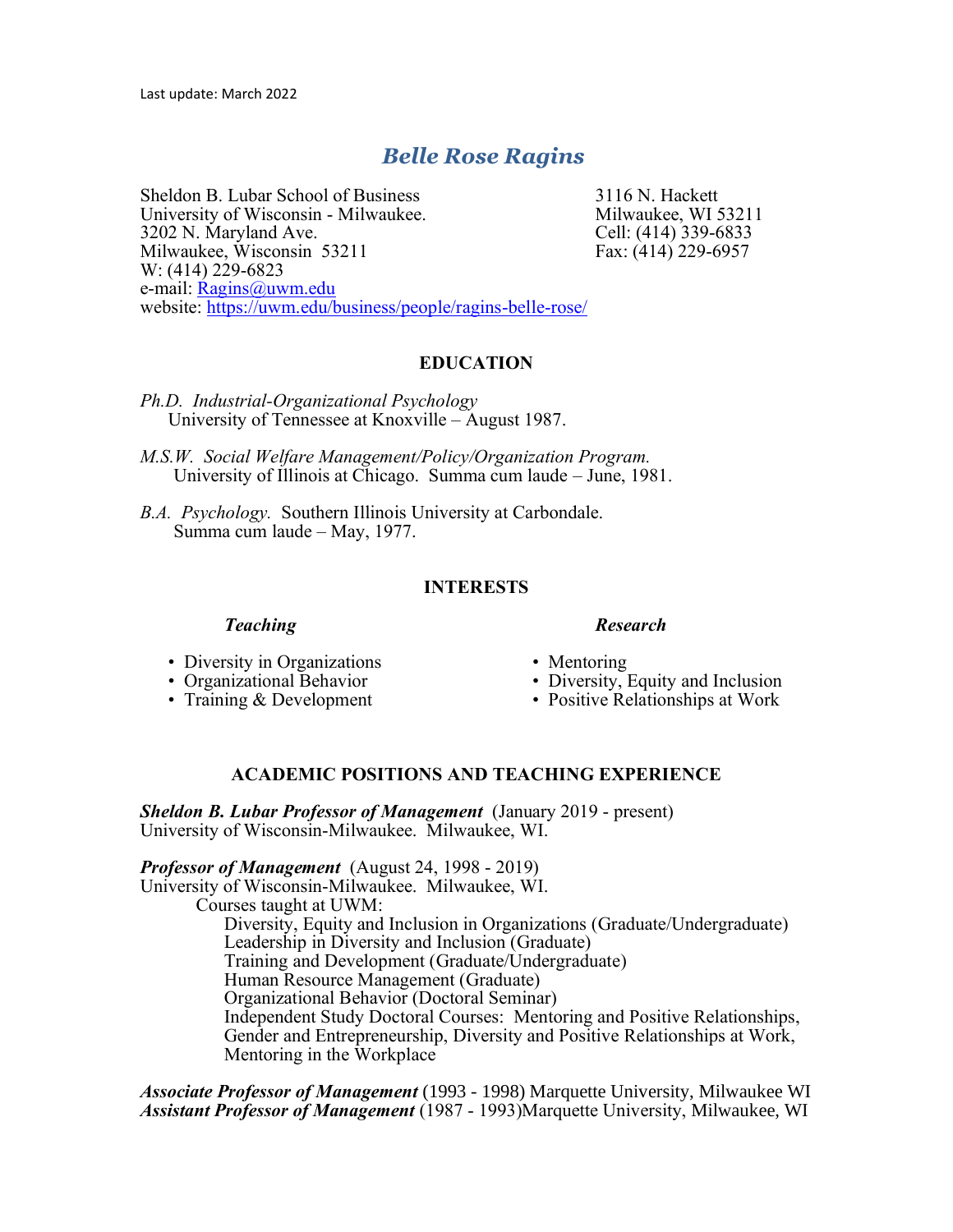Courses taught at Marquette: Diversity in Organizations (Graduate) Introduction to Diversity in Organizations (Undergraduate) Human Resource Management (Undergraduate and MBA) Training and Development (Undergraduate) Career Planning & Development (Undergraduate) Organizational Behavior (Undergraduate)

# *Executive Training/Academic Setting*

*Diversity in Organizations; Effective Mentoring*: Executive MBA and Leadership Development Programs - University of Wisconsin-Milwaukee. Miller Brewing Company, Manpower, Rockwell Automation, ABB Corporation, Brady Corporation, Briggs & Stratton, Wisconsin Energy, Simplicity Manufacturing, Norlight Communications and Johnson Controls. *Teams and Performance*: Executive M.B.A. Program. Marquette University.

# **FELLOW AND VISITING POSITIONS**

## **Distinguished Visiting Research Fellow.** Spring 2017

Centre for Research in Equality and Diversity, Queen Mary University of London.

- **U. S. Fulbright Senior Research Specialist.** Fall 2009: Monash University, Australia. Developed the Australian Consortium for Workplace Diversity, conducted workshops and gave seminars on mentoring and diversity at work.
- **Visiting Research Fellow**: Catalyst, New York, NY. Awarded the first visiting Research Fellowship position at Catalyst. (1995-96)
- **Visiting Research Associate Professor:** New York University Industrial-Organizational Psychology Department. New York, NY. (1995-96)

# **AWARDS AND HONORS**

## *Lifetime Achievement Awards*

## **Fellow**:

National Academy of Management (AOM) (elected: 2016)

American Psychological Association (APA) (elected: 2004)

Society for the Psychology of Women (SPW) (elected: 2004)

Society for Industrial-Organizational Psychology (SIOP) (elected: 2003)

American Psychological Society; Association for Psychological Science (APS) (elected: 2003)

**Society for Organizational Behavior** (invited 2009)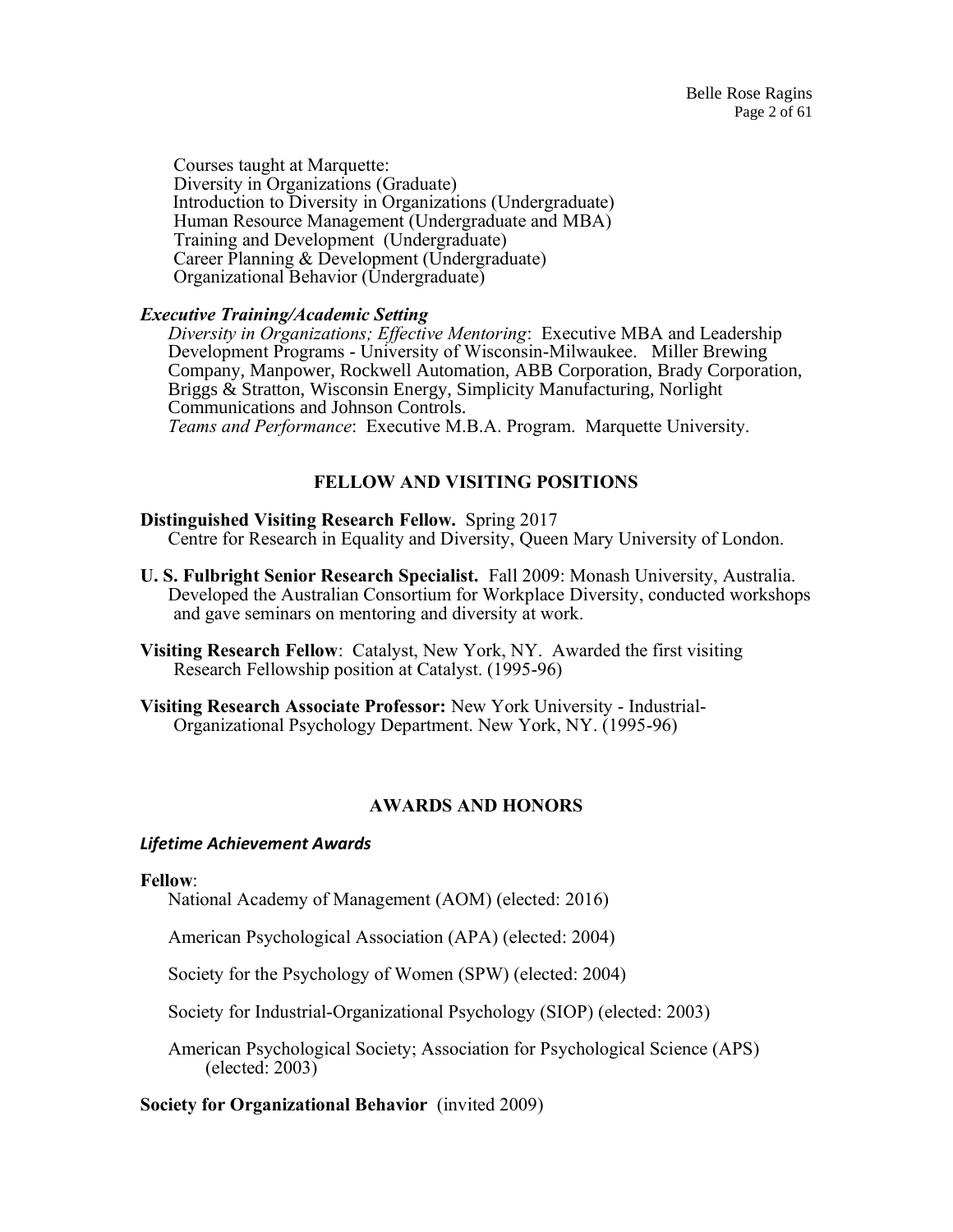#### **Walter F. Ulmer Applied Research Award** (2015)

In recognition of outstanding, career-long contribution to applied leadership research. Presented by the Center for Creative Leadership.

**Midwest Academy of Management Scholar Recognition Award** (2013). Inaugural recipient. Honors outstanding lifetime professional achievements that constitute significant contributions to research, theory and practice of management. Presented by the Midwest Academy of Management.

#### **The Academy of Management Mentoring Legacy Award** (2004)

Lifetime achievement award given for an outstanding contribution to the research and study of mentoring. Presented by the National Academy of Management.

#### **Sage Award for Scholarly Contributions to Management** (1998)

Lifetime achievement award for an accumulated body of work that has made an outstanding contribution to the field. Presented by the Gender and Diversity in Organizations Division of the National Academy of Management.

#### **Citation Ranking**

**Stanford University List of the world's top 2% of scientists.** October 16, 2020. Named as one of the most-cited researchers in a global audit of more than 7 million scientists in 22 scientific fields. Ranked 250 out of the 36,319 scholars listed in the Business and Management field.

Announcement:<https://uwm.edu/news/59-uwm-scientists-ranked-in-top-2-globally/> Study:<https://journals.plos.org/plosbiology/article?id=10.1371/journal.pbio.3000918> Full list:<https://drive.google.com/file/d/1bUJrvurVVBbxSl9eFZRSHFif7tt30-5U/view>

#### *National Research Awards*

#### **Finalist: Overall Best Paper Award** (2017)

Careers Division. 2017 Academy of Management Meeting, Atlanta, Georgia. Paper: Ehrhardt, K. & Ragins, B. R. (2017) *Relationships as career resources: Understanding Relational Attachment at Work*.

#### **Saroj Parasuraman Award for Best Paper Published in 2012** (2013)

Gender and Diversity in Organizations Division. 2013 National Academy of Management Meeting, Orlando, Florida.

Paper: Ragins, B. R., Gonzalez, J., Ehrhardt, K., & Singh, R. (2012) *Crossing the threshold: The spillover of community racial diversity and diversity climate to the workplace. Personnel Psychology*, *65*, 755-787.

#### **Best Overall Paper Award** (2013)

Careers Division. 2013 Academy of Management Meeting, Orlando, Florida. Paper: Ragins, B.R., Lyness, K. S., Ehrhardt, K., Murphy, D. & Capman, J. *Anchoring relationships at work: Mentors as buffers to ambient racial discrimination.*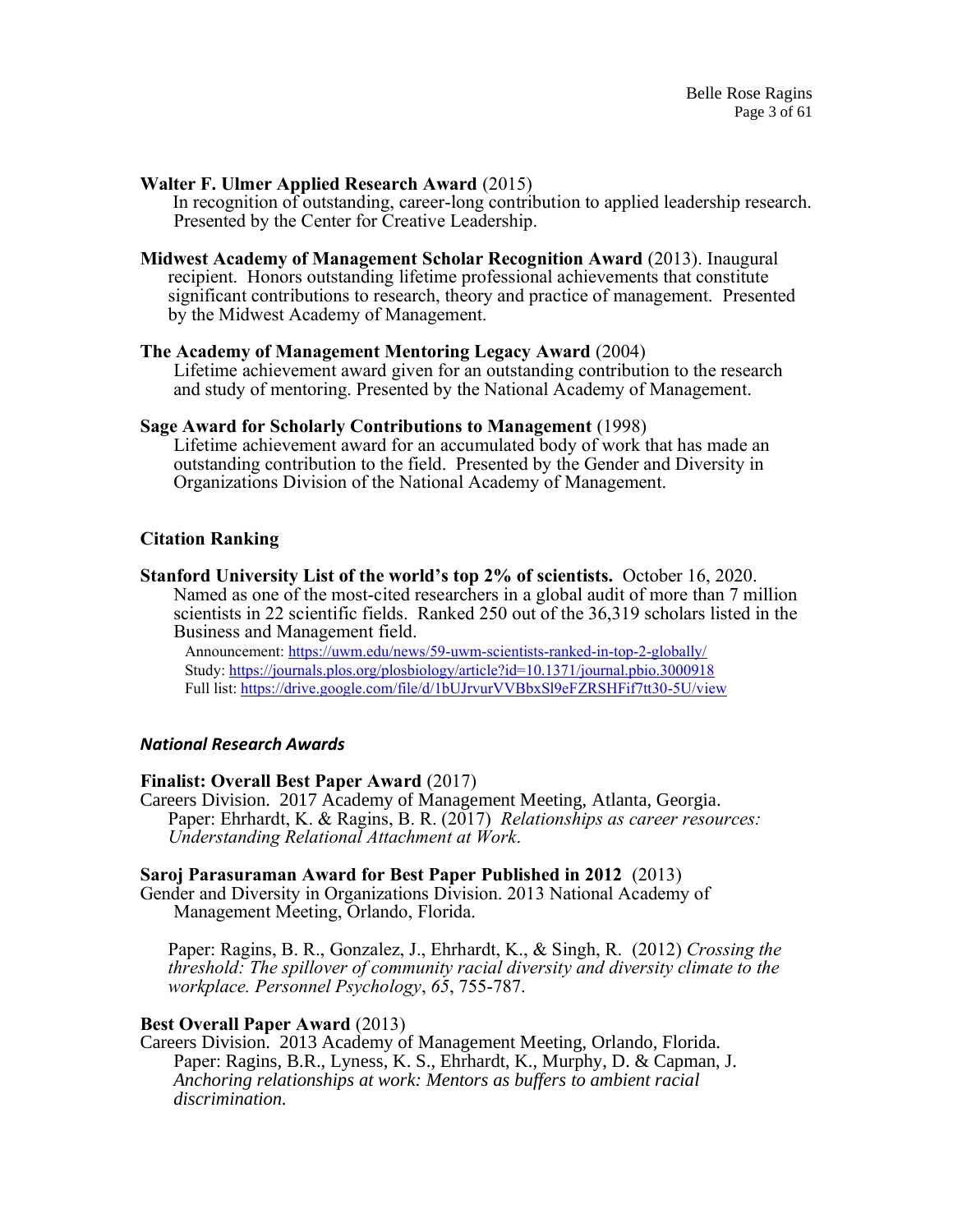## **Best Paper Award: Dorothy Harlow/McGraw Hill Best Paper Award** (2012)

Gender and Diversity in Organizations Division. 2012 National Academy of Management Meeting, Boston, MA Paper: Ragins, B. R., Gonzalez, J., Ehrhardt, K., & Singh, R. *The spillover of community racial diversity and diversity climate to the workplace.*

## **Best Overall Paper Award** (2010)

Careers Division. 2010 Academy of Management Meeting, Montreal, Canada. Paper: Ragins, B.R., Lyness, K. S. & Winkel, D. *Life spillovers: the impact of fear of home foreclosure on attitudes towards work, life and careers.*

#### **ASTD Research Award** (2000)

Presented by the American Society for Training and Development for journal article making the most significant contribution to the field in 1999. Article: Ragins, B. R. & Cotton, J. (1999) Mentor functions and outcomes: A comparison of men and women in formal and informal mentoring relationships. *Journal of Applied Psychology, 84*, 529-550.

#### **Wayne F. Placek Award and Grant** (1996)

Presented by the American Psychological Foundation; American Psychological Association (APA).

#### **Best Paper Award: Dorothy Harlow Meritorious Paper Award** (2001)

Gender and Diversity in Organizations Division. 2001 National Academy of Management Meeting, Washington, DC. Paper: Ragins, B. R. & Cornwell, J. M. *Walking the line: Fear and disclosure of sexual orientation in the workplace*.

## **Best Paper Award: Dorothy Harlow Meritorious Paper Award** (2000)

Gender and Diversity in Organizations Division. 2000 National Academy of Management Meeting, Toronto, Canada. Paper: Ragins, B. R. & Cornwell, J. M*. Pink Triangles: Antecedents and* 

*consequences of heterosexism in the workplace.*

## **Best Applied Paper Award** (1998)

Careers Division.1998 Academy of Management Meeting, San Diego, CA. Paper: Ragins, B. R. & Cotton, J*. Mentor functions and outcomes: A comparison of men and women in formal and informal mentoring relationships.* 

## **Best Paper Award: Dorothy Harlow Meritorious Paper Award** (1994)

Women in Management Division. 1994 Academy of Management Meeting, Dallas, Texas.

Paper: Ragins, B. R. & Scandura, T. *Gender and the termination of mentoring relationships.*

#### **Finalist: Dorothy Harlow Meritorious Paper Award** (1993)

Women in Management Division. 1993 Academy of Management Meeting, Atlanta, Georgia. Paper: Ragins, B. R., Sundstrom, E. & Thomas, R. B. *Gender differences in attributions of power in manager-subordinate pairs*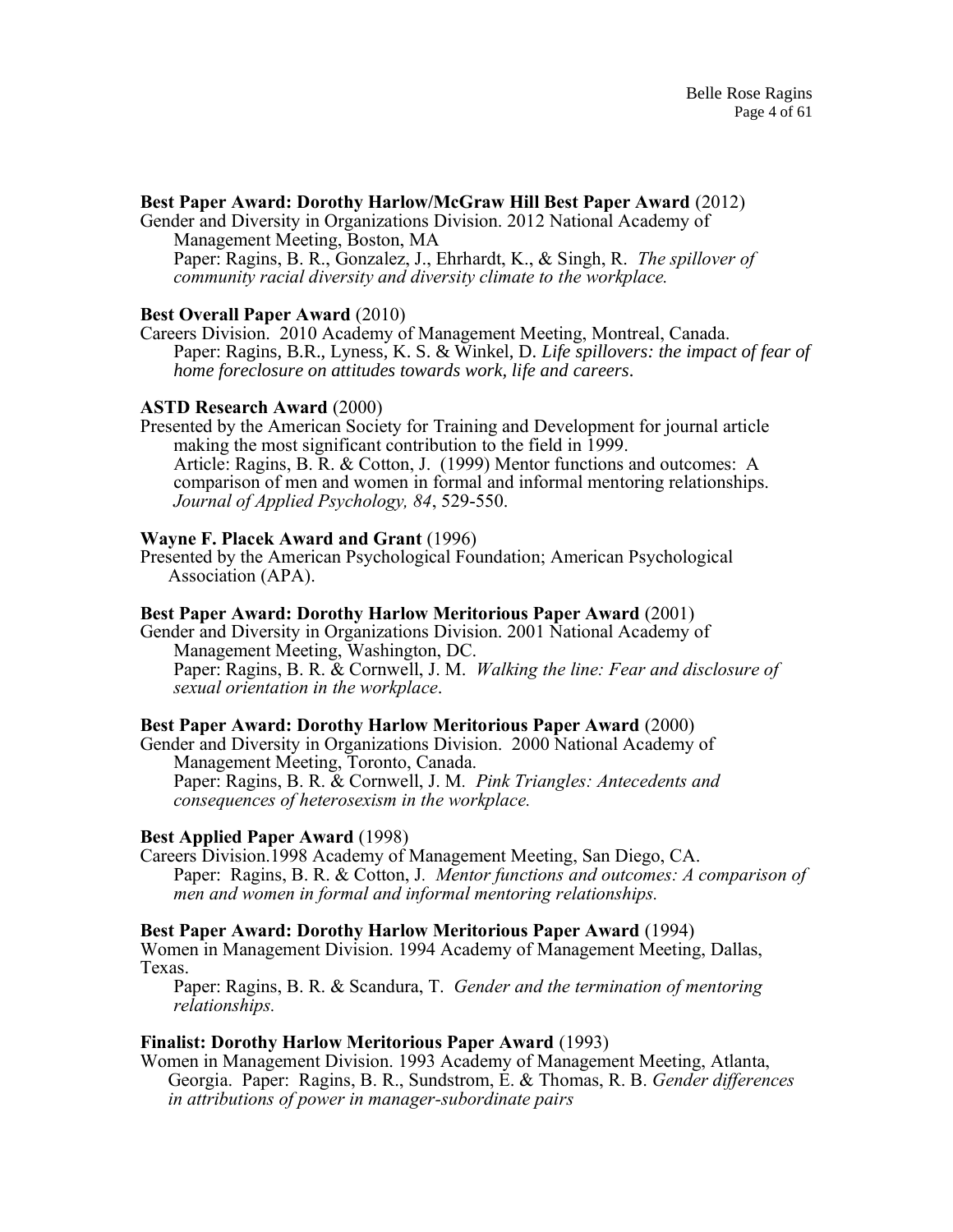#### **Best Paper Award: Addison-Wesley Best Paper Award** (1991)

Careers Division.1991 National Academy of Management Meeting, Miami, FL. Paper: Ragins, B. R. & Cotton, J. *Gender differences in willingness to mentor.*

#### **Finalist: Dorothy Harlow Meritorious Paper Award** (1989).

Women in Management Division. 1989 Academy of Management Meeting, Washington DC. Paper: Ragins, B. R. & Cotton, J. *Perceived barriers to mentors among male and female protégés.*

#### **Finalist: Dorothy Harlow Meritorious Paper Award** (1988).

Women in Management Division. 1988 Academy of Management Meeting, Anaheim, CA. Paper: Ragins, B. R*. Does gender matter? An investigation of potential artifacts in research on subordinate evaluations of male and female leaders.*

#### *UWM Research Awards*

**Roger L. Fitzsimonds Distinguished Scholar Award** (2010-2012; 2017-2019)

# **Business Advisory Council Research Fellowship Award**

(2005, 2008, 2009, 2012, 2013, 2014, 2015, 2016)

#### **Research Assistant Support Award** (2011- 2016)

**University of Wisconsin-Milwaukee School of Business Research Award** (1999)

#### *Teaching Awards*

**UWM Alumni Award for Teaching Excellence** (*University-wide teaching award*) (2005)

## **UWM School of Business Advisory Council Outstanding Teaching Award** (2004)

**UWM School of Business Administration Gold Star Teaching Award** Awarded to faculty ranked "top 10 in school" for student teaching evaluations. *(2001, 2002, 2003, 2005, 2006, 2007, 2008, 2009, 2010, 2011, 2013, 2014, 2015, 2016, 2020, 2021)*

#### *Service Awards*

#### **Academy of Management Janet Chusmir Service Award (2011).** *Lifetime*

*achievement award* given to an individual who has made an outstanding contribution to the Division and who has personally served as a mentor and role model to others in the field. National Academy of Management: Gender and Diversity in Organizations Division.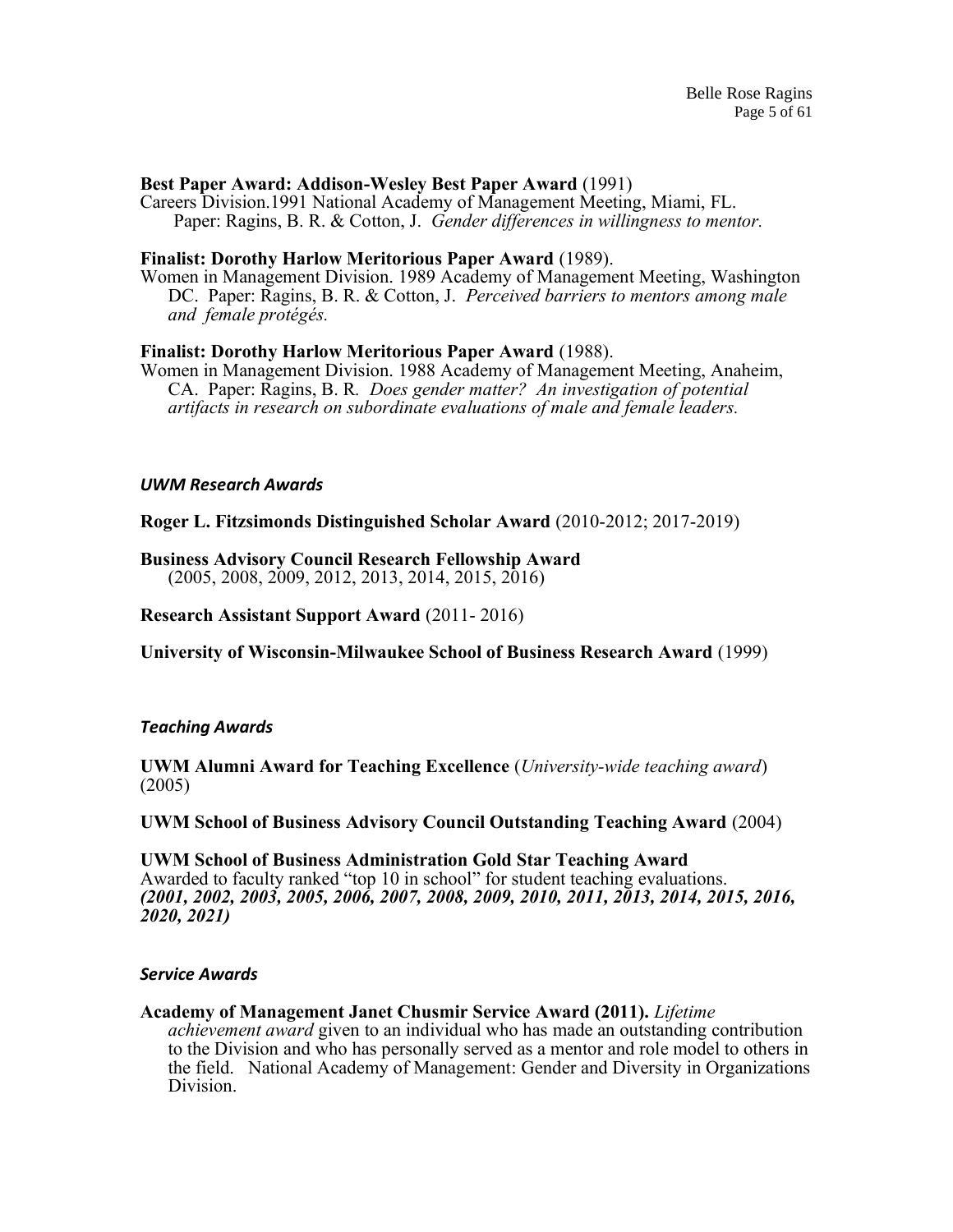- **Academy of Management Mentoring Best Practice Award (2007).** Given to person or persons who develop and implement a program or activity that promotes mentoring within the Academy of Management. Received award for work on the Coalition for Faculty Diversity Research Publishing Initiative. The initiative provides mentoring and career support to female faculty and faculty of color in business schools in the U.S. and abroad.
- **Best Symposium Award (2003).** Careers Division of the National Academy of Management. Received award for discussant role in symposium: "*Diversity and mentorships: The mentoring relationships and experiences of racial minorities and women*."

**UWM Provost Merit Award for Service to University** (2002)

## *Reviewer Awards*

**Best Reviewer Award,** *Journal of Applied Psychology* (2021)

**Outstanding Reviewer Award,** *Academy of Management Discoveries* (2021)

**Best Reviewer Awards**, *Academy of Management Review* (2009, 2010, 2011, 2018)

**Best Reviewer Award,** Academy of Management: Gender and Diversity in Organizations Division (2012)

**Best Reviewer Award**, *Academy of Management Journal* (1997)

#### *Graduate and Undergraduate Awards*

Bonham Memorial Dissertation Fellowship (University of Tennessee) (1984) Hilton Smith Doctoral Fellowship (University of Tennessee) (1984) Academy of Management Doctoral Consortium (1984) Outstanding Young Women of America (1984) Capital Gifts Scholarship of Academic Achievement (University of Tennessee) (1981) Jane Addams Scholarship of Academic Achievement (University of Illinois) (1980) President Scholar (Southern Illinois University) (1974-77) Phi Kappa Phi (Southern Illinois University) (1974-77) Liberal Arts and Science Honor Society (Southern Illinois University) (1974-77) Senior Scholarship of Academic Achievement (Southern Illinois University)(1976) Junior Scholarship of Academic Achievement (Southern Illinois University)(1975) Illinois General Assembly Freshman Scholarship (Southern Illinois University)(1974)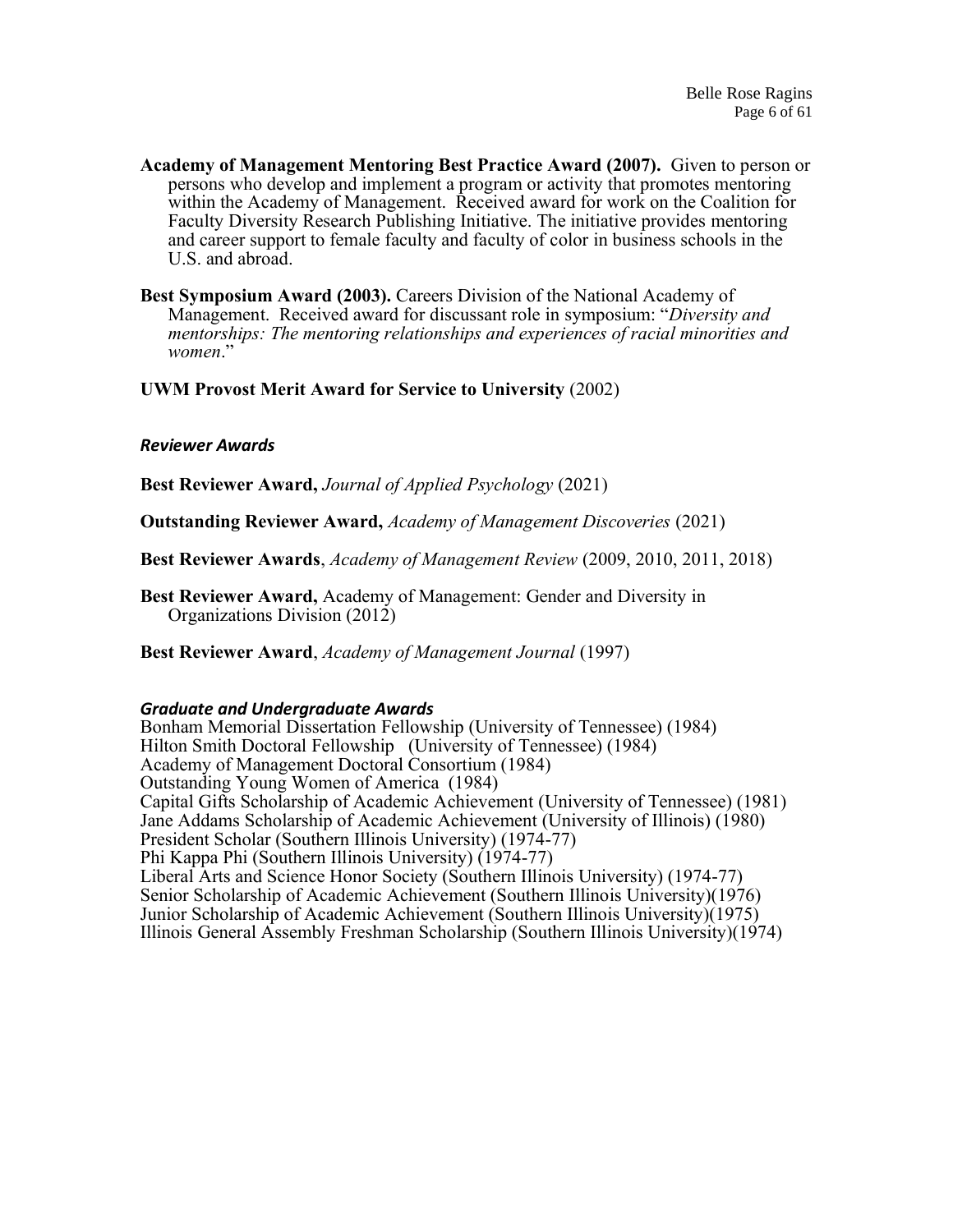## **EDITORIAL AND REVIEW ACTIVITIES**

**Editor-In-Chief,** *Academy of Management Review (2015-2017)*

**Editor-Elect,** *Academy of Management Review (2014-2015)*

**Associate Editor,** *Academy of Management Review (2011-2014)*

## **Editorial Board Member**

*Journal of Applied Psychology*  2008- present  $1999 - 2001$ 

*Academy of Management Review* 2018- present  $2009 - 2011$ *Best Reviewer Awards: 2009, 2010 and 2011.*

*Personnel Psychology* 2020 - present  $2010 - 2011$ 2008 – 2010  $2003 - 2007$ 

*Academy of Management Discoveries* 2020 - present

*Industrial and Organizational Psychology: Perspectives on Science and Practice* 2018-2021

*Academy of Management Journal*   $1994 - 1996$ 1997 – 1999  *Best Reviewer Award: 1997*

*Journal of Vocational Behavior*  1998 – 1999  $2000 - 2002$ 2002 – 2007 2008 – 2015

*Journal of Managerial Psychology*  $2008 - 2013$ 

*Mentoring and Coaching International Review*  $2003 - 2007$ 

*Group & Organization Management*  $2003 - 2007$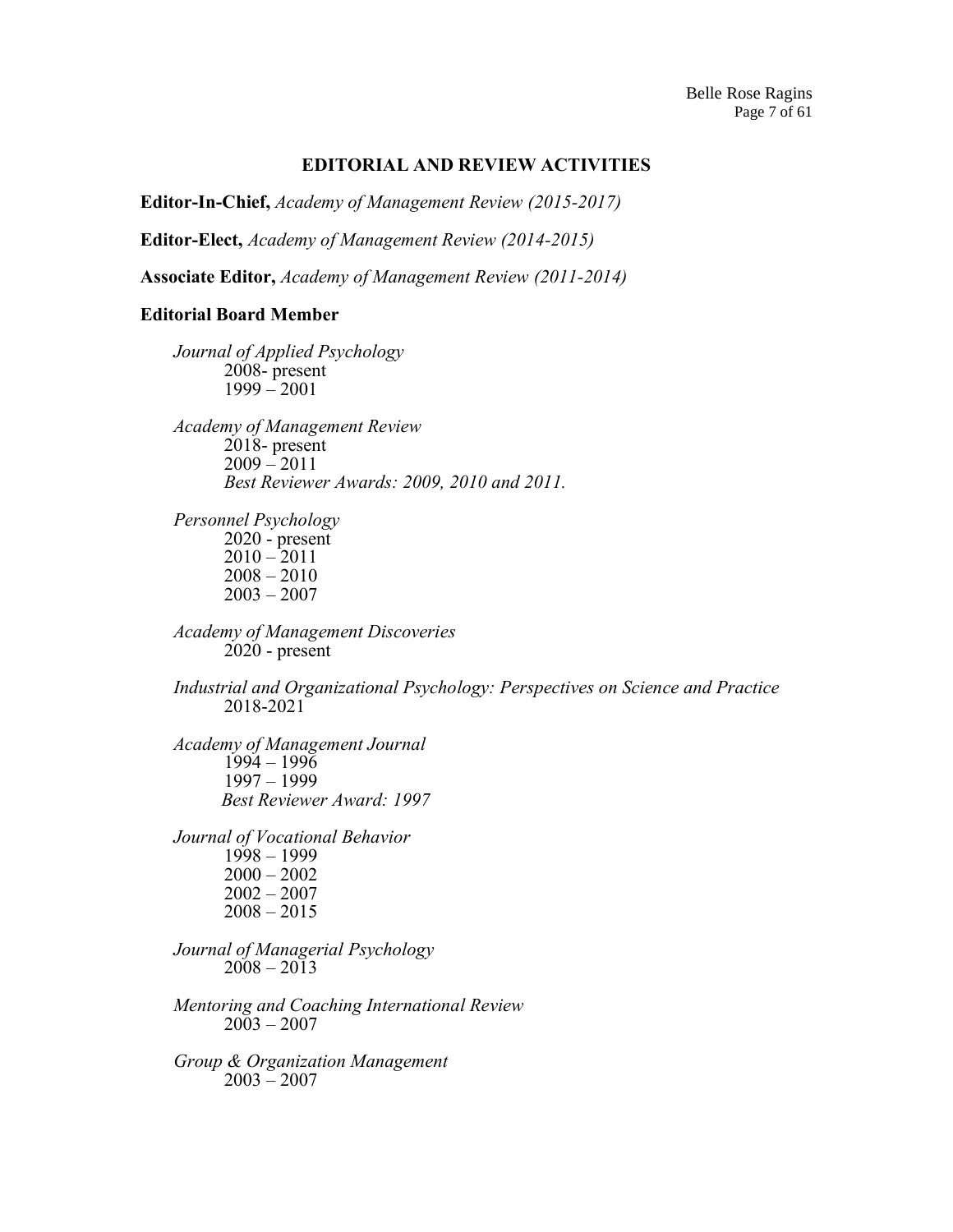## **Editorial Advisory Board**

*Equality, Diversity and Inclusion: An International Journal* 2016-present

#### *Ad Hoc Reviewer*

*Academy of Management Executive Academy of Management Discoveries Academy of Management Journal Academy of Management Learning and Education Administrative Science Quarterly Applied Psychology: An International Review Basic and Applied Social Psychology Human Relations Human Resource Management Journal Human Resource Management Review International Journal of Management Review Journal of Homosexuality Journal of Management Journal of Management Inquiry Journal of Management Studies Journal of Occupational and Organizational Psychology Journal of Organizational Behavior International Journal of Management Reviews Leadership and Organizational Development Journal Management Communication Quarterly Organizational Behavior and Human Decision Processes Organization Science Psychological Bulletin Psychological Reports Psychological Science Sex Roles The Encyclopedia of Gender*

#### *Grant Reviewer*

National Science Foundation: Panel Reviewer, ADVANCE Institutional Transformation Award Program. National Science Foundation: ad hoc grant reviewer National Social Sciences and Humanities Research Council of Canada. The Nuttfield Foundation, UK The Israel Science Foundation Research Grants Council of Hong Kong American Psychological Association Placek Award Grant Review Committee.

## *Conference Reviewer*

National Academy of Management: Women in Management/ Gender and Diversity in Organization Division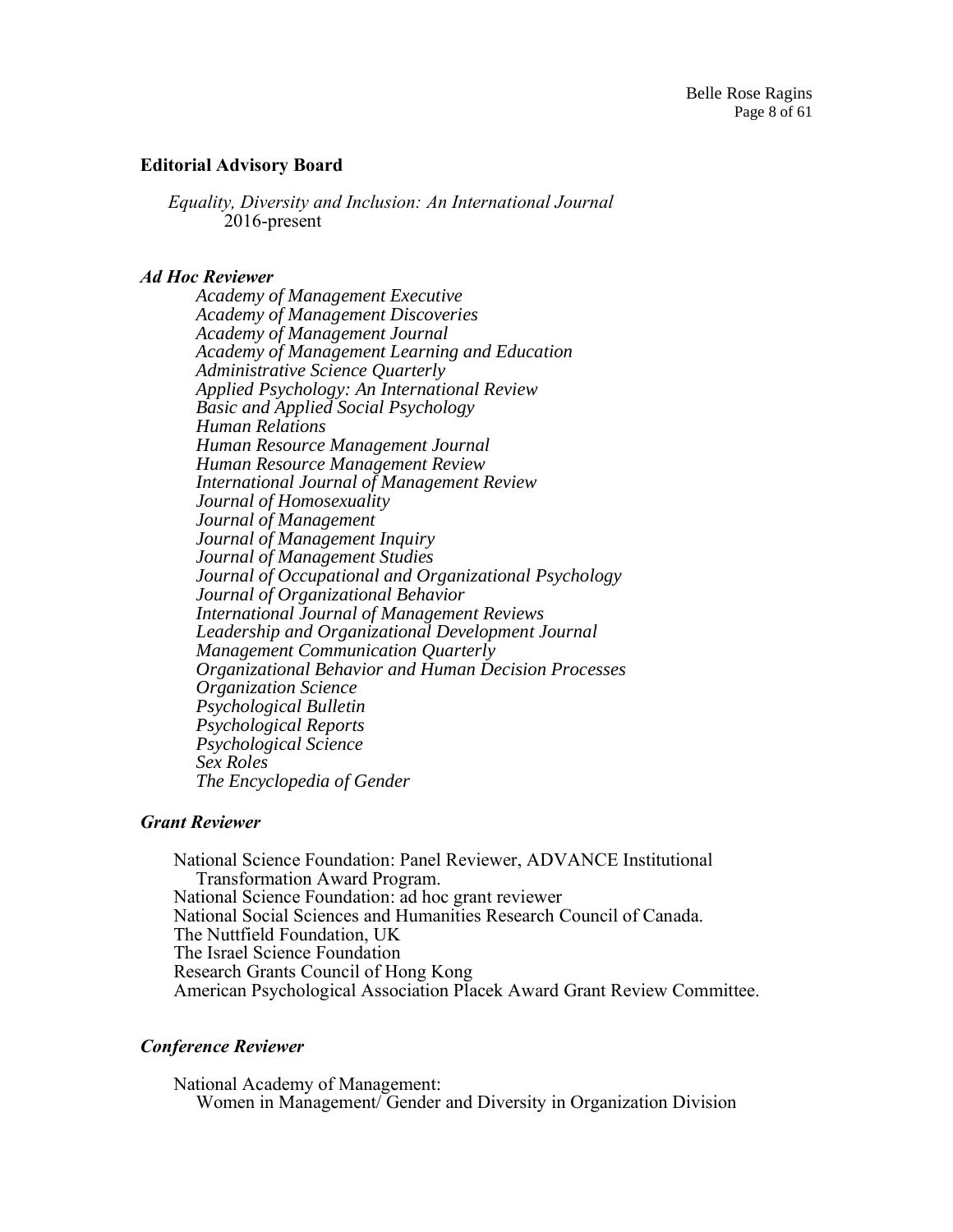(1989, 1992-1995, 1997-2012). Careers Division, National Academy of Management (1998, 2003-05). Organizational Behavior Division (1993, 2002). Human Resources Management Division (1988). Society for Industrial/Organizational Psychology (1996, 2002). Midwest Academy of Management (1997).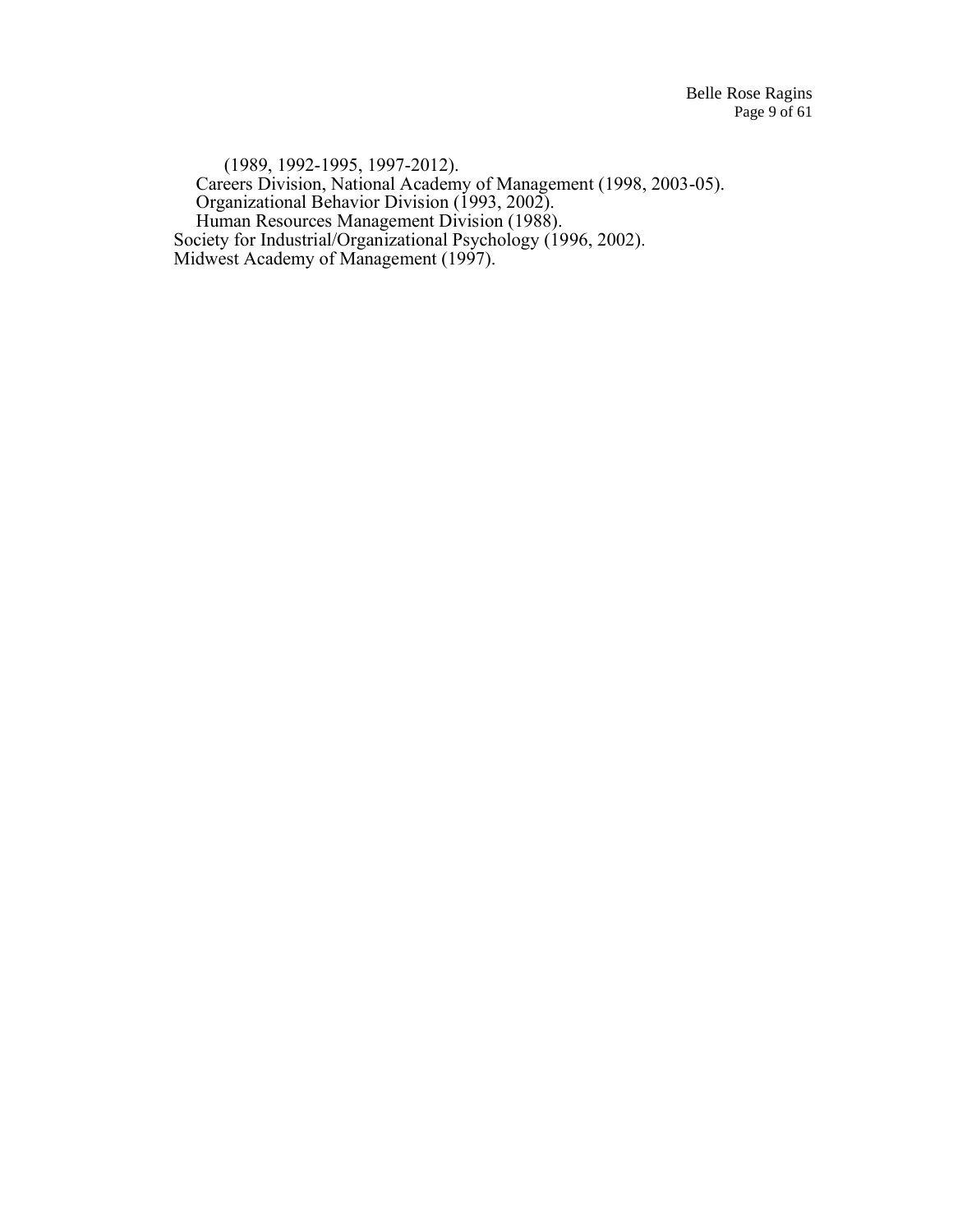## **RESEARCH**

#### *Scholarly Books and Monographs*

Ragins, B. R. & Kram, K. E. (Eds.) (2007). *The handbook of mentoring at work: Theory, research and practice*. Thousand Oaks, CA: Sage Publications.

Reviewed in *Administrative Science Quarterly*, March 2009. Reviewed in *Management Communication Quarterly*, February 2008.

Dutton, J. & Ragins, B. R. (Eds.) (2007). *Exploring positive relationships at work: Building a theoretical and research foundation*. Mahwah, NJ: Lawrence Erlbaum and Associates.

Reviewed in *Administrative Science Quarterly*, March 2008.

- Ragins, B. R. (2004) Sexual orientation in the workplace: The unique work and career experiences of gay, lesbian and bisexual workers. *Research in Personnel and Human Resources Management, 23,* 37-122.
- Clutterbuck, D. & Ragins, B. R. (2002). *Mentoring and diversity: An international perspective*. Oxford: Butterworth-Heinemann/Elsevier.

#### *Impact Metrics*

Google Scholar: total citations 23,249. h-index: 52; i-10 index: 66

Included in Stanford University list of top 2% of world's most cited researchers. Ranked 250 of 36,319 "business and management" researchers on the list (Ioannidis, Boyack & Baas, 2020).

#### *Publications in Refereed Journals: In press, print and under review*

- Ehrhardt, K. & Ragins, B. *From apathy to allyship: The role of cross-race friends in workplace allyship*. Equal authorship - Under review.
- Hu, C., Ragins, B., Wang, S., & Huang, J-C., *Do the rich get richer? Star potential effects in mentoring relationships*. Under review.
- Ragins, B. R. & Ehrhardt, K. (2021). Gaining perspective: The impact of close cross-race friendships on diversity training and education. *Journal of Applied Psychology*, 106 (6), 856-881.
- Ehrhardt, K. & Ragins, B. (2019). Relational attachment at work: A complementary fit perspective on the role of relationships in organizational life. *Academy of Management Journal*, 62 (1), 248-282.
	- Finalist for Best Overall Paper Award, Careers Division of the Academy of Management, 2017.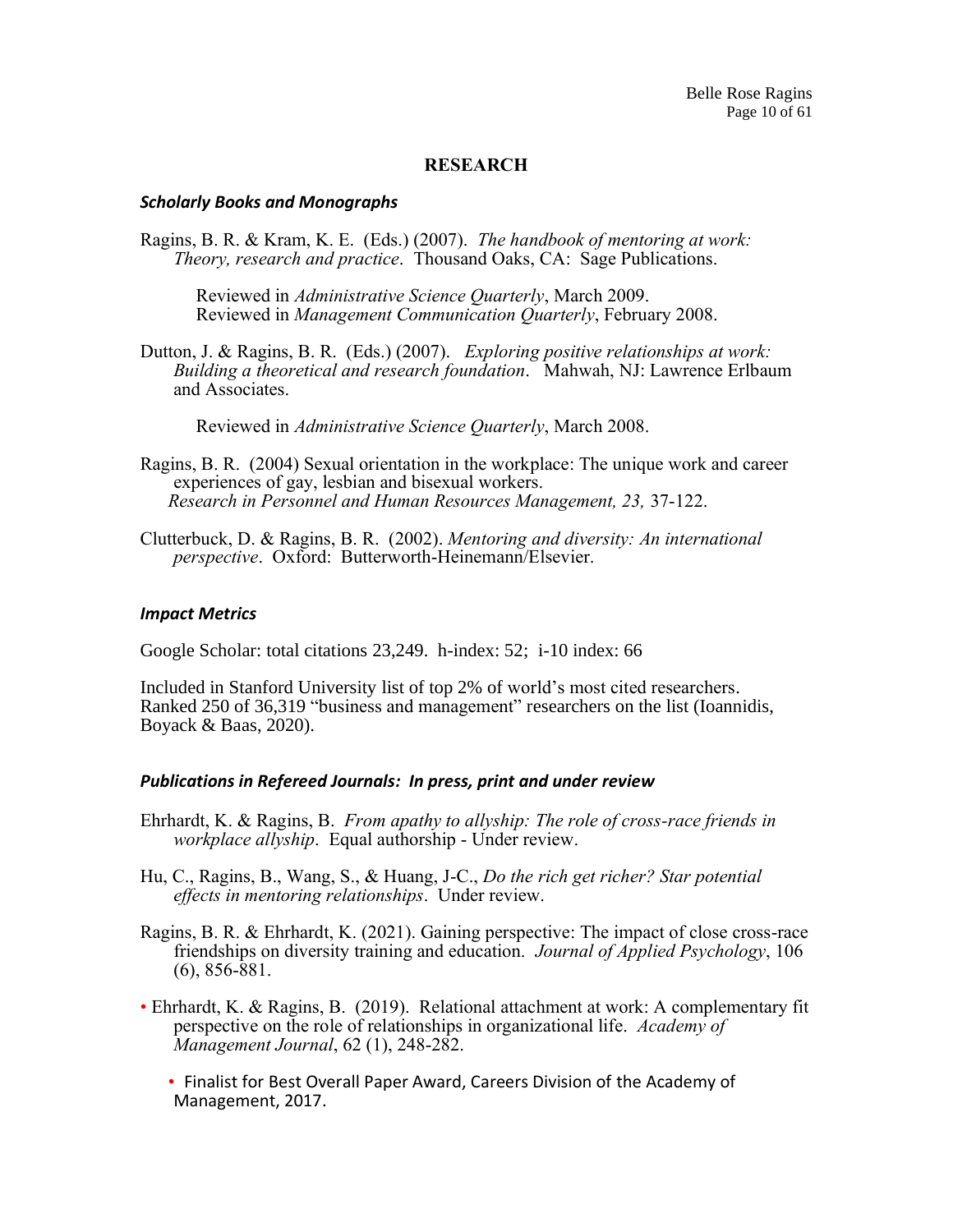- Ragins, B. R. (2018). From boxing to dancing: Creating a developmental editorial culture. *Journal of Management Inquiry*, 27 (2) 158-163.
- Gonzalez, J., Ragins, B., Ehrhardt, K. & Singh, R. (2018). Friends and family: The role of relationships in community and workplace attachment. *Journal of Business and Psychology*. 33(1), 89-104.
- Roberson, Q., Ryan, A.M. & Ragins, B. R. (2017). The evolution and future of diversity at work. *Journal of Applied Psychology*.102 (3), 483-499.
- Ragins, B. R. (2017). Raising the bar for developmental reviewing. *Academy of Management Review, 42*: 573-576*.*
- Ragins, B. R., Ehrhardt, K., Lyness, K., Murphy, D. & Capman, J. (2017) Anchoring relationships at work: High-quality mentors and other supportive work relationships as buffers to ambient racial discrimination. *Personnel Psychology*, 70: 211-256
	- Received Best Overall Paper Award, Careers Division of the Academy of Management, 2013.
- Ragins, B.R. (2016). From the ordinary to the extraordinary: High-quality mentoring relationships at work. *Organizational Dynamics*, 45, 228-244.
- Mitchell, M., Eby, L. & Ragins, B. (2015). My mentor, my self: Antecedents and outcomes of perceived similarity in mentoring relationships. *Journal of Vocational Behavior,* 89, 1-9.
- Ragins, B. R. (2015). Developing our authors. *Academy of Management Review*, 40, 1- 8.
- Ragins, B. R., Lyness, K. & Williams, L., & Winkel, D. (2014) Life spillovers: The spillover of fear of home foreclosure to the workplace, *Personnel Psychology*, 67, 763-800.
	- Received Best Overall Paper Award, Careers Division of the Academy of Management, 2010.
- Chrobot-Mason, D., Ragins, B. & Linnehan, F. (2013) Second hand smoke: Ambient racial harassment at work, *Journal of Managerial Psychology*, 23 (5), 470-491.
- Ragins, B. R., Gonzalez, J., Ehrhardt, K., & Singh, R. (2012) Crossing the threshold: The spillover of community racial diversity and diversity climate to the workplace. *Personnel Psychology*, *65*, 755-787.
	- Received the Saroj Parasuraman Award for best published article in 2012, Gender and Diversity in Organizations Division of the Academy of Management, 2013.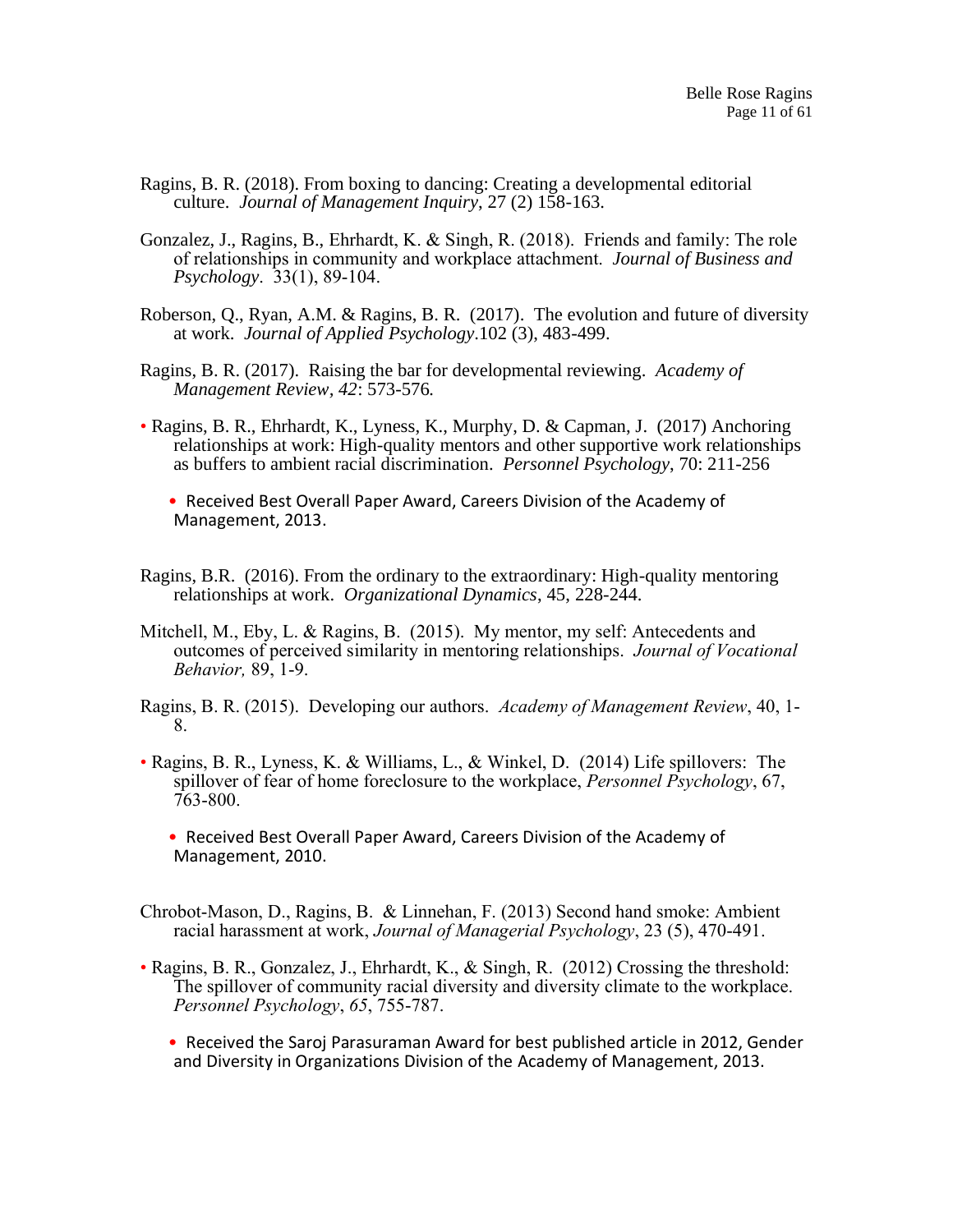• Received the Dorothy Harlow Award Best Paper Award, Gender and Diversity in Organizations Division of the Academy of Management, 2012.

- Ragins, B. R. (2012). Reflections on the craft of clear writing. *Academy of Management Review*, 37, 493-501.
- Ragins, B. R. & Winkel, D. (2011) Gender, emotion, and power in work relationships. *Human Resource Management Review*, 21(4), 377-393.
- Eby, L., Butts, M., Durley, J. & Ragins, B. (2010). Are bad experiences stronger than good ones in mentoring relationships? *Journal of Vocational Behavior*, 77, 81-92.
- Singh, R., Ragins, B. R. & Tharenou, P. (2009). What matters most? The relative role of mentoring and career capital in career success. *Journal of Vocational Behavior*, *75*, 56-67.
- Singh, R., Ragins, B. R. & Tharenou, P. (2009). Who gets a mentor? A longitudinal assessment of the rising star hypothesis. *Journal of Vocational Behavior*, 74, 11-17.
- Ragins, B. R. (2008). Disclosure disconnects: Antecedents and consequences of disclosing invisible stigmas across life domains. *Academy of Management Review*, 33 (1), 194-215.
- Eby, L. T., Evans, S.C., Durley, J. R., & Ragins, B. R. (2008). Mentors' perceptions of negative mentoring experiences: Scale development and nomological validation. *Journal of Applied Psychology*, 93(2), 358-373.
- Ragins, B. R., Singh, R., & Cornwell, J. M. (2007) Making the invisible visible: Fear and disclosure of sexual orientation at work. *Journal of Applied Psychology,* 92, 1103-1118.
	- •Received the Dorothy Harlow Award Best Paper Award, Gender and Diversity in Organizations Division of the Academy of Management, 2001.
- Eby, L. T., Durley, J. R., Carr, S. E. & Ragins, B. R. (2006). The relationship between short-term mentoring benefits and long-term mentoring outcomes. *Journal of Vocational Behavior, 69,* 424-444.
- Ragins, B. R., Cornwell, J. M. & Miller, J. S. (2003) Heterosexism in the Workplace: Do Race and Gender Matter? *Group and Organization Management, 28*, 1, 45-74.
- Ragins, B. R. & Cornwell, J. M. (2001) Pink Triangles: Antecedents and consequences of workplace discrimination against gay and lesbian employees. *Journal of Applied Psychology, 86,* 6, 1244-1261.
	- •Received the Dorothy Harlow Award Best Paper Award, Gender and Diversity in Organizations Division of the Academy of Management, 2000.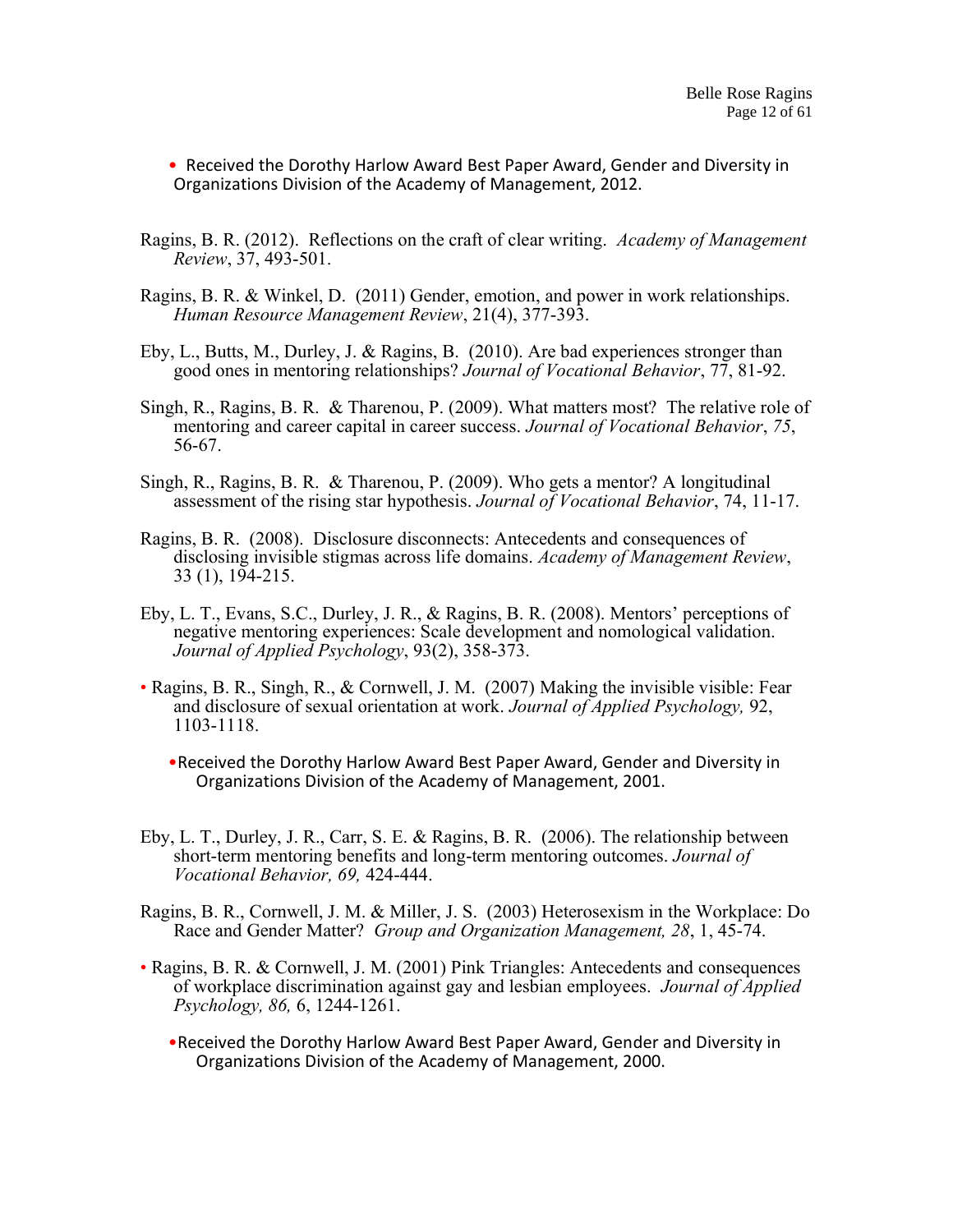- Ragins, B. R., Cotton, J. L., & Miller, J. S. (2000). Marginal mentoring: The effects of type of mentor, quality of relationship, and program design on work and career attitudes. *Academy of Management Journal, 43,* 6, 1177-1194.
- Ragins, B. R. & Cotton, J. L., (1999) Mentor functions and outcomes: A comparison of men and women in formal and informal mentoring relationships. *Journal of Applied Psychology, 84*, 4, 529-550.
	- Received the 2000 ASTD Research Award for Best Published Paper in 1999
	- Received Best Applied Paper Award, Careers Division of the Academy of Management, 1998.

*Reprinted in the following volumes*:

C. Cooper (Ed.). (2008) *New directions in organizational behavior: Volume II.* (p. 81-112).London: Sage Publications.

C. Gatrell, Cooper, C. and Kossek, E. (Eds.) (2010) *Women and management*: *Volume II.* (p. 409-430). Northhampton, MA: Elgar Publishing.

B. Garvey (Ed.) (2014). *Fundamentals of Coaching and Mentoring*. New Delhi: Sage.

- Ragins, B. R. & Scandura, T.A. (1999) Burden or blessing? Expected costs and benefits of being a mentor. *Journal of Organizational Behavior, 20*, 493-509.
- Ragins, B. R., Townsend, B. & Mattis, M. (1998) Gender gap in the executive suite: Female executives and CEOs report on breaking the glass ceiling. *Academy of Management Executive, 12,* 1, 28-42.

*Reprinted in*: Dubeck, P. J. & Dunn, D., Eds. (2006) *Workplace/Women's Place: An Anthology* (3rd edition). Oxford University Press.

•Ragins, B. R. & Scandura, T.A. (1997) The way we were: gender and the termination of mentoring relationships. *Journal of Applied Psychology, 82*, 6, 945-953.

•Received the Dorothy Harlow Award Best Paper Award, Gender and Diversity in Organizations Division of the Academy of Management, 1994.

- Ragins, B. R. (1997) Antecedents of diversified mentoring relationships. *Journal of Vocational Behavior, 51,* 90-109.
- Ragins, B. R. (1997) Diversified mentoring relationships in organizations: A power perspective. *Academy of Management Review, 22*, 2, 482-521.
- Ragins, B. R. & Cotton, J. (1996) Jumping the hurdles: Barriers to mentoring for women in organizations. *Leadership and Organization Development Journal, 17*, 3, 38-42. (Invited for special issue on mentoring.)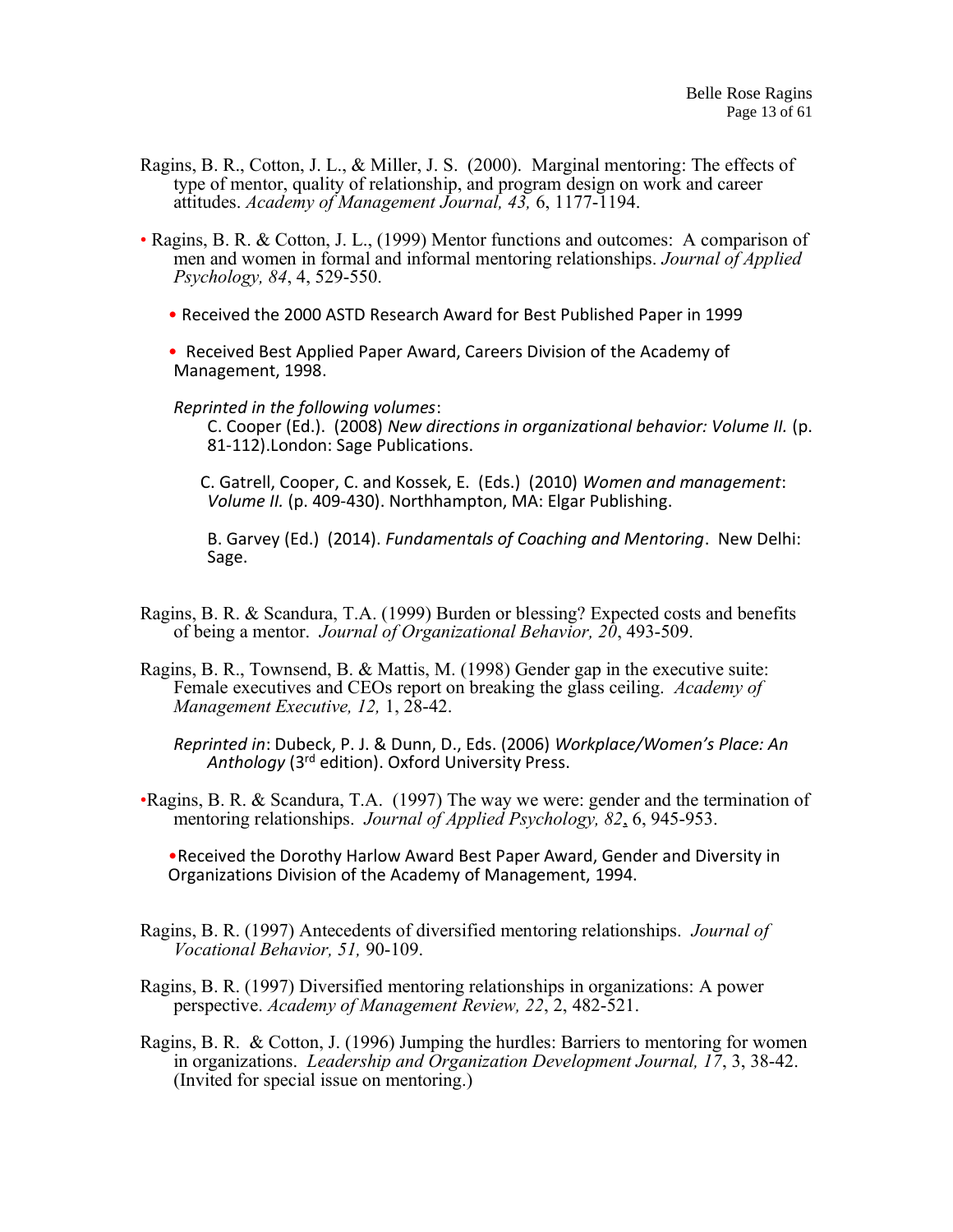- Ragins, B. R. & Scandura, T. A. (1995) Antecedents and work-related correlates of sexual harassment: An empirical investigation of competing hypotheses. *Sex Roles, 32*, 429- 456.
- Ragins, B. R. & Scandura, T.A. (1994) Gender differences in expected outcomes of mentoring relationships. *Academy of Management Journal, 37,* 4, 957-971.
- Scandura, T. A. & Ragins, B.R. (1993) The effects of gender and role orientation on mentorship in male-dominated occupations. *Journal of Vocational Behavior, 43, 251-265.*
- Ragins, B. R. & Cotton, J. (1993) Gender and willingness to mentor in organizations. *Journal of Management, 19,* 1, 97-111.

•Received the Dorothy Harlow Award Best Paper Award, Gender and Diversity in Organizations Division of the Academy of Management, 1991.

- Ragins, B. R. & Cotton, J. (1993) Wanted: Mentors for women. *Personnel Journal, 72,* 4, 20.
- Ragins, B. R. & Cotton, J. (1991) Easier said than done: Gender differences in perceived barriers to gaining a mentor. *Academy of Management Journal, 34,* 4, 939- 951.
- Ragins, B. R. (1991) Gender effects in subordinate evaluations of leaders: Real or Artifact? *Journal of Organizational Behavior, 12,* 259-268.
- Ragins, B. R. & McFarlin, D. (1990) Perception of mentor roles in cross-gender mentoring relationships. *Journal of Vocational Behavior, 37,* 321-339.
- Ragins, B. R. & Sundstrom, E. (1990) Gender and perceived power in managersubordinate relations. *Journal of Occupational Psychology, 63*, 273-287.
- Ragins, B. R. & Sundstrom, E. (1989) Gender and power in organizations: A longitudinal perspective. *Psychological Bulletin, 105,* 1, 51-88.
- •Ragins, B. R. (1989) Barriers to mentoring: The female manager's dilemma. *Human Relations, 42,* 1, 1-22.
	- *Rated 30 out of 50 most cited articles in journal since 1946 <http://hum.sagepub.com/reports/most-cited>*
- Ragins, B. R. (1989) Power and gender congruency effects in evaluations of male and female leaders. *Journal of Management, 15, 1*, 65-76.
- Ragins, B. R. & Lounsbury, J. W. (1988) Reversed-status couples: A methodological and conceptual review. *Journal of Social and Behavioral Sciences, 34,* 4,133-153.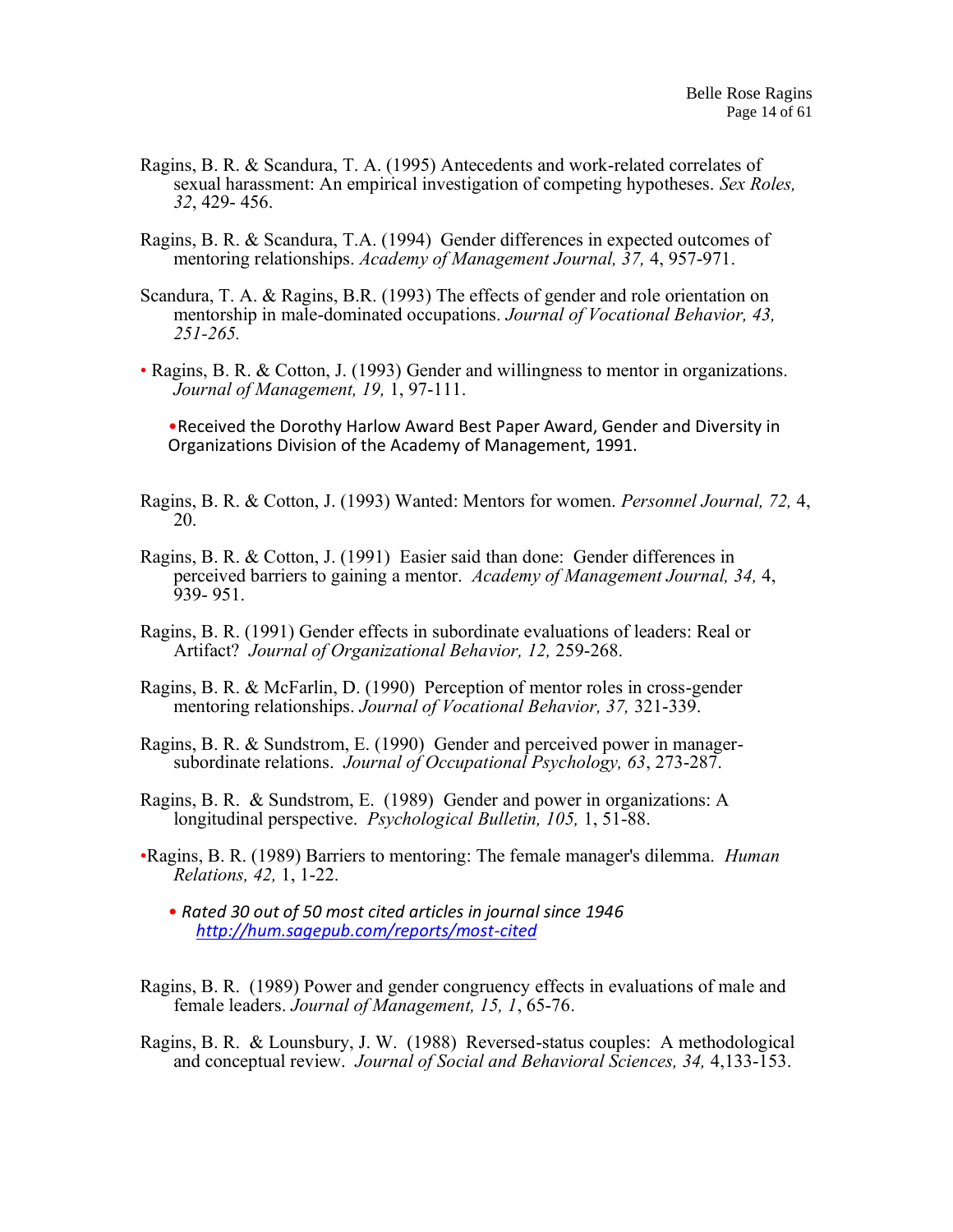#### *Book Chapters*

- Ragins, B.R. (2020). What the research tells us: Glass ceiling chisels. In E. Kossek & L. Kyung-Hee (Eds.) *Creating Gender-Inclusive o\Organizations* (pp.53-86),Toronto, Canada: University of Toronto Press.
- Ragins, B.R. (2017). Glass ceiling chisels: Leveraging the power of mentoring for female leaders. In E. Kossek (Ed.) Closing the Gender Gap: Advancing Leadership and Organizations. West Lafayette, IL: Purdue University Press.
- Ragins, B.R. (2012). Relational mentoring: A positive approach to mentoring at work. In K. Cameron and G. Spreitzer (Eds.) *The Oxford Handbook of Positive Organizational Scholarship* (pp: 519-536). New York, NY: Oxford University Press.
- Ragins, B.R. (2009). Positive identities in action: A model of mentoring self-structures and the motivation to mentor. In L. M. Roberts and J. E. Dutton (Eds.) *Exploring positive identities and organizations: Building a theoretical and research foundation* (pp. 237-263). Routledge Press: New York, NY.
- Fletcher, J. K. & Ragins, B. R. (2007). Stone Center Relational Cultural Theory: A window on relational mentoring. In B. R. Ragins and K. E. Kram (Eds.) *The handbook of mentoring at work: Theory, research and practice* (pp. 373-399). Thousand Oaks, CA: Sage.
- Ragins, B. R. & Kram, K. (2007). The roots and meaning of mentoring. In Ragins, B. R. & Kram, K. E. (Eds.) *The handbook of mentoring at work: Theory, research and practice* (pp. 3-15). Thousand Oaks, CA: Sage Publications.
- Kram, K. & Ragins, B. R. (2007). The landscape of mentoring in the  $21<sup>st</sup>$  century. In Ragins, B. R. & Kram, K. E. (Eds.) *The handbook of mentoring at work: Theory, research and practice* (pp. 659-692). Thousand Oaks, CA: Sage Publications.
- Ragins, B. R. (2007). Diversity and workplace mentoring relationships: A review and positive social capital approach. In T. D. Allen and L. T. Eby (Eds.) *Blackwell handbook of mentoring: A multiple perspectives approach.* (pp. 281-300). Oxford, UK: Blackwell Publishing.
- Ragins, B. R. & Cornwell, J. C. (2007) We are family: The influence of gay familyfriendly policies on gay and lesbian employees. In M. V. L. Badgett and J. Frank (Eds.) *Sexual orientation discrimination: An international perspective.* (pp. 105- 117). New York, NY: Routledge.
- Ragins, B. R. & Dutton, J. (2007) Positive relationships at work: An introduction and invitation. In Dutton, J. & Ragins, B. R. (Eds.) *Exploring positive relationships at work: Building a theoretical and research foundation*. (pp. 3-25). Mahwah, NJ: Lawrence Erlbaum and Associates.
- Ragins, B. R. & Verbos, A. K. (2007) Positive relationships in action: Relational mentoring and mentoring schemas in the workplace. In Dutton, J. & Ragins, B. R.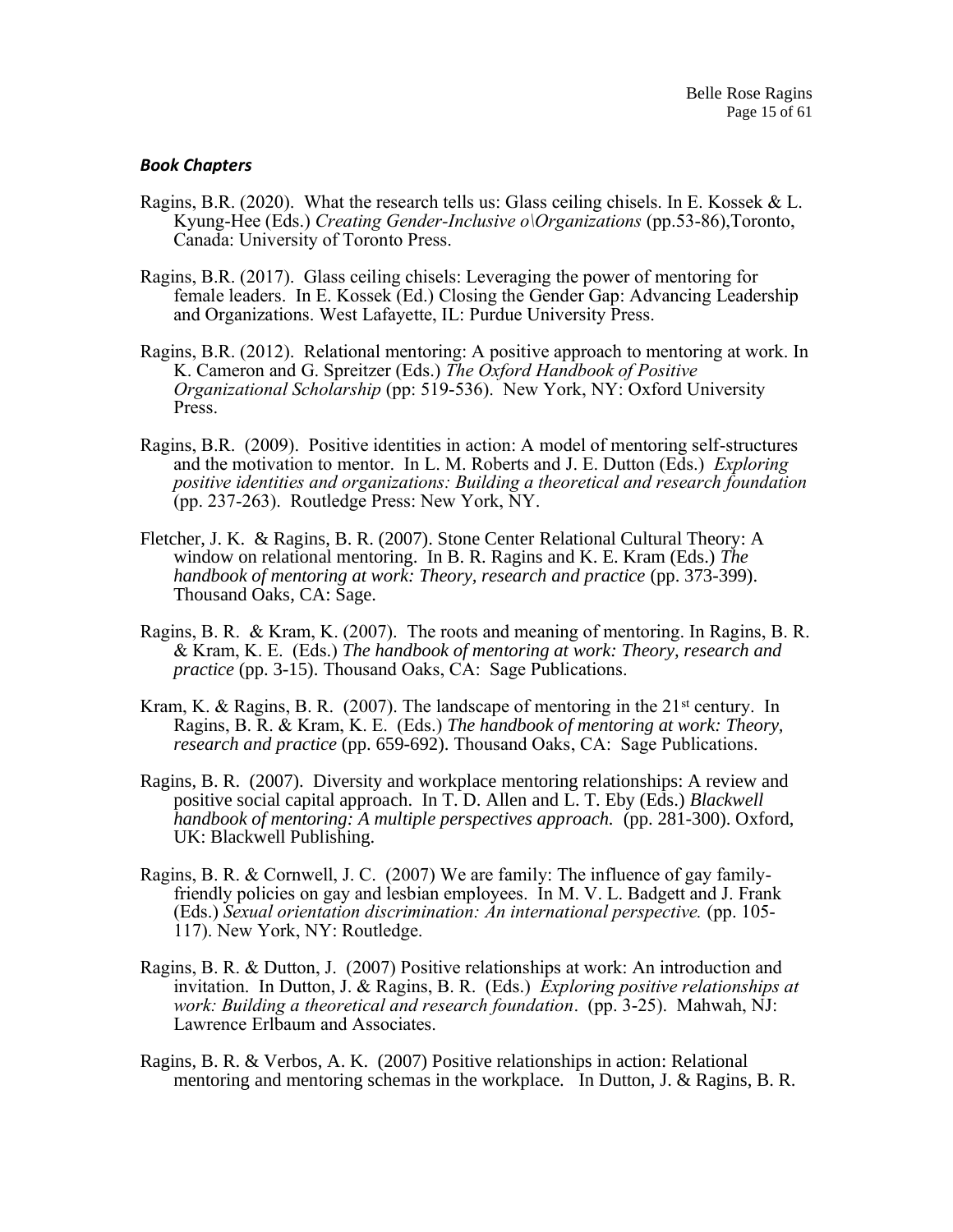(Eds.) *Exploring positive relationships at work: Building a theoretical and research foundation*. (pp: 91-116) Mahwah, NJ: Lawrence Erlbaum and Associates.

- Dutton, J. & Ragins, B. R. (2007). Moving forward: Positive relationships at work as a research frontier. In Dutton, J. & Ragins, B. R. (Eds.) *Exploring positive relationships at work: Building a theoretical and research foundation*. (pp. 387- 400). Mahwah, NJ: Lawrence Erlbaum and Associates.
- Ragins, B. R. & Wiethoff, C. (2005). Understanding heterosexism at work: The straight problem. In B. Dipboye and A. Colella (Eds*.) Discrimination at work: Psychological and organizational bases* (pp. 177-201). Mahwah, NJ: Lawrence Erlbaum Press.
- Ragins, B. R. & Gonzalez, J. (2003). Understanding diversity in organizations: Getting a grip on a slippery construct. In J. Greenberg (Ed.) *Organizational Behavior: The State of the Science* (2<sup>nd</sup> edition) (pp. 125-163). Mahwah, NJ: Lawrence Erlbaum Press.
- Ragins, B. R. (2002). Understanding diversified mentoring relationships: definitions, challenges and strategies. In B. Ragins & D. Clutterbuck *Mentoring and diversity: An international perspective* (pp. 23-53). Oxford: Butterworth-Heinemann/Elsevier.
- Ragins, B.R. (1999) Gender and mentoring relationships: A review and research agenda for the next decade. In G. Powell (Ed) *Handbook of gender and work* (pp. 347-370). Thousand Oaks, CA: Sage.
- Ragins, B. R. (1999) Where do we go from here and how do we get there? Methodological issues in conducting research on diversity and mentoring relationships. In A. Murrell, F. J. Crosby, and R. Ely (Eds.) *Mentoring Dilemmas: Developmental Relationships Within Multicultural Organizations* (pp. 227-247). Mahwah, NJ: Lawrence Erlbaum Press.
- Ragins, B.R. (1995) Diversity, power and mentoring in organizations: A cultural, structural and behavioral perspective. In M. Chemers, M. Costanzo & S. Oskamp (Eds.) *Diversity in Organizations* (pp. 91-132). Newbury Park, CA: Sage.
- Ragins, B. R. (1992) Power and subordinate evaluations of male and female leaders. In L. Turner, H. Sterk and L. Perry (Eds.) *Constructing and Reconstructing Gender*  (pp. 163-174). Suny Press.

#### *Academy of Management Best Paper Proceedings*

- Ehrhardt, K. & Ragins, B. R. Relationships as career resources: Understanding relational attachment at work. *2017 Academy of Management Best Paper Proceedings* (on-line abstract).
- Ragins, B. R., Lyness, K., Ehrhardt, K., Murphy, D., & Capman, J. Anchoring Relationships at Work: Mentors as Buffers to Ambient Racial Discrimination. *2013 Academy of Management Best Paper Proceedings* (on-line abstract).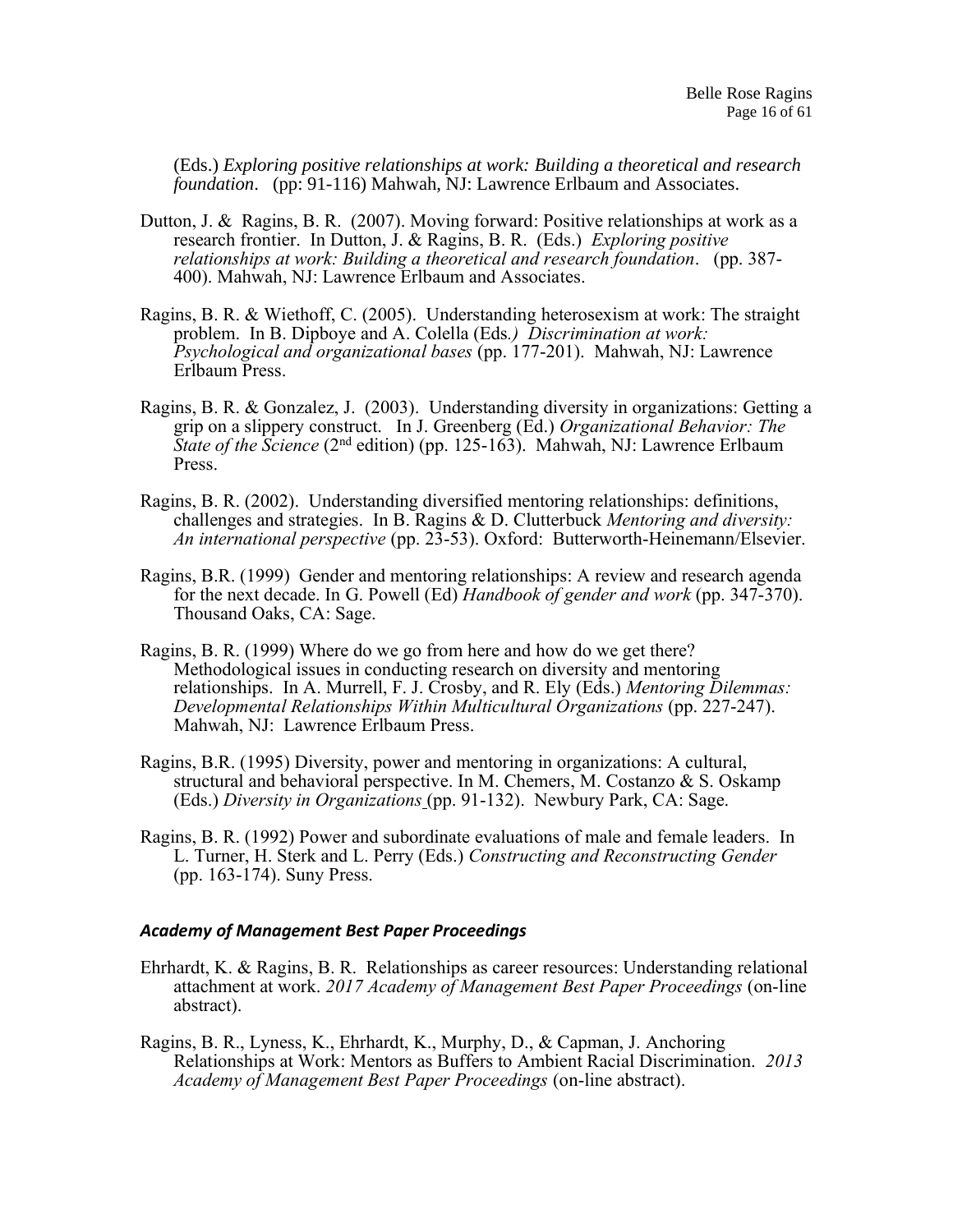- Ragins, B. R., Gonzalez, J., Ehrhardt, K., & Singh, R. (2012). The spillover of community racial diversity and diversity climate to the workplace. *2012 Academy of Management Best Paper Proceedings (on-line) http://program.aomonline.org/2012/reportsaspnet/Proceedings.aspx*
- Ragins, B.R., Lyness, K. S. & Winkel, D. Life spillovers: the impact of fear of home foreclosure on attitudes towards work, life and careers. *2010 Academy of Management Best Paper Proceedings.* (CD-ROM abstract).
- Winkel, D. E. & Ragins, B. R. (2008) Navigating the emotional battlefield: Gender, power and emotions in entrepreneurial relationships. *2008 Academy of Management Best Paper Proceedings.* (CD-ROM abstract).
- Ragins, B. R. (2005) Disclosure disconnects: Antecedents and consequences of disclosing invisible stigmas across life domains. *2005 Academy of Management Best Paper Proceedings.* (CD-ROM abstract).
- Ragins, B. R. & Cornwell, J. M. (2001) Walking the line: Fear and disclosure of sexual orientation in the workplace. *2001 Academy of Management Best Paper Proceedings.* (CD-ROM abstract).
- Ragins, B. R. & Cornwell, J. M. (2000) Pink Triangles: Antecedents and consequences of heterosexism in the workplace. *2000 Academy of Management Best Paper Proceedings*. (CD-ROM abstract).
- Ragins, B. R. & Cotton, J. (1998) Mentor functions and outcomes: A comparison of men and women in formal and informal mentoring relationships. *1998 Academy of Management Best Paper Proceedings.* (CD-ROM abstract).
- Ragins, B. R. & Scandura, T. (1994) Gender and the termination of mentoring relationships. *1994 Academy of Management Best Paper Proceedings,* Dallas, Texas (pp. 361-365).
- Ragins, B.R., Sundstrom, E. & Thomas, R.B. (1993) Gender differences in attributions of power in manager-subordinate pairs. *1993 Academy of Management Best Paper Proceedings,* Atlanta, Georgia (pp. 368-372).
- Ragins, B. R. & Cotton, J. (1991). Gender differences in willingness to mentor. *1991 Academy of Management Best Paper Proceedings,* Miami, FL.(pp. 57-61).
- Ragins, B. R. & Cotton, J. (1989) Perceived barriers to mentors among male and female protégés. *1989 Academy of Management Best Paper Proceedings,* Washington, DC.  $(pp. 360-364)$ .
- Ragins, B. R. & McFarlin, D. (1989) Mentor roles: An investigation of cross-gender mentoring relationships. *1989 Academy of Management Best Paper Proceedings*, Washington, DC. (pp. 58-62).
- Ragins, B. R. (1988) Does gender matter? An investigation of potential artifacts in research on subordinate evaluations of male and female leaders. *1988 Academy of Management Best Paper Proceedings,* Anaheim, CA. (pp. 356-360).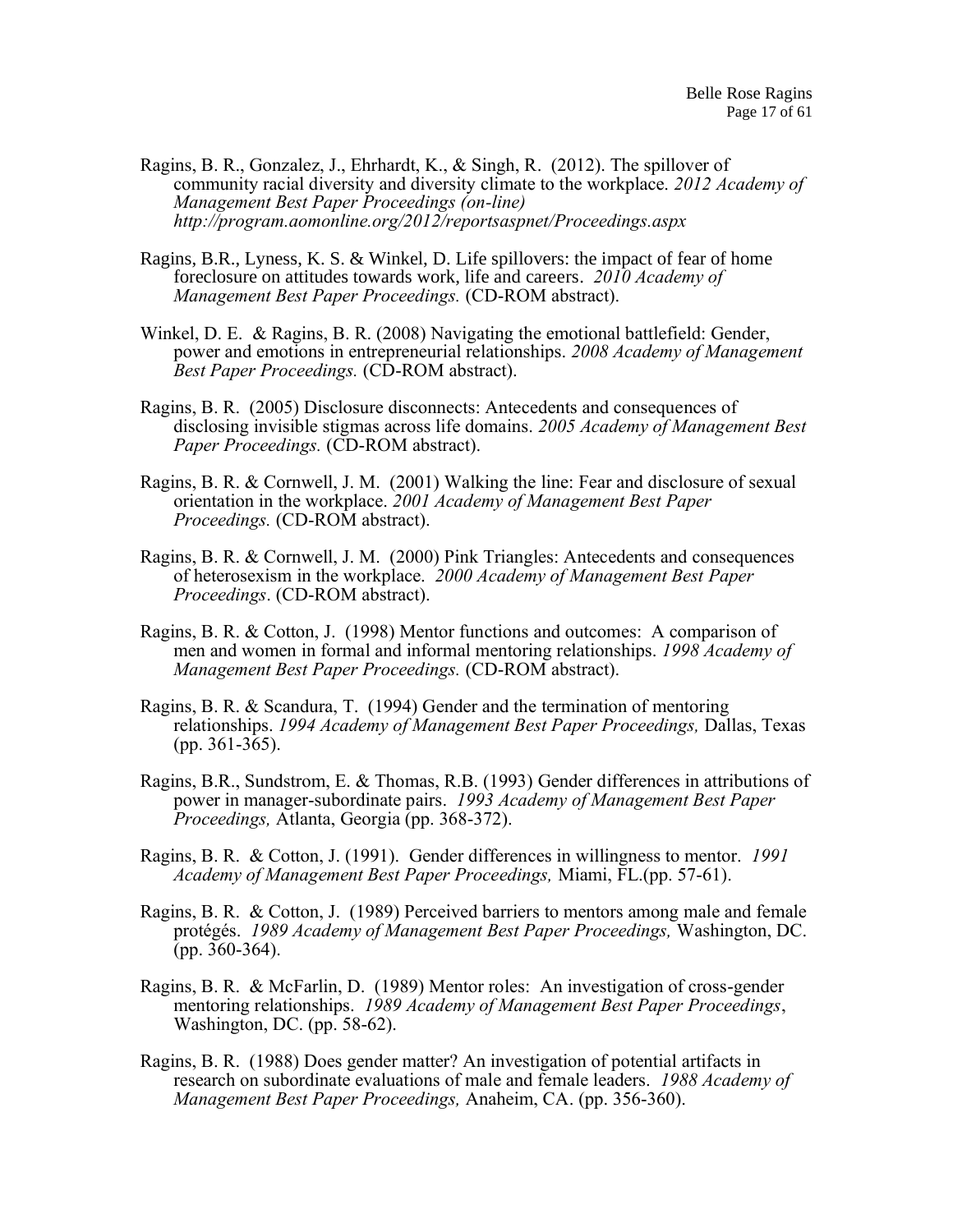## *Editorial material*

- Ragins, B. R. (2016). The celebration continues: Honoring our award-winning authors and reviewers. *Academy of Management Review*, 41. 571-572.
- Ragins, B. R. (2015) Celebrating our award-winning authors and reviewers. *Academy of Management Review*, 40, 495-496.
- Bartunek, J. M. & Ragins, B. R. (2015). Extending a provocative tradition: Book reviews and beyond at *AMR*. *Academy of Management Review*. 40 (3), 474-479.

#### *Other Proceedings, Reports and Publications*

- Ragins, B. R. (2017) Like second-hand smoke, racial discrimination at work can affect bystanders. *London School of Economics Business Review*. Blog posted 3/16/17.
- Ragins, B.R. (2011) Foreword to G. Powell's *Women and Men in Management*, 4th edition. Thousand Oaks, CA: Sage.
- Lyness, K. & Ragins, B.R. (2010). *Diversity and careers: An examination of the career experiences, processes and outcomes of a multicultural workforce*. Final report submitted to the SHRM Foundation (August 16, 2010).
- Winkel, D. & Ragins, B. R. (2010). *The Work-Family Balance Study*. Report submitted the National Funeral Directors Association and survey respondents.
- Ragins, B.R., Murphy, D., & Winkel, D. (2009). *The UWM Alumni Career Study.* Report submitted to UWM Alumni Office and survey respondents.
- Ragins, B. R. Sexual orientation and careers. (2006) In J. H. Greenhaus & G. Callanan (Eds.) *Encyclopedia of Career Development* (pp. 738-741). Thousand Oaks, CA: Sage Publications.
- Ragins, B.R., Verbos, A.K., & Forshey, P. (2006). *Mentoring attitudes and perceptions at the University of Wisconsin-Milwaukee.* Report submitted to UWM Provost, Vice Chancellor of Academic Affairs, the School of Business and survey respondents.
- Ragins, B. R. & Cornwell, J. M. (2002). Valuing all of your employees: The impact of domestic partner benefits on gay employees' work attitudes. Work Values and Behavior in an Era of Transformation*. Proceedings for the 8th bi-annual conference of the International Society for the Study of Work and Organizational Values.* Lodz, Poland. (pp. 354-360).
- Ragins, B. R. (2000) The effect of organizational policy and legislation on workplace discrimination against gay employees. *Proceedings for the 7th bi-annual conference of the International Society for the Study of Work and Organizational Values.* Jerusalem, Israel. (pp. 501-505)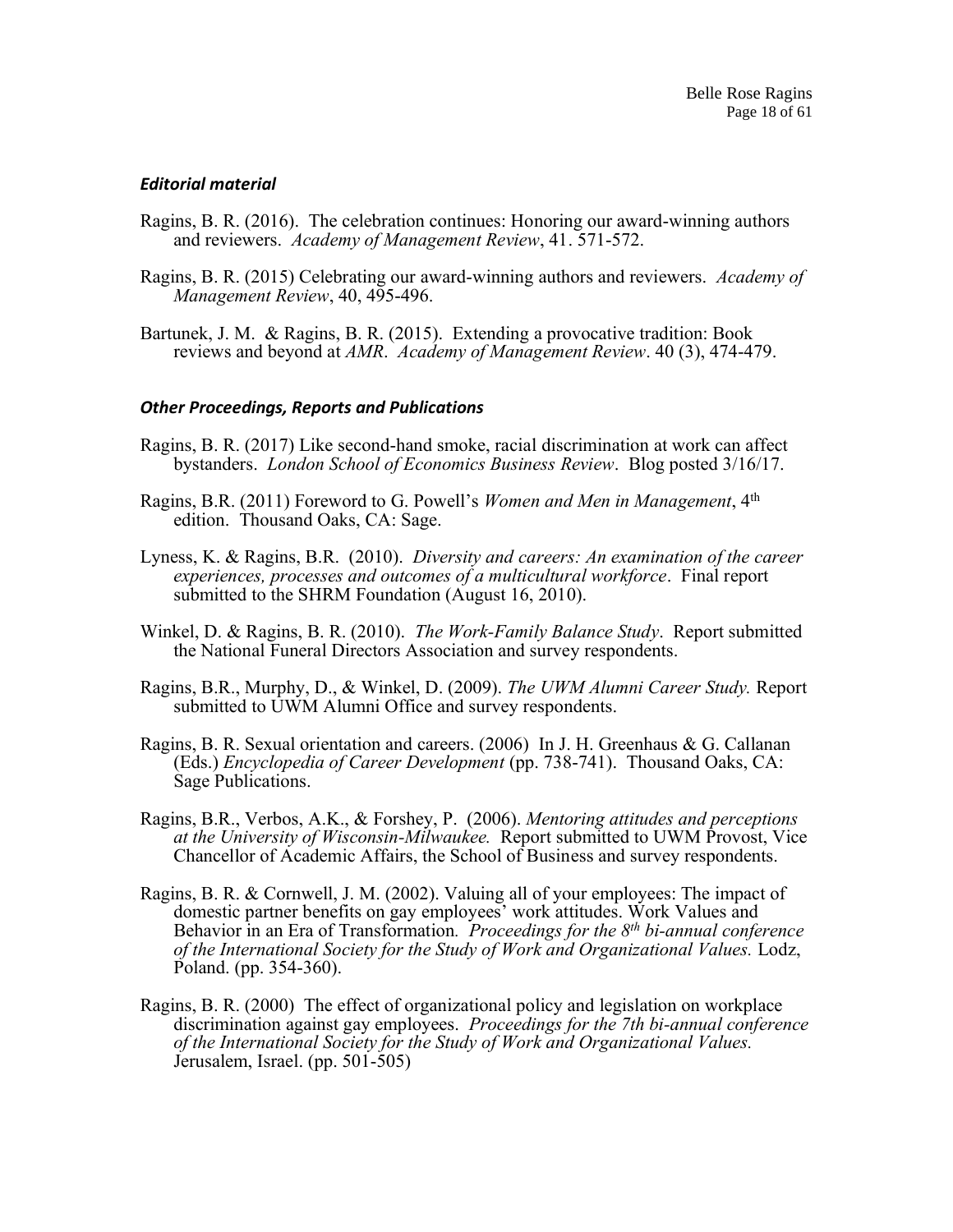- Ragins, B. R. (1999) Mentoring. In M.M. Helms (Ed*.*) *Encyclopedia of Management* (4th edition). Gale Research Press.
- Ragins, B. R. (1998) Work values in cross-cultural mentoring relationships. *Proceedings for the 6th bi-annual conference of the International Society for the Study of Work and Organizational Values.* Istanbul, Turkey. (pp. 224-248).
- Ragins, B. R. (1996). Contributed 14 different entries and definitions to*: The Historical Dictionary of Feminism,* J.K. Boles and Diane Long (Eds.) Lanham, MD: Scarecrow Press (hardcover) and *From the Goddess to the Glass Ceiling: A Dictionary of Feminism* J.K. Boles and Diane Long (Eds.) (1996) Lanham, MD: Madison (paperback version.)
- Ragins, B.R. (1992) An application of role theory to gender and mentorship. *Proceedings of Fifth Annual Diversity in Mentoring Conference* , Chicago, IL. (pp. 301-310).
- Ragins, B. R. (1989) A field examination of the gender congruency theory of power. *1989 Best Paper Proceedings of the Association of Human Resource Management and Organizational Behavior,* Boston, MA. (pp. 541-545)
- Schweitzer, M., Cartor, R. A., Mason, T., Rainer, S., Ragins, B., & Wolfe, A. K. (1987). *Weatherization assistance for low-income households: An evaluation of local program performance*. (ORNL Publication No. ORNL - 6337) Oak Ridge TN: U.S. Department of Energy at Oak Ridge National Laboratory.

#### *Secondary Reports*

- Gerhardt, M. & Peluchette, J. (2014). A conversation with Ray Aldag and Belle Rose Ragins: 2013 "Midwest Scholars" of the Midwest Academy of Management. *Journal of Leadership and Organizational Studies*, 21 (3), 217-26.
- Chandler, D. E. & Ellis, R. (2011) Diversity and mentoring in the workplace: A conversation with Belle Rose Ragins. *Mentoring & Tutoring: Partnership in Learning, 19* (4), 483-500.
- *Academy of Management Executive* (2000). Comparing formal and informal mentors: Does type make a difference? Research briefs report on Ragins and Cotton 1999 study of formal and informal mentoring relationships. Vol. *14*, pp. 136-138.
- *Harvard Business Review* (1997). Briefings from the Editors report on: Ragins, B. R., Townsend, B. & Mattis, M. study on the glass ceiling. Vol. *75*, pp: 15-17.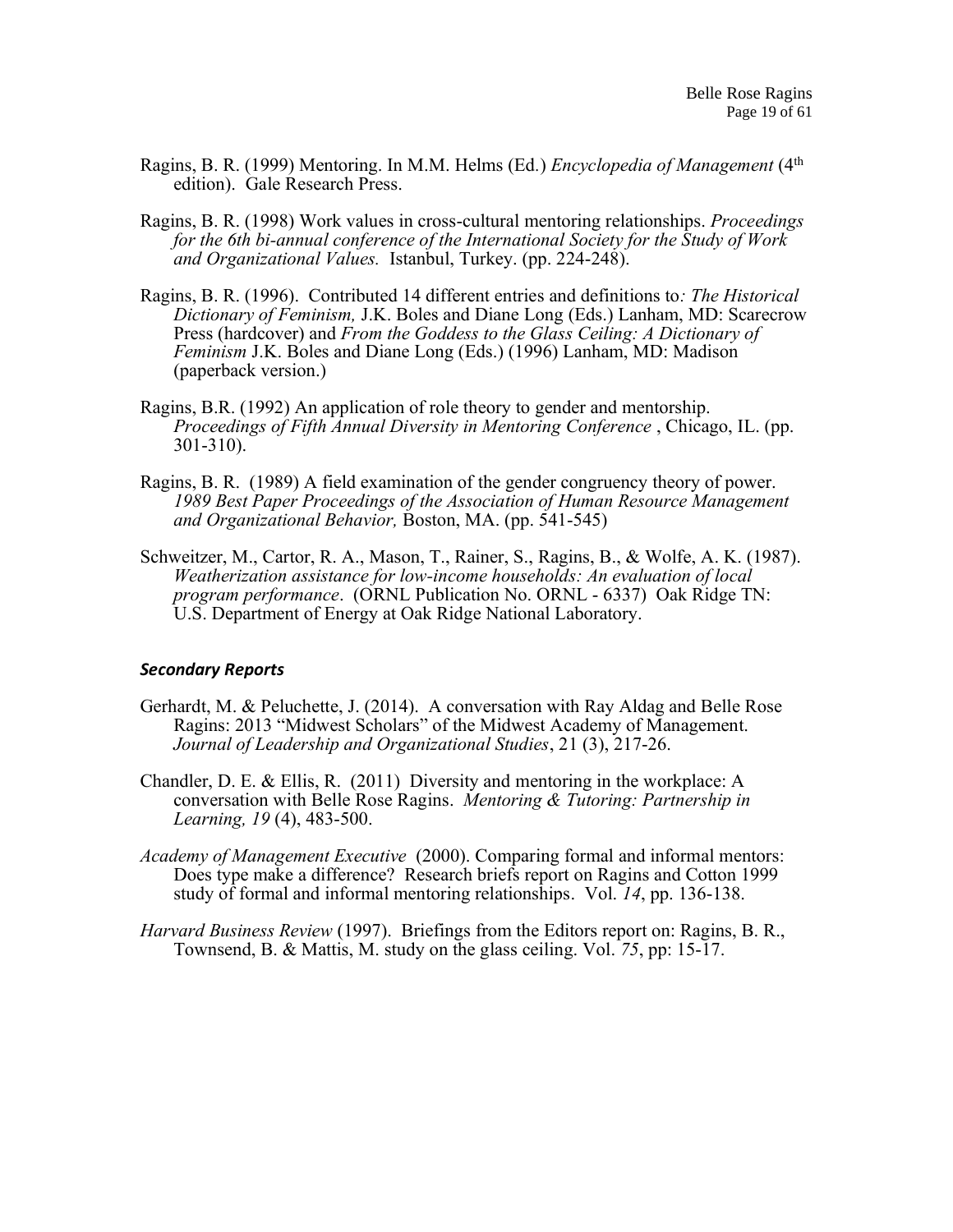## **PRESENTATIONS**

#### *Invited Keynotes and Plenary Speeches*

- *From the Ordinary to the Extraordinary: Developing High Quality Mentoring in Diverse Academic Settings.* Opening keynote address. Academy for Inclusive Excellence Forum. University of California-Irvine. Office of Inclusive Excellence Institute on Diversity, Equity and Inclusion. Virtual. September 21, 2021.
- *Power, Leadership and Ethics in Doing and Publishing Research.* Keynote panel. The Fifth Israel Organizational Behavior Conference (IOBC). University of Tel Aviv. Tel Aviv, Israel. January 5-7, 2020
- *Insights on Inclusion.* Gender and Diversity in Organizations Plenary Panel.Academy of Management Meeting, Boston, MA. August 9-13, 2019.
- *Diversity Spillovers and the Second Hand Smoke Effect: Understanding Racism Within and Outside the Workplace.* Distinguished Fellow Public Lecture: Centre for Research in Equality and Diversity. Queen Mary University of London. London, UK. March 29, 2017.
- *Glass Ceiling Chisels: Leveraging the Power of Mentoring for Female Leaders.*  Opening keynote address. Leadership Excellence and Gender Symposium. Purdue University. West Lafayette, IN. March 29, 2016.
- *Formal Mentoring: "Evil Step-Sister" or "Perfect Cousin" to Informal Relationships?* Opening keynote address. 2012 Mentoring Conference: Facilitating Developmental Relationships for Success. Sponsored by the University of New Mexico Mentoring Institute and the International Mentoring Association. October 24-26, 2012, Albuquerque, New Mexico.
- *Diversity and Mentoring: Leveraging the Power of Differences.* Closing keynote presentation. 2012 Mentoring Conference: Facilitating Developmental Relationships for Success. Sponsored by the University of New Mexico Mentoring Institute and the International Mentoring Association. October 24-26, 2012. Albuquerque, New Mexico.
- *Out of the Closet and Into the Workplace: Understanding Sexual Identity in Organizations*. Invited address. Society for Industrial and Organizational Psychology Conference, April 14-16, 2011. Chicago, Illinois.
- *Leveraging the Power of Mentoring Across Differences.* Opening keynote for the Fifth Annual International Mentoring Conference. Sponsored by the Association of Professional Engineers, Geologists and Geophysicists of Alberta. October 7-8, 2010. Calgary, CA.
- *Diversity Spillovers: Understanding the Impact of Diversity Within and Across Life Domains.* Keynote presentation. The 2nd Annual Australian Diversity Consortium Conference. University of Sydney. Sydney, Australia. October 23, 2009.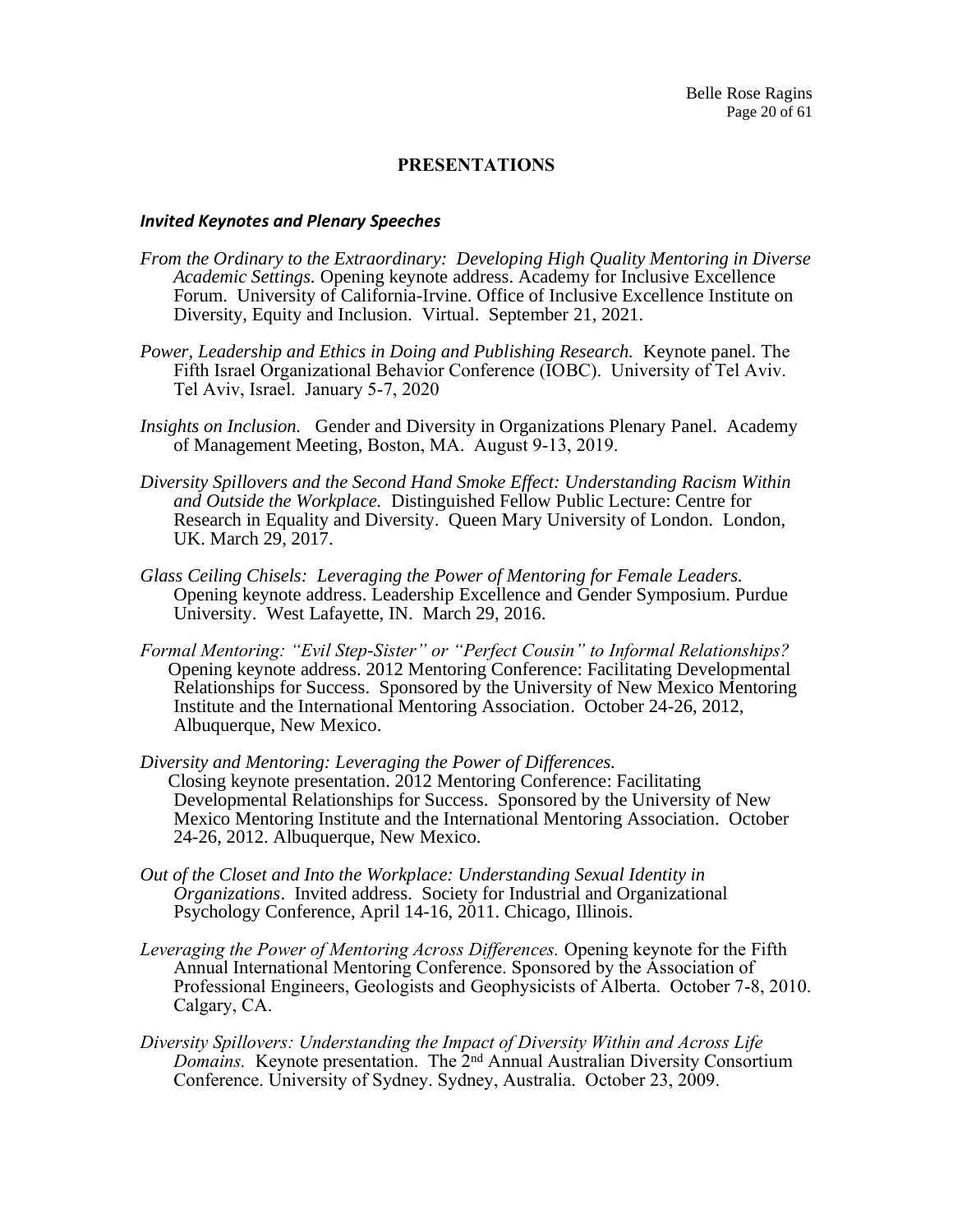- *Holistic Diversity: Taking a Global Perspective.* Invited keynote presentation. 7<sup>th</sup> Australian Industrial and Organisational Psychology conference (IOP)/1<sup>st</sup> Asia Pacific Congress on Work and Organisational Psychology. June 28<sup>th</sup>-July 1, 2007. Adelaide, Australia.
- *Where Do We Go From Here and How Do We Get There? Designing Effective Research on Mentoring Relationships?* Invited keynote plenary. The 11th Annual European Mentoring & Coaching Conference. Brussels, Belgium. November 17-19, 2004.
- *Developing Effective Mentoring Relationships.* Invited keynote. Mentoring and Faculty Development: Conversations on Learning. Sponsored by the College of Arts and Science and the College of Business Administration. Marquette University, January 10, 2003.
- *Heterosexism in the Workplace: Does Race and Gender Matter?* Invited keynote. Psychological and Organizational Perspectives on Discrimination in the Workplace: Research, Theory and Practice. Conference hosted by Rice University, Houston Texas. May 19-22, 2000.
- *Formal Mentoring Relationships: Trend or Tool?* Invited award plenary. American Society for Training and Development International Conference and Exposition. May 19-25, 2000. Dallas, Texas.
- *Mentoring in the New Millennium: Time to Reflect or Party Like it's 1999?* Keynote plenary. The Sixth Annual European Mentoring Conference. Cambridge, England. November 25-26, 1999.
- *Valuing Diversity: Moving Forward to the Next Millennium.* Keynote presentation to LaCrosse community sponsored by Gundersen Lutheran Memorial Foundation. LaCrosse, WI. April 8, 1998.
- *Bottom-Line Advantages to Diversity.* Keynote speech to the LaCrosse Chamber of Commerce. LaCrosse, WI. June 18, 1997.
- *When Secretaries were Men, the Position was Sacred.* Keynote speech for Secretary's Day. Harley Davidson Motor Company. Milwaukee, WI. April 30, 1997.
- *Did you Hear the one About the Farmer's Daughter?* Keynote speech on the glass ceiling. U.S. Feed Grains Council Annual Board of Directors Meeting. Milwaukee, WI. July 16, 1996.
- *Tips on Getting and Being a Mentor.* Keynote speech. Eighth Annual Secretary's Seminar. Sponsored by 9-to-5 and Alverno College. Milwaukee, Wisconsin. April 28, 1993.

## *Invited Colloquia and Talks*

*Gaining perspective: The impact of close cross-race friendships on diversity training and education*. Management Department, Tulane University. April 2, 2021.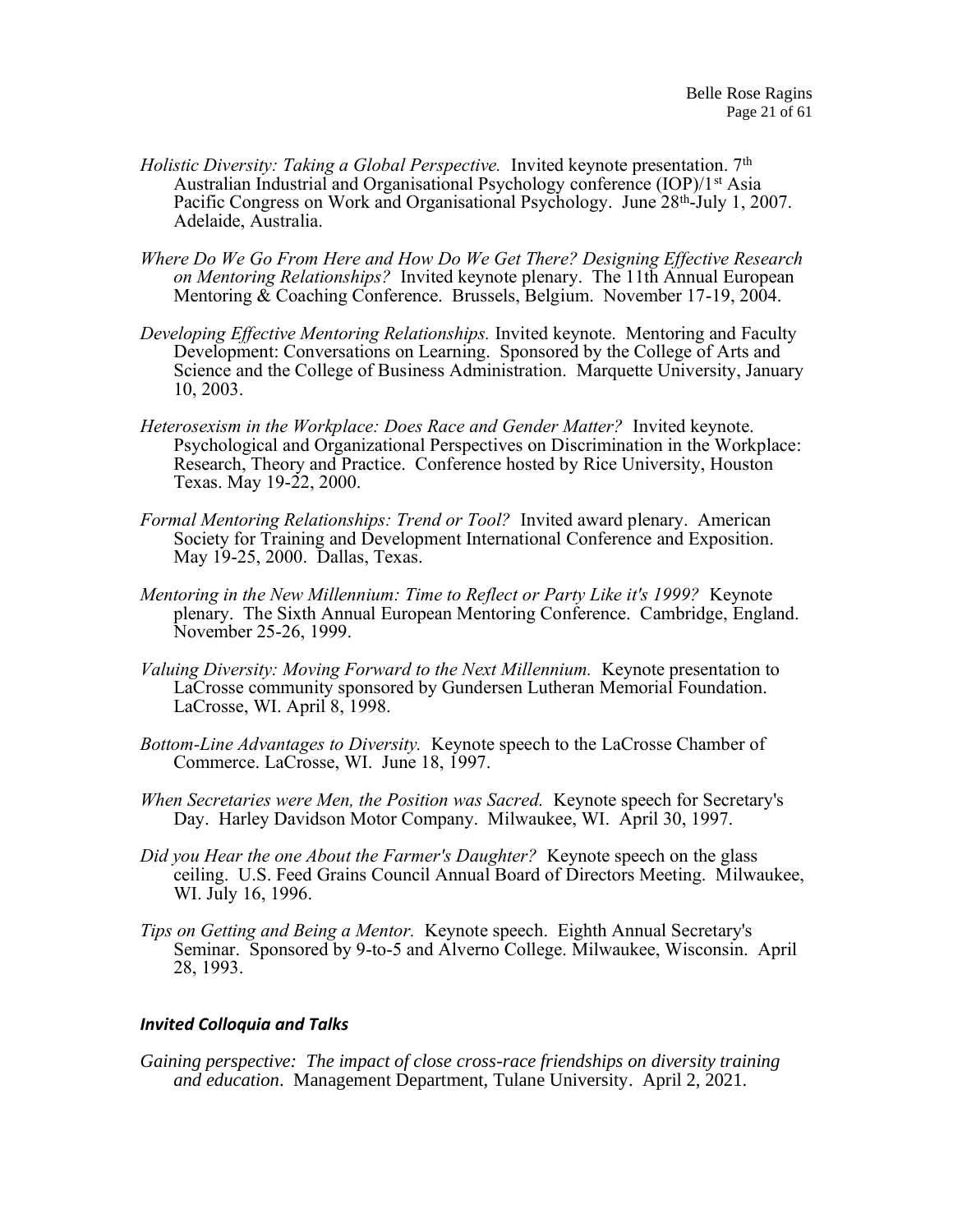- *Diversity and Positive Relationships at Work.* Understanding Racism in Organizations Series. Enhancing Connections and Health in Organizations Lab. Psychology Department. University of Georgia. February 19, 2021.
- *Gaining perspective: The impact of close cross-race friendships on diversity training and education*. Psychology Department, University of Maryland. February 1, 2021.
- *Developing Effective Mentoring Relationships.* Icahn School of Medicine at Mount Sinai. Division of Newborn Medicine. Kravis Children's Hospital. New York, NY. May 13, 2021.
- *Developing Effective Mentoring Relationships.* Ralph M. Waters Visiting Professor Invited Seminar. University of Wisconsin Department of Anesthesiology, Grand Round Series. Madison, WI. February 10, 2021.
- *Gaining perspective: The impact of close cross-race friendships on diversity training and education*. Carroll School of Management, Boston College. April 24, 2019. Boston, MA.
- *Gaining perspective: The impact of close cross-race friendships on diversity training and education*. Isenberg School of Management, University of Massachusetts. April 26, 2019.
- *Diversity Spillovers and the Second Hand Smoke Effect: Understanding Racism Within and Outside the Workplace.* Boston College Workforce Roundtable Spring Meeting. May 3, 2017. Chicago, IL.
- *Following your heart: A 30-year journey in the study of workplace diversity*. School of Business and Management. Queen Mary University of London. London, UK March 23, 2017.
- *From the ordinary to the extraordinary: Creating high-quality mentoring relationships.* Invited webinar presentation. Academy of Human Resource Development. December 9, 2016.
- *Leveraging the power of mentoring for female leaders and organizations*. Walter F. Ulmer Applied Research Award presentation. Center for Creative Leadership. Greensboro, North Carolina. November 21, 2016
- *Following your heart: A 30-year journey in the study of workplace diversity*. College of Business. University of Cincinnati. September 12, 2016.
- *Navigating the Rocky Road to Publication: A Round Table Discussion.* College of Business. Marquette University. Milwaukee, WI. March 20, 2015.
- *Life Happens: Understanding the Spillover Between Life and Home Domains.*  Department of Management, Marquette University, Milwaukee, WI. February 18,  $2011.$

*Making the Invisible Visible: Understanding Sexual Orientation in the Workplace.*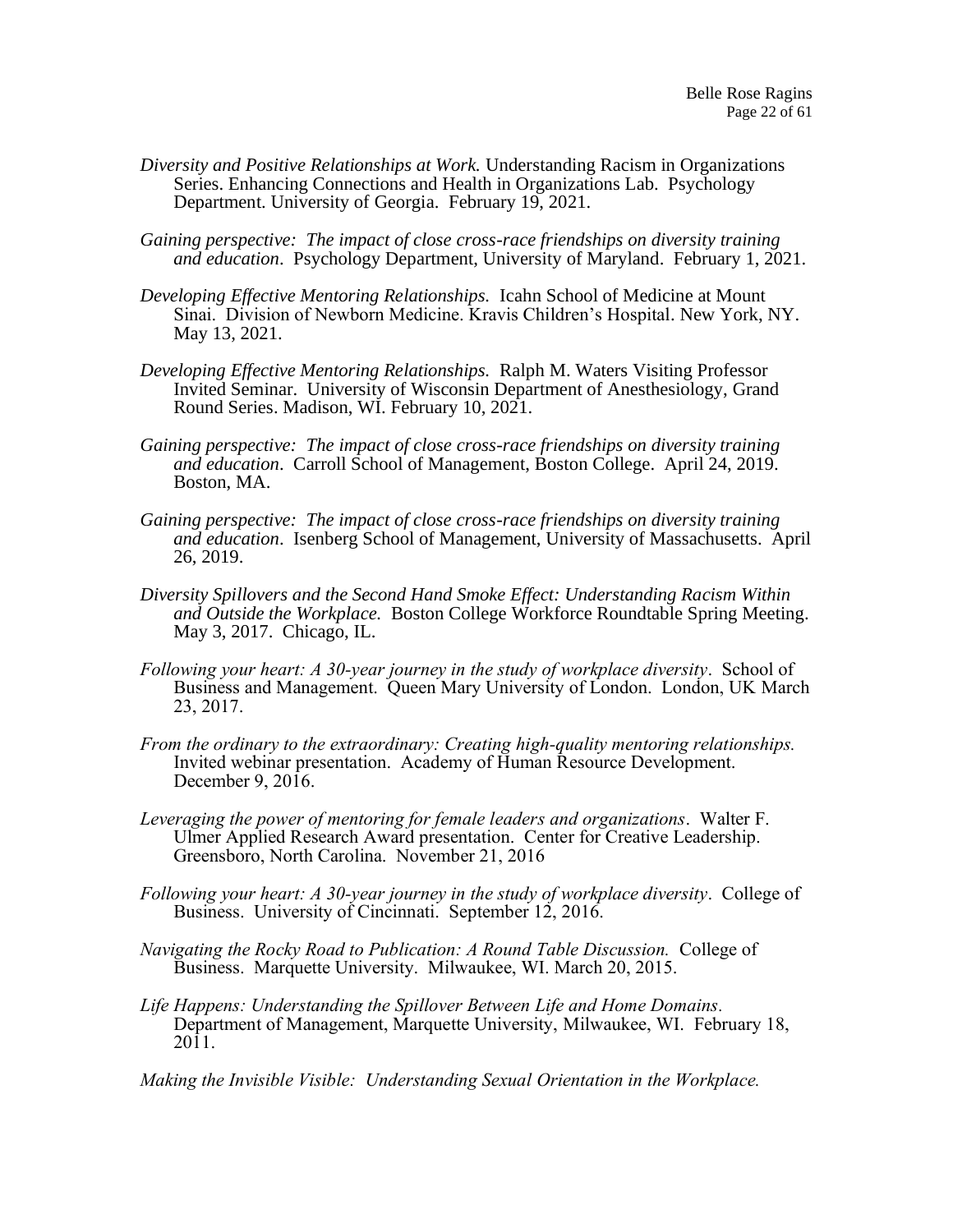University of South Florida LGBT Speakers Series. University of South Florida, February 5, 2010.

- *Life Happens: Understanding the Spillover Between Life and Home Domains.*  Department of Management, Monash University, Melbourne, Australia. October 19, 2009.
- *Life Happens: Understanding the Spillover Between Life and Home Domains.* School of Organisation and Management, Australian School of Business. University of New South Wales. Sydney, Australia. October 29, 2009.
- *Embedded Diversity: Taking a Holistic Approach.* School of Business. Concordia University, Montreal Canada. March 3, 2009.
- *Understanding Invisible Stigmas in the Workplace.* Division of Business. University of South Australia. Adelaide, Australia. June 27, 2007.
- *Understanding Invisible Stigmas in the Workplace.* Division of Business. Monash University. Melbourne, Australia. July 5, 2007.
- *Understanding Invisible Stigmas in the Workplace.* Distinguished Speaker Series School of Administrative Studies. York University, Toronto Canada. November 2, 2006.
- *Understanding Invisible Stigmas in the Workplace.* School of Business Organizational Behavior Research Series. Queen's University, Kingston Canada. November 3, 2006.
- *Disclosure of Invisible Stigmas in the Workplace.* School of Business. University of Illinois at Chicago. March 10, 2006.
- *Disclosure Disconnects: A Theoretical Model of the Disclosure of Invisible Stigmas Across Life Domains.* University of Illinois Institute of Labor and Industrial Relations Research Series. December 10, 2004.
- *Understanding Disclosure of Invisible Stigmas* Sociology Department. University of Copenhagen. November 15, 2004.
- *Disclosure Disconnects: A Theoretical Model of the Disclosure of Invisible Stigmas Across Life Domains.* Psychology Department Invited Seminar Series. University of Michigan. September 30, 2004.
- *Exploring Positive Relationships at Work: Myths, Realities, Processes and Outcomes*. Interdisciplinary Committee on Organizational Studies Seminar Series. The University of Michigan. October 1, 2004.
- *Mentor Functions and Outcomes: A Comparison of Men and Women in Formal and Informal Mentoring Relationships.* College of Business, Ohio State University. Columbus, Ohio, May 29, 1998.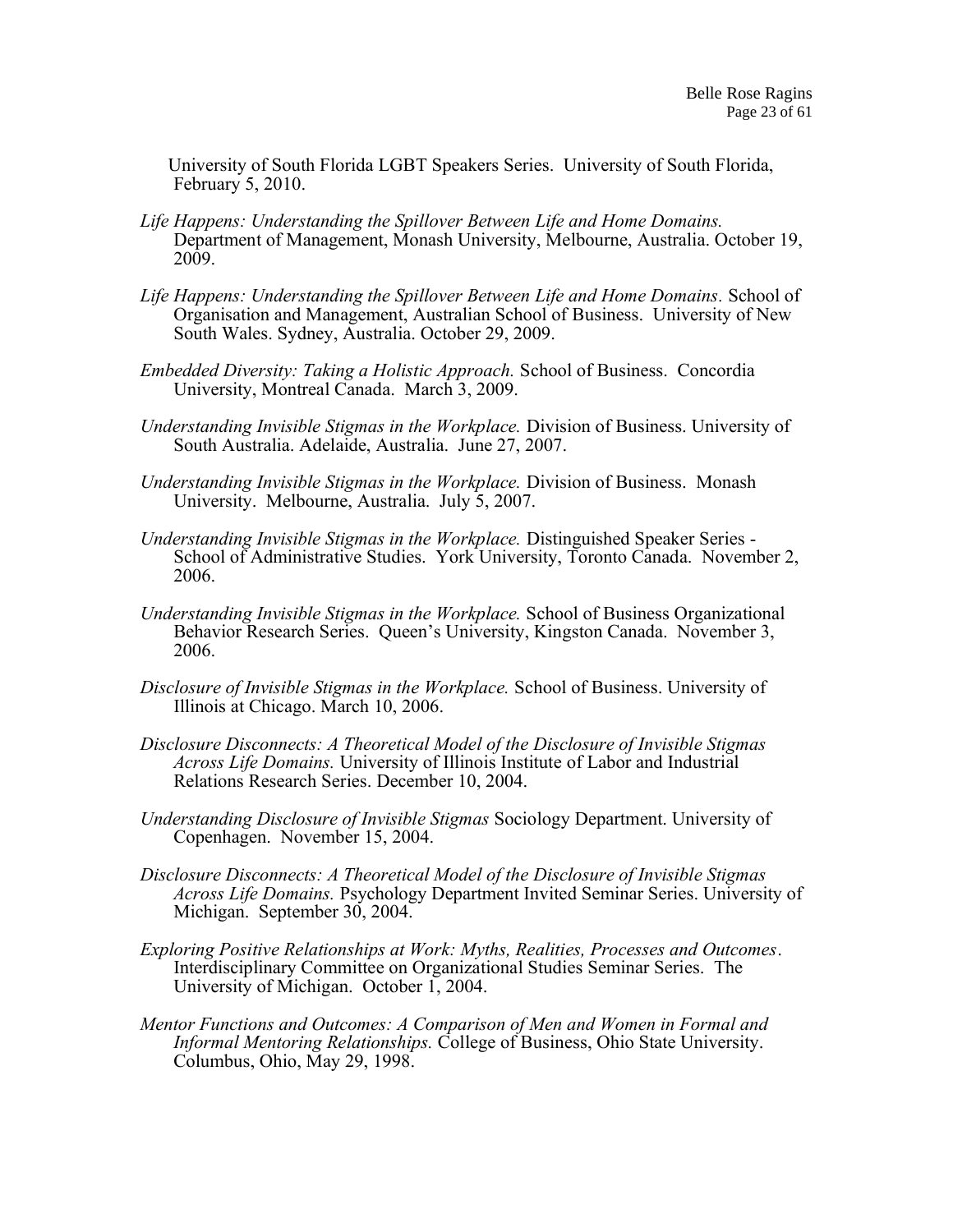- *Do CEOs "Get It"? Female executives and CEOs report on breaking the glass ceiling.* College of Business, University of Kentucky. Lexington, KY, November 8, 1996.
- *Gender and Mentoring: Past Studies and Future Research.* Invited colloquium: Catalyst, NYC. May 23, 1996.
- *Instrumentation and Research on Gender and Mentoring.* Invited colloquium: Catalyst, NYC. May 28, 1996.
- *Future Research on Gender and Mentoring.* Industrial-Organizational Psychology Department. New York University, New York, NY. March 25, 1996.
- *Gender and Mentoring.* Psychology Department -University of Wisconsin Milwaukee. Milwaukee, Wisconsin, October 15, 1993.
- *The Effects of Gender on Mentoring in Organizations.* Invited colloquium presentations: Industrial-organizational psychology department. March, 15, 1991. *Women in Management*. Business school colloquium - March 14, 1991. Tulane University, New Orleans, Louisiana.
- *Women and Mentoring.* School of Business- University of Wisconsin-Milwaukee. Milwaukee, Wisconsin. April 24, 1989.

#### *Invited and Organized Conferences, Presentations and Symposia*

- *How to WIN in the Workplace: Great Mentorship in VUCA times*. Society for Industrial-Organizational Psychology Women Inclusion Network (WIN) Panel. Virtual. November 9, 2021.
- *Challenges and Dilemmas: Learning from Accomplished Scholars.* Doctoral and Junior Faculty Consortium.The Fifth Israel Organizational Behavior Conference (IOBC). Technion University and Tel Aviv University. Tel Aviv, Israel. January 5-7, 2020
- *Publishing and Creating A Research Identity.* Doctoral and Junior Faculty Consortium. The Fifth Israel Organizational Behavior Conference (IOBC). Technion University and Tel Aviv University. Tel Aviv, Israel. January 5-7, 2020.
- *Nag's Heart Feminist Conference.* University of Pretoria. Hoedspruit, South Africa. January 13-14, 2019.
- *Following our Dreams.* Nag's Heart Feminist Conference. Meeting organizer and host. Town of Wilson, WI. August 7-9, 2018.
- *Whose manuscript is it anyways? Discussing the role of authors, editors and reviewers in the peer review process.* Frederick Morgeson, Belle Rose Ragins, Jason Shaw. Society for Organizational Behavior Meeting. Fort Collins, Colorado. September 15-17, 2017
- *From the ordinary to the extraordinary: Understanding high quality mentoring relationships.* Invited presentation for cross cutting theme program "The Many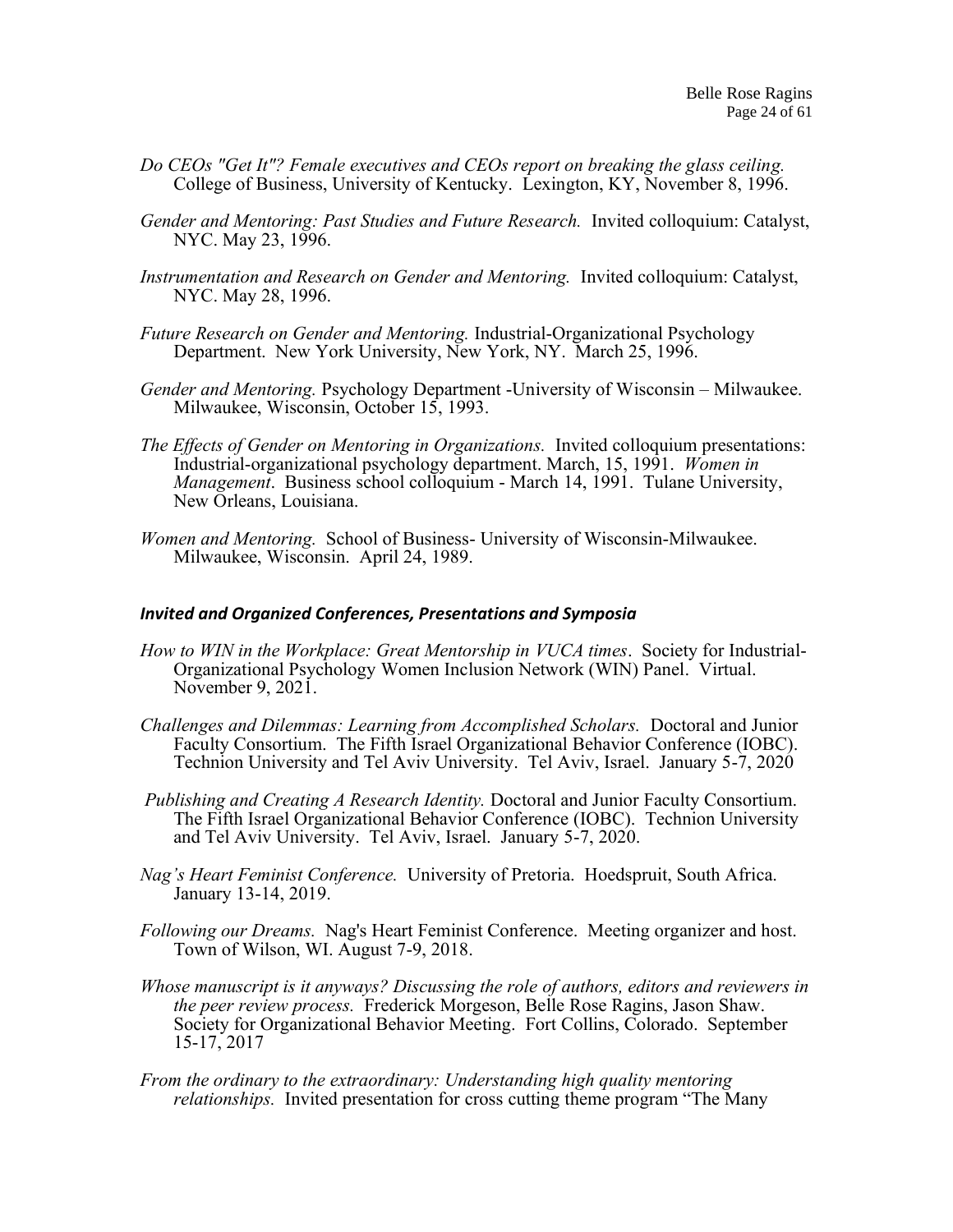Flavors of Relationships." Association for Psychological Science, May 25-28, 2017. Boston.

- *Ask the Editors Online Paper Development Workshop.* Gender and Diversity in Organizations Division, Academy of Management Meeting, Atlanta, GA, August 4- 8, 2017.
- *Ask the Editors Panel. Publishing in AMR.* School of Business and Management. Queen Mary University of London. London, UK. March 23, 2017.
- *Writing blocks: The three challenges to clear writing.* School of Business and Management. Queen Mary University of London. London, UK. March 28, 2017.
- AMR-Organization Science Theory Writing Workshop. *Developmental reviewing*. Facilitated roundtable discussions of participants' papers. European Group for Organizational Studies. Copenhagen, Denmark. July 5, 2017.
- *A conversation about publishing issues, the peer review process, and developing our scholarly community.* Belle Rose Ragins, Maureen Ambrose and Marshall Schminke. Society for Organizational Behavior Meeting. University of Nebraska, Lincoln, Nebraska. September 24, 2016.
- *Publishing Workshop. Writing blocks: The three challenges to clear writing.* College of Business. University of Cincinnati. September 12, 2016.
- *Building a Theoretical Foundation for Positive Relationships at Work*. Positive Relationships at Work Roundtable. Cornell University. Ithaca, NY. June 2-4, 2016.
- Editors Panel. Positive Relationships at Work Roundtable. Cornell University. Ithaca, NY. June 2-4, 2016.
- AMR-OMT Paper Development Workshop*.* Presentations*: "Making a Theoretical Contribution"* and *"AMR and Developmental Reviewing."* Facilitated roundtable discussions of participants' papers. Rotterdam School of Management, Erasmus University, Rotterdam, Holland. January 14, 2016.
- *Improving reviewing quality: A facilitated discussion of the role of the editorial process in developmental reviewing and enhancing scientific rigor*. Belle Rose Ragins and Gilad Chen, presenters and facilitators. Society for Organizational Behavior Meeting. Technion Institute of Technology, Haifa Israel. January 10, 2016.
- *Nags Heart Feminist Conference.* Vancouver, BC. Canada. August 6-7, 2015.
- *Extending the Frontiers of Mentoring: Theory, Research and Practice.* Invited presentation. Midwest Academy of Management, Milwaukee, WI. October 10-12, 2013.
- *Gender and Work: Challenging Conventional Wisdom.* Invited attendance at research symposium. Harvard Business School. February 28 - March 1, 2013.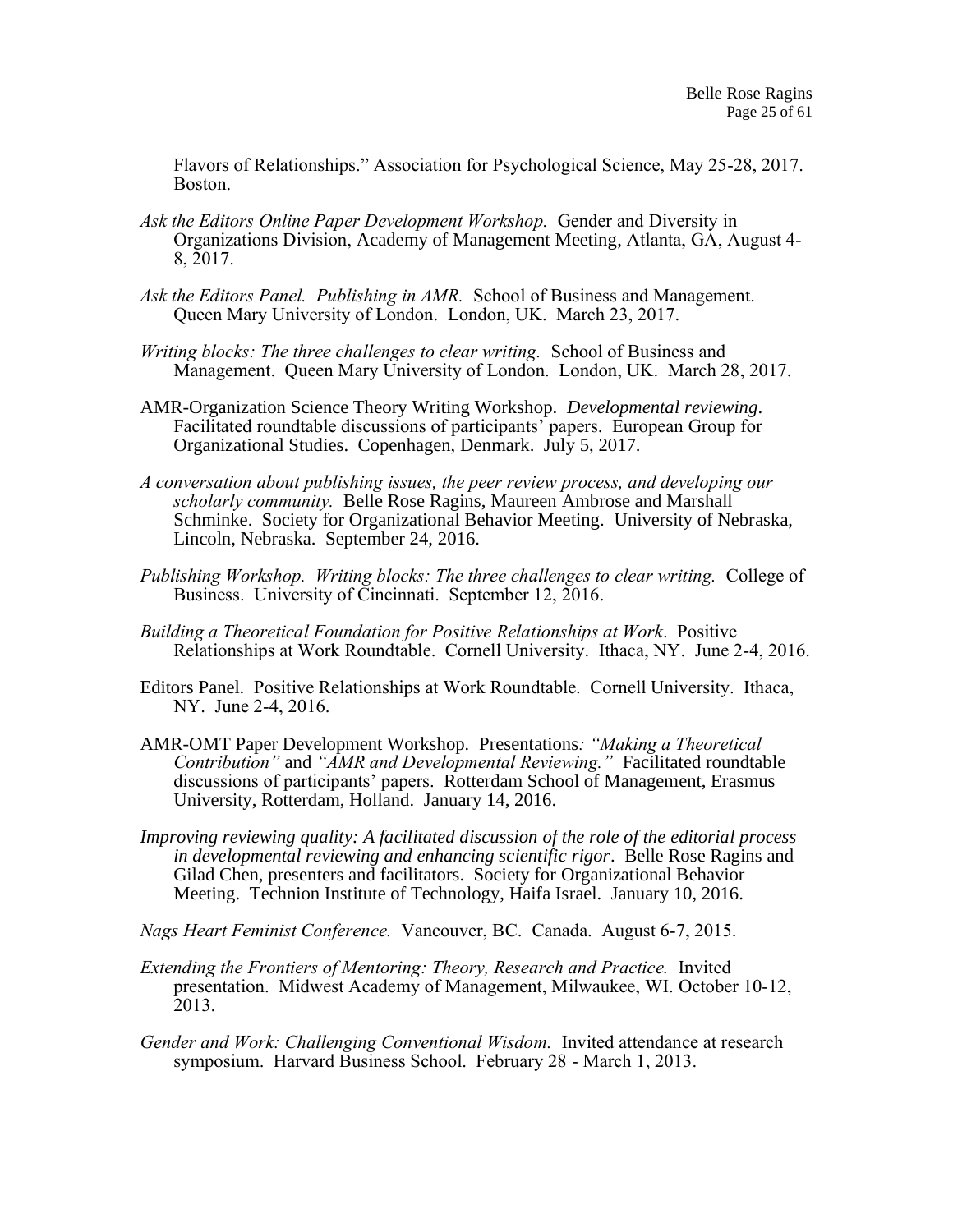- *Mentoring and Diversity: A Relational Perspective.* Presentation in invited symposium: "Diverse Perspectives on Diversity in Mentoring Relationships", Suzanne Bell, Chair. Association for Psychological Science Annual Conference. Chicago, IL. May 24-27, 2012.
- *Positive Relationships at Work Micro Community Meeting.* Invited conference attendance. Ashland, MA. March 16-17, 2012.
- *Embedded Diversity: Understanding the role of diversity within and outside the workplace.* Invited panelist. *Achieving Benefits of Diversity.* Defense Equal Opportunity Management Institute (DEOMI) Biennial Research Symposium. Patrick Air Force Base, Florida. December 6-8, 2011.
- *Mentoring for Diversity in an International Workplace: Benefits and Challenges. The Three Challenges of Invisible Stigmas.* Invited presentations. International Symposium on Management and Diversity. Dauphine University, Paris France, October 20-21, 2011.
- *Renewal and Replenishment.* Nag's Heart Feminist Conference. Evanston, IL. August 12- 13, 2011.
- *Life spillovers: The influence of fear of home foreclosure, diversity and mentoring on work, career and life attitudes*. Society for Organizational Behavior Conference. Binghampton, NY. October 1-3, 2010.
- *Mentoring for Diversity in Higher Education*. University of Sydney. Sydney, Australia. October 22, 2009.
- *Self-Sustainability: A Balanced Discussion of Deadly Drains and Powerful Renewal.* Nag's Heart Feminist Conference. Evanston, IL. August 5-6, 2009.
- Is Ignorance Bliss? Race and Awareness of Racial Harassment in the Workplace. Positive Organizational Scholarship Conference: Magnetic Fields 2008. University of Michigan, December 5-6, 2008.
- *Positive Organizational Scholarship Conference: Empirical Currents 2006.* Co-Organized/Co-Chaired Diversity Track. University of Michigan, December 7-9, 2006.
- *Working Inside-Out: Understanding Diversity in Mentoring Relationships.* Invited presentation. University of Illinois Center for Human Resource Management Roundtable: *New Perspectives on Managing Diversity*. Oak Brook, IL, April 28, 2006.
- *Understanding Gender and Diversity in Mentoring Relationships.* Invited presentation. Women's Faculty Council. Medical College of Wisconsin. April 12, 2006.
- *Co-organized conference: Exploring Positive Relationships at Work: Building a Theoretical and Research Foundation.* Hosted by the University of Michigan, September 30-October 1, 2004.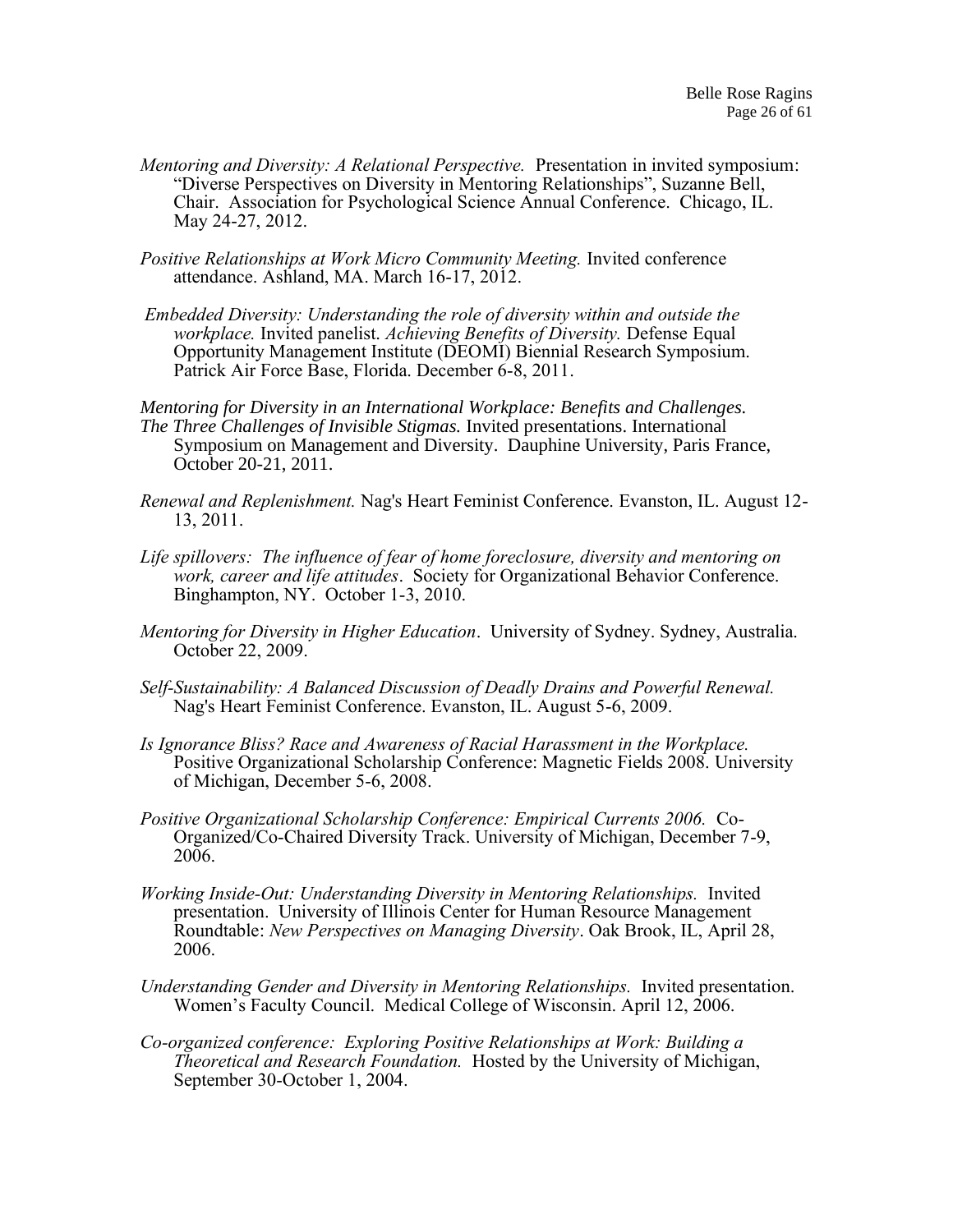- *Relationships at Work.* Nag's Heart Feminist Conference. University of California-Santa Cruz. Santa Cruz, CA: June 26-29, 2003.
- *Timely Techniques for Teaching Diversity.* Invited presentation. Feature session: Refocusing our research and teaching on what matters: The current pulse on ethical, social, and diversity issues. Annual conference of the Southern Management Association. Clearwater Beach, Florida. November 12-15, 2003.
- *Mentoring Across Boundaries*. Nag's Heart Feminist Conference. Martha's Vineyard, MA: July 7-14, 1999.
- *Relational Practice.* Nag's Heart Feminist Conference. University of Michigan, Ann Arbor, MI: June 3-6, 1998.
- *Diversity in Organizations.* Invited panel presentation. Russell Sage Foundation Social Psychology Cultural Contact Working Group. University of Delaware, January 16- 18, 1998.
- *Women in the Workplace.* Nag's Heart Feminist Conference. Smith College. Amherst, MA. May 10-13, 1996.
- *Women in Business Forum: Mentoring in Organizations.* Invited panel. Tulane University and Newcomb College, New Orleans, LA, February 9, 1996.
- *Ethnicity and Mentorship.* Nag's Heart Feminist Conference. Smith College. Amherst, MA. June 14-17, 1995.
- *Gender and Mentoring: A Research Agenda.* Invited symposium: *Women and men in organizations: Concepts and applications*, R. Lowe, Chair. 40th Annual Meeting of Southeastern Psychological Association. New Orleans, LA: March 30-April 7, 1994.
- *Diversity, Mentoring and Power in Organizations.* Invited symposium: *Diversity in Organizations.* Claremont Symposium on Applied Social Psychology, Claremont, CA, February 12, 1994.
- *Easier Said Than Done: Gender Differences in Gaining Mentors.* Invited panel: *Breaking Glass Ceilings, Managing Diversity, Doing Business.* School of Industrial and Labor Relations - Center for Advanced Human Resource Studies, Cornell University, Ithaca, New York. May 6-8, 1992.

#### *Conference Presentations*

- Ragins, B. R. *Mentoring and disclosure of invisible stigmas*. Presentation in panel discussion for symposium How Much Do I Tell You? Interpersonal dynamics of self-disclosure at work. N. Longmire & K. Gibson, Organizers. Virtual Academy of Management Meeting, Aug. 2, 2021
- Changya, H., Wang, S., Ragins, B. & Huang, J. *Do the rich get richer? Star potential effects in mentoring relationships.* Positive Relationships at Work Conference/Micro-community Meeting. Virtual. April 30, 2021.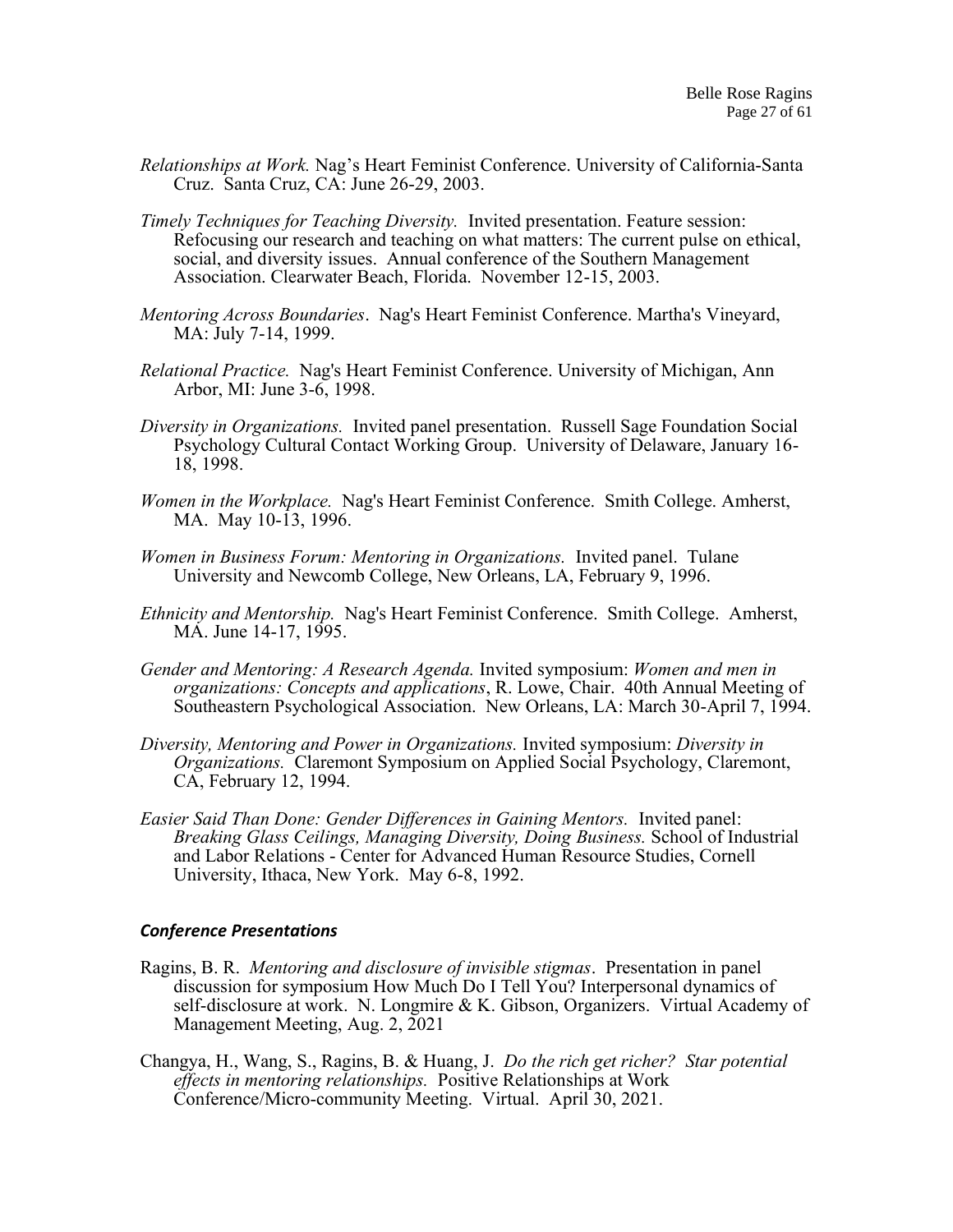- Ragins, B.R., & Ehrhardt, K. *You've got to have friends: The impact of close cross-race friendships on diversity education*. The Fifth Israel Organizational Behavior Conference (IOBC). University of Tel Aviv. Tel Aviv, Israel. January 5-7, 2020
- Ragins, B. R. *Mentoring and Women's Career Advancement*. PDW Workshop: What has changed? Barriers and facilitators to women's career advancement in the 21<sup>st</sup> century. L. Shore, & I. Metz, Organizers. Academy of Management Meeting, Boston, MA. August 9-13, 2019.
- Ragins, B. R. & Ehrhardt, K. *The influence of close cross-race friendships on diversity training and education.* Academy of Management Meeting, Boston, MA. August 9- 13, 2019.
- Ragins, B. R. *The transformational potential of high-quality cross-race friendships*. Positive Organizational Scholarship Research Conference. Ross School of Business, University of Michigan. Ann Arbor, MI. June 5-6, 2019.
- Ragins, B. R. *Understanding the Social Support Paradox at Work*. Symposium: Complicating connection: Unpacking affection, attraction, and intimacy at work. B. Humberd and B. Rouse, Chairs. Academy of Management Meeting, Chicago, IL, August 10-14, 2018.
- Ragins, B. R. *Positive Relationships at Work and Social Well-Being*. PDW Workshop: Improving lives at work: The impact of positive relationships on multiple forms of well-being. M. Chamberlin, B. Schinoff, L. Garrett, K. Gibson and G. Cunningham, Organizers. Academy of Management Meeting, Chicago, IL, August 10-14, 2018.
- Ragins, B. R. *Relational authenticity in mentoring relationships*. Positive Relationships at Work Conference/Micro-community Meeting. George Mason University. Fairfax, Virginia. June 7-9, 2018
- Ehrhardt, K. & Ragins, B. R. *Relationships as career resources: Understanding relational attachment at work.* (Finalist for Careers Division Overall Best Paper Award). Academy of Management Meeting, Atlanta, GA, August 4-8, 2017.
- Ragins, B. R., Ehrhardt, K., Lyness, K., Murphy, D., & Capman, J. *Mentors as buffers to ambient racial discrimination.* Israel Organizational Behavior Conference. Tel Aviv University, Tel Aviv, Israel. January 6-8, 2016.
- Lyness, K., Ragins, B.R., Capman, J., Erkovan, H. S., & Millsap, R. *Working on thin ice? Investigation of race, organizational diversity context, and job insecurity*. Academy of Management Meeting. Vancouver, BC, August 7-11, 2015.
- Mitchell, M., Eby, L. & Ragins, B. *My mentor, my self: Antecedents and outcomes of perceived similarity in mentoring relationships*. Academy of Management Meeting. Vancouver, BC, August 7-11, 2015. (Finalist for Careers Division Best Student Paper Award).
- Ragins, B. R., Ehrhardt, K., Lyness, K., Murphy, D. & Capman, J. *Anchoring Relationships at Work: The Role of Mentors and Other Supportive Relationships as*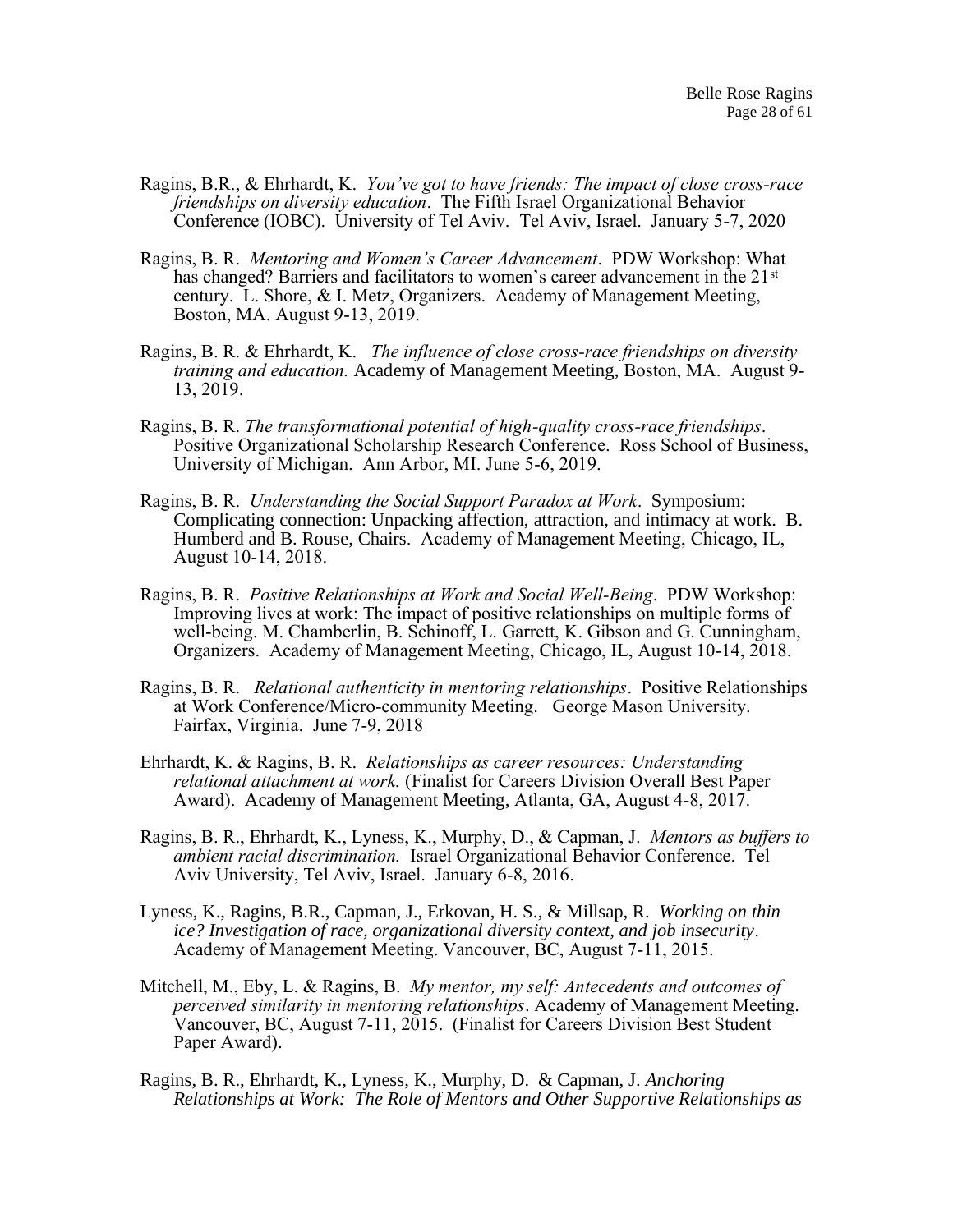*Buffers to Ambient Racial Discrimination.* Symposium*: Maholo for mentoring: Research designed to make something good even better.* E. A. Ensher, Chair. Western Academy of Management Meeting, Kauai, Hawaii. March 11-14, 2015.

- Ragins, B. R. *Understanding complexities of the community-work interface*. Symposium: Expanding the conversation on the community-organizational interface in the context of diversity. B. Humberd and J. Clair, Chairs. Academy of Management Meeting, Philadelphia, PA, August 1-5, 2014.
- Ragins, B. R. *Writing blocks: The three challenges to clear writing.* All-Academy Theme Session: Empowering words: Achieving high quality writing in management and organizational studies. E. Dane & O. Obodaru, Organizers. Academy of Management Meeting, Philadelphia, PA, August 1-5, 2014.
- Ehrhardt, K., Ragins, B.R., Murphy, D. & Van Driel, M. *The spillover of race-related hate crimes to the workplace.* Conference for the Society for Industrial and Organizational Psychology, Honolulu, Hawaii. May 15-17, 2014.
- Ragins, B. R., Lyness, K., Ehrhardt, K., Murphy, D., & Capman, J. *Anchoring Relationships at Work: Mentors as Buffers to Ambient Racial Discriminatio*n. Academy of Management Meeting. Lake Buena Vista (Orlando) Florida. August 9- 13, 2013.
- Gonzalez, J., Ragins, B. R. Ehrhardt, K., & Singh, R. *Friends and Family: The Role of Relationships in Community and Workplace Attachment*. Academy of Management Meeting. Lake Buena Vista (Orlando) Florida. August 9-13, 2013.
- Ragins, B. R., Gonzalez, J., Ehrhardt, K., & Singh, R. *The spillover of community racial diversity and diversity climate to the workplace.* Academy of Management Meeting. Boston, MA. August 3-7, 2012.
- Ragins, B.R., Lyness, K., Ehrhardt, K., Murphy, D., & Capman, J. *Can the yin of mentoring counter the yang of a discriminatory workplace?* Symposium: The yin and yang of mentoring: Exploring the continuum of mentoring relationships and experiences. D. Chandler, S. Dobrow and W. Murphy, Chairs. Academy of Management Meeting. San Antonio, TX. August 12-16, 2011.
- Lyness, K. & Ragins, B. R. *Applying social cognitive career theory to a diverse workplace.* Academy of Management Meeting. San Antonio, TX. August 12-16, 2011.
- Ragins, B. R. *Living legacies: Generativity, stagnation, and the self-structures of mentoring relationships*. Symposium: Beyond identity: The power of generativity and legacy in organizations. J. Bednar, Chair. Academy of Management Meeting. San Antonio, TX. August 12-16, 2011.
- Ragins, B.R., Gonzalez, J., & Singh, R. *Climate spillover: The impact of community and organizational diversity climates on work and life*. Academy of Management Meeting. Montreal, Canada. August 6-10, 2010.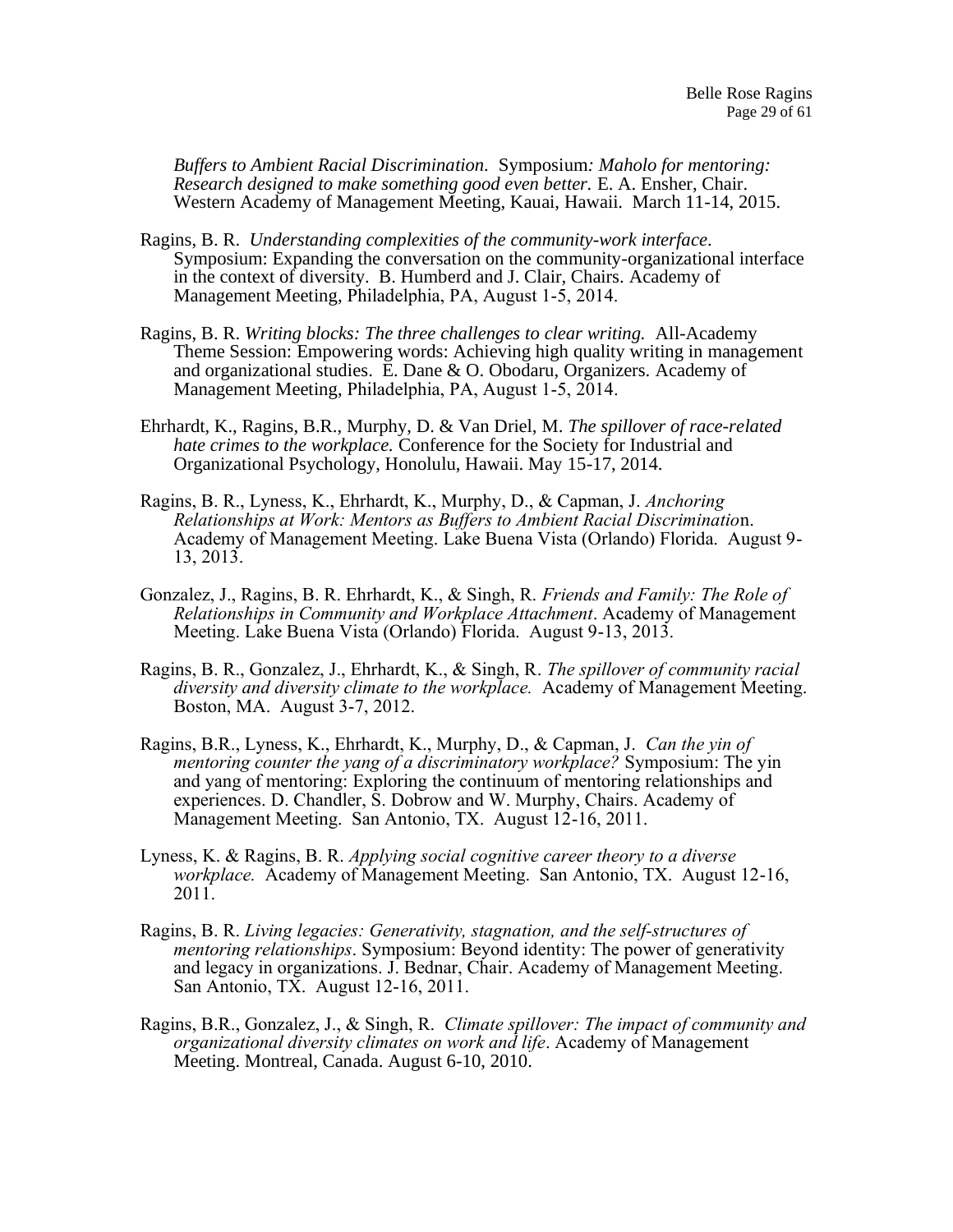- Ragins, B.R., Lyness, K. S. & Winkel, D. *Life spillovers: the impact of fear of home foreclosure on attitudes towards work, life and careers*. Academy of Management Meeting. Montreal, Canada. August 6-10, 2010.
- Ragins, B.R., King, E., & Ophir, R. *Creating gay-friendly cultures: Organizational and personal strategies*. 2010 Workplace Diversity: Practice and Research. George Mason University, Washington DC. June 10-11, 2010
- Lyness, K., Ragins, B. R. & Capman, J. *Working on thin ice: Race, diversity climate and job insecurity.* Symposium: Diversity in a changing workplace: Policies and climates. B. R. Ragins & L. M. Leslie, Chairs. Conference for the Society for Industrial and Organizational Psychology. Atlanta, GA. April 8-10, 2010.
- Ragins, B. R. *Looking to the future: SIOP and workplace diversity*. Symposium: SIOP's next 25 years: What lies ahead? J. Greenberg, Chair. Conference for the Society for Industrial and Organizational Psychology. Atlanta, GA. April 8-10, 2010.
- Chrobot-Mason, D., Ragins, B. R. & Linnehan, F. *Is ignorance really bliss? Race and awareness of racial harassment in the workplace.* Academy of Management Meeting. Chicago, IL. August 7-11, 2009.
- Ragins, B. R. *Building a theoretical foundation: The self-structures of mentorin*g. Symposium: What did you expect? Managing expectations in mentoring relationships. S. E. Murphy and B. R. Ragins, Chairs. Conference for the Society for Industrial and Organizational Psychology. New Orleans, LA. April 2-4, 2009.
- Winkel, D. E. & Ragins, B. R. *Navigating the emotional battlefield: Gender, power and emotions in entrepreneurial relationships*. Academy of Management Meeting. Anaheim, CA. August 8-13, 2008.
- Singh, R., Ragins, B.R. & Tharenou, P. *What matters most? The relative role of mentoring and career capital in career success*. Academy of Management Meeting. Anaheim, CA. August 8-13, 2008.
- Lyness, K., Ragins, B. R., Ivory, T., & Judiesch, M. *Diversity and career planning: Examination of racial and ethnic differences.* Conference for the Society of Industrial-Organizational Psychology. San Francisco, CA. April 10-12, 2008.
- Eby, L. T.,Butts, M., Durley, J., Evans, S. & Ragins, B. R. *Predictors of protégé negative mentoring experiences: A dyadic study.* 7<sup>th</sup> Work, Stress, and Health Conference, Washington, DC. March 6-8, 2008.
- Gonzalez, J., Ragins, B. R. & Singh, R. *The effects of community and organizational diversity climates on work and life attitudes*. Showcase symposium: Diversity's embeddedness: Viewing diversity from community, organizational, team and dyadic lenses. M. Akinola and B.R. Ragins (Chairs), Academy of Management Meeting. Philadelphia, PA. August 3-8, 2007.
- Verbos, A. & Ragins, B. R. *A career schema approach to developmental relationships*. Symposium: People helping people: New directions in career research. In H. Gunz (Chair). Academy of Management Meeting. Philadelphia, PA. August 3-8, 2007.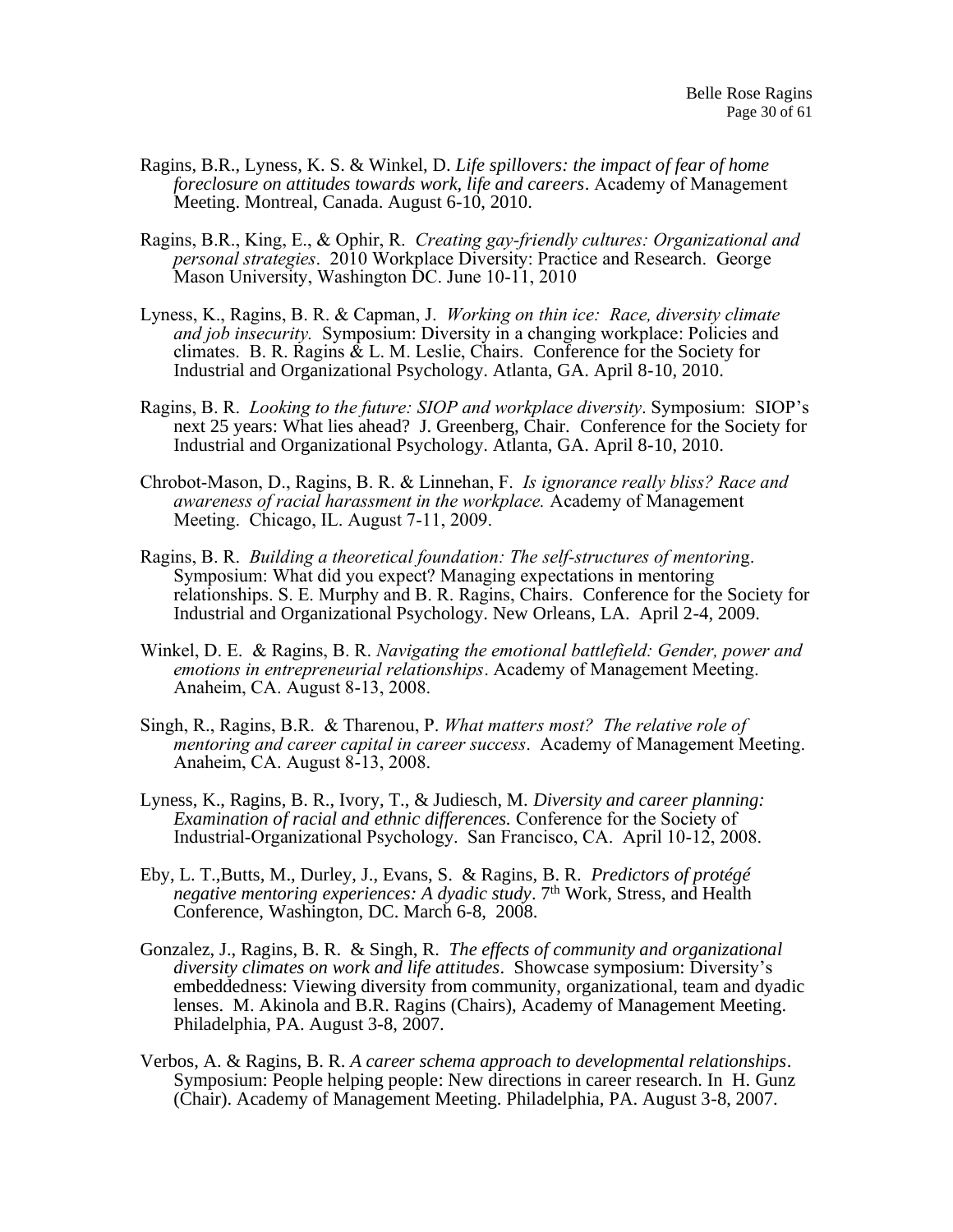- Ragins, B. R., Eby, L. T. & Verbos, A. *Understanding the motivated mentor: Selfconstruals and willingness to mentor.* Symposium: "Developmental relationships: Life savers in the career sea." L. Dragoni and B. R. Ragins, Chairs. Conference for the Society of Industrial-Organizational Psychology. New York City, NY. April 27- 29, 2007.
- Chrobot-Mason, D. & Ragins, B. R. *The bystander racial harassment effect: Assessing antecedents and consequences.* Symposium: "Advancing diversity research: Understanding inclusion and exclusion in organizations" D. Major, Chair. Conference for the Society of Industrial-Organizational Psychology. New York City, NY. April 27-29, 2007.
- Ragins, B. R. & Verbos, A. K. *Understanding high quality connections in mentoring relationships*. Symposium: " High quality connections research incubator: New views of relational phenomena in organizations." J. Dutton and E. Heaphy, Chairs. Academy of Management Meeting. Atlanta, Georgia. August 11-16, 2006
- Ragins, B. R. *Managing across the invisible divide: Invisible stigmas and positive relationships work relationships*. Symposium: "New perspectives on managing across differences in organizations." Modupe Akinola, Chair. Academy of Management Meeting. Atlanta, Georgia. August 11-16, 2006.
- Fletcher, J. & Ragins, B. R. *Stone Center Relational Theory: A window on relational mentoring*. Symposium: "Pushing the boundaries of mentoring theory and research." B.R. Ragins and K.E. Kram, Chairs. Academy of Management Meeting. Atlanta, Georgia. August 11-16, 2006.
- Ragins, B. R. *Using mentoring to break through the glass ceiling*. The 26<sup>th</sup> International Congress of Applied Psychology, Athens, Greece; July 16-21, 2006.
- Ragins, B. R. *Disclosure disconnects: Disclosing invisible stigmas across life domains*. Academy of Management Meeting. Honolulu, Hawaii; August 5 - 10, 2005.
- Ragins. B. R. *Disclosure spillover: Understanding decisions to disclose invisible stigmas across life domains*. Eastern Academy of Management Meeting. June 26-30, 2005. Cape Town, South Africa.
- Ragins, B. R. & Wiethoff, C. *Heterosexism in the workplace: What you see is not always what you get.* Symposium: "Stigmas as a basis of unfair discrimination in organizations" I. Goldsein, Chair. Conference for the Society of Industrial-Organizational Psychology. Chicago, IL: April 2-4, 2004
- Ragins. B. R. & Wiethoff, C. *Understanding heterosexism at work: The straight problem.* Symposium: "Sexual orientation, disability, obesity, and subordinate status: New dimensions of diversity." P. Prasad, Chair. Academy of Management Meeting. Seattle, Washington. August 1-6, 2003.
- Ragins, B. R. *Researching heterosexism in the workplace: Conceptual and methodological challenges, issues and dilemmas.* International Conference on Perspectives in Diversity Research and Diversity Practices. Goteborg, Sweden, August 29-31, 2002.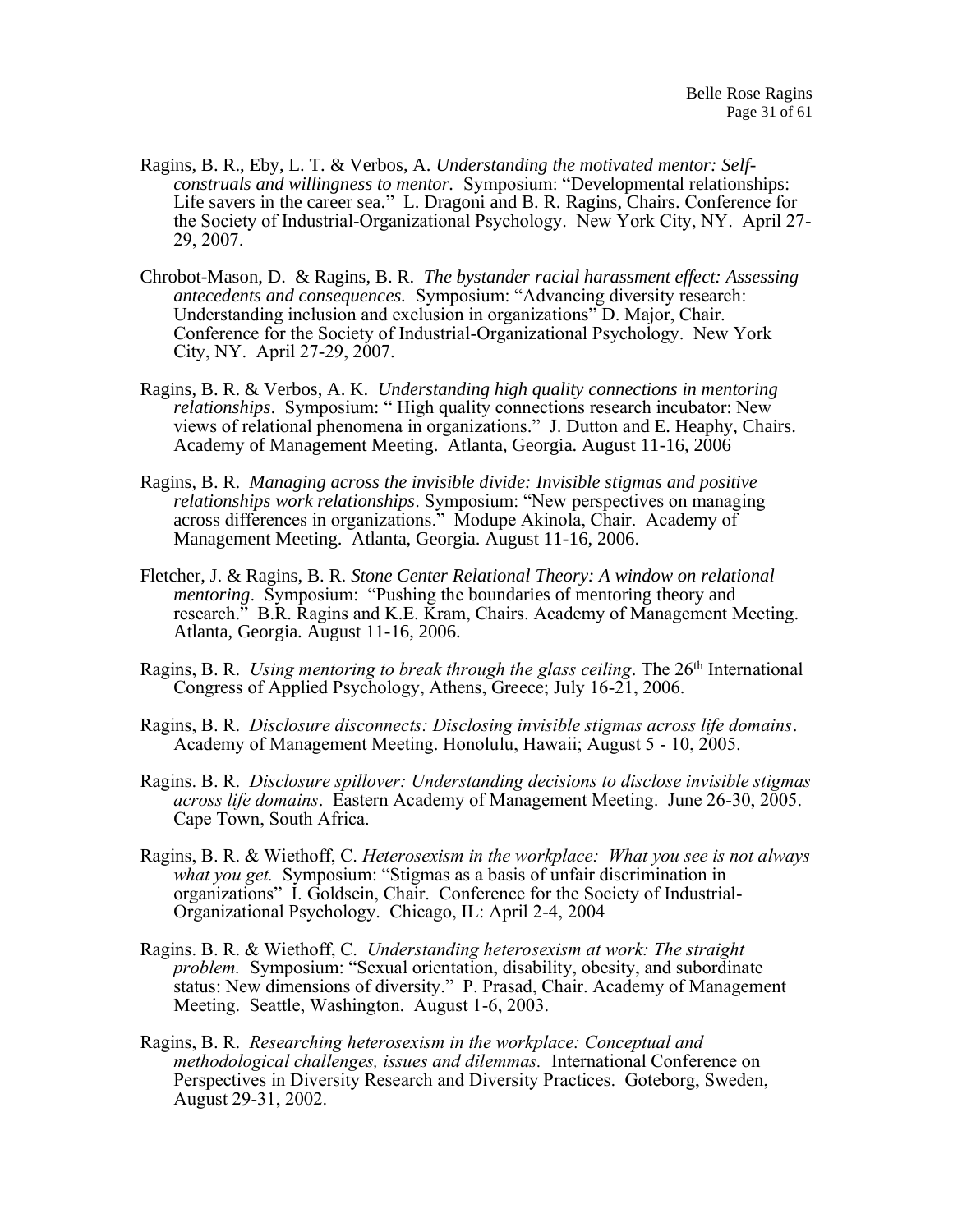- Ragins, B. R. & Cornwell, J. M*. Perceived workplace discrimination against gay and lesbian employees.* The International Personnel Management Association Assessment Council Conference. New Orleans, LA, June 30 – July 3, 2002.
- Ragins, B. R. & Cornwell, J. M*. Valuing all of your employees: The impact of domestic partner benefits on gay employees' work attitudes.* The 8th Bi-annual Conference of the International Society for the Study of Work and Organizational Values. Warsaw, Poland, June 24-27, 2002.
- Ragins, B. R. & Cornwell, J. M. *It's not what you say, it's what you do: The impact of organizational policies and practices on heterosexism in the workplace.* Symposium: "Contradictions in promoting diversity: What works when?" J. Carr, Chair. Conference for the Society of Industrial-Organizational Psychology. Toronto, Canada: April 12-14, 2002.
- Ragins, B.R. *Structured journals: An effective approach for learning about race and culture in organizations.* First Annual Diversity Challenge Conference: How to Survive Teaching Courses on Race and Culture. Boston College, MA. October 12- 13, 2001.
- Ragins, B. R. & Cornwell, J. M. *Walking the line: Fear and disclosure of sexual orientation in the workplace.* Academy of Management Meeting. Washington, DC: August 5 - 8, 2001.
- Ragins, B. R., Cornwell, J. M., & Miller, J. S. *A relational demography perspective on heterosexism in the workplace.* Showcase symposium: "Beyond race and gender: Alternative research methods for the study of alternative identities in organizations." C. Wiethoff and R. Sardy , Chairs. Academy of Management Meeting. Washington, DC: August 5 - 8, 2001.
- Ragins, B. R. & Cornwell, J. M. *We are family: The influence of gay family-friendly policies on gay employees*. Symposium: "New developments in research on familyrelated HR policies and practice: Beyond Ward and June." L. Eby, Chair. Conference for the Society for Industrial and Organizational Psychology. San Diego, CA: April 27-29, 2001.
- Ragins, B. R. Panelist in: *The bastardization of the mentoring construct and other challenges to scholars*. Conference for the Society for Industrial and Organizational Psychology. San Diego, CA: April 27-29, 2001.
- Ragins, B. R. & Cornwell, J. M. *Pink Triangles: Antecedents and consequences of workplace discrimination against gay and lesbian employees.* Academy of Management Meeting. Toronto, Canada. August 4-9, 2000.
- Ragins, B. R. & Cotton, J. *Marginal mentoring: An examination of the effects of type of mentor, gender and program design on work and career attitudes.* Academy of Management Meeting. Toronto, Canada. August 4-9, 2000.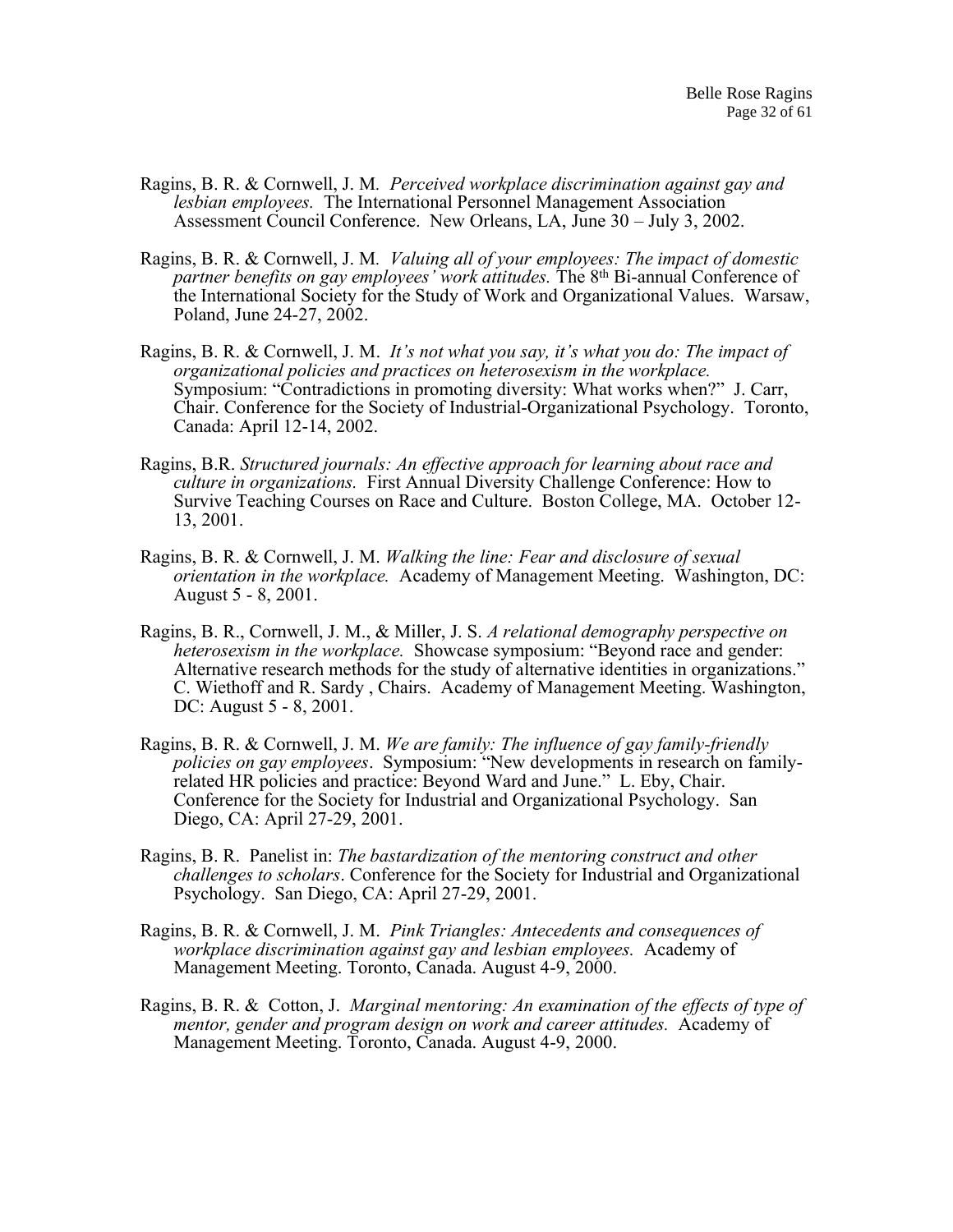- Ragins, B. R. *The effect of organizational policy and legislation on workplace discrimination against gay employees*. The International Society for the Study of Work and Organizational Values. Jerusalem, Israel. June 25-28, 2000.
- Ragins, B. R. & Cotton, J. L. *The rise (and fall?) of formal mentoring: A comparison of work and career attitudes among formally mentored, informally mentored and nonmentored employees*. Symposium: "Effective mentoring relationships: From dysfunctional to functional and everything in between." T. Allen, Chair. Conference for the Society for Industrial and Organizational Psychology. New Orleans, LA: April 14-16, 2000.
- Ragins, B.R. *Sexual orientation as a stigma.* Symposium: Extending research on stigmas in organizations. D. Stone and E.F. Stone-Romero, Chairs. Conference for the Society for Industrial and Organizational Psychology. New Orleans, LA: April 14- 16, 2000.
- Ragins, B. R. *Sexual orientation in the workplace.* Showcase symposium: "Understanding stigmatized groups: The journey to acceptance in a pluralistic world of work." C.Wiethoff & J. Greenberg, Chairs. Academy of Management Meeting, Chicago, IL. August 6-11, 1999.
- Ragins, B.R. *Gender and mentoring: Progress, plans and pitfalls.* Joint symposium: "Careers in transition -- A gliding path for the new millennium --A sequence of steps." D.P. Moore, Chair. Academy of Management Meeting, Chicago, IL. August 6-11, 1999.
- Ragins, B. R. *The effect of legislation on workplace discrimination against gay and lesbian employees*. The American Psychological Association Meeting, San Francisco, CA. August 14-18, 1998.
- Ragins, B. R. & Cotton, J*. Mentor functions and outcomes: A comparison of men and women in formal and informal mentoring relationships.* Academy of Management Meeting, San Diego, CA. August 7-12, 1998.
- Ragins, B. R. *How do we sensitize CEOs to the corporate climate faced by their female employees?* Showcase symposium: "A Critical Look at Current Topics in Diversity: What Should Matter Versus What Does Matter?" P. Caligiuri, Chair. Academy of Management Meeting, San Diego, CA. August 7-12, 1998.
- Ragins, B.R. *Work values in cross-cultural mentoring relationships*. The International Society for the Study of Work and Organizational Values. July 12-15, 1998. Istanbul, Turkey.
- Ragins, B. R. *Women on the Verge of the Glass Ceiling/Women who have broken through: Paths, Progress and Tradeoffs.* Symposium Coordinator and Chair. Joint symposium. Academy of Management Meeting, Boston, MA. August 10-13,1997.
- Ragins, B.R. *Antecedents of Diversified Mentoring Relationships*. Joint symposium: "Mentoring in Changing Organizations: New Theoretical Directions." J.E.A. Russell and S. McManus, Chairs. Academy of Management Meeting, Boston, MA. August 10-13,1997.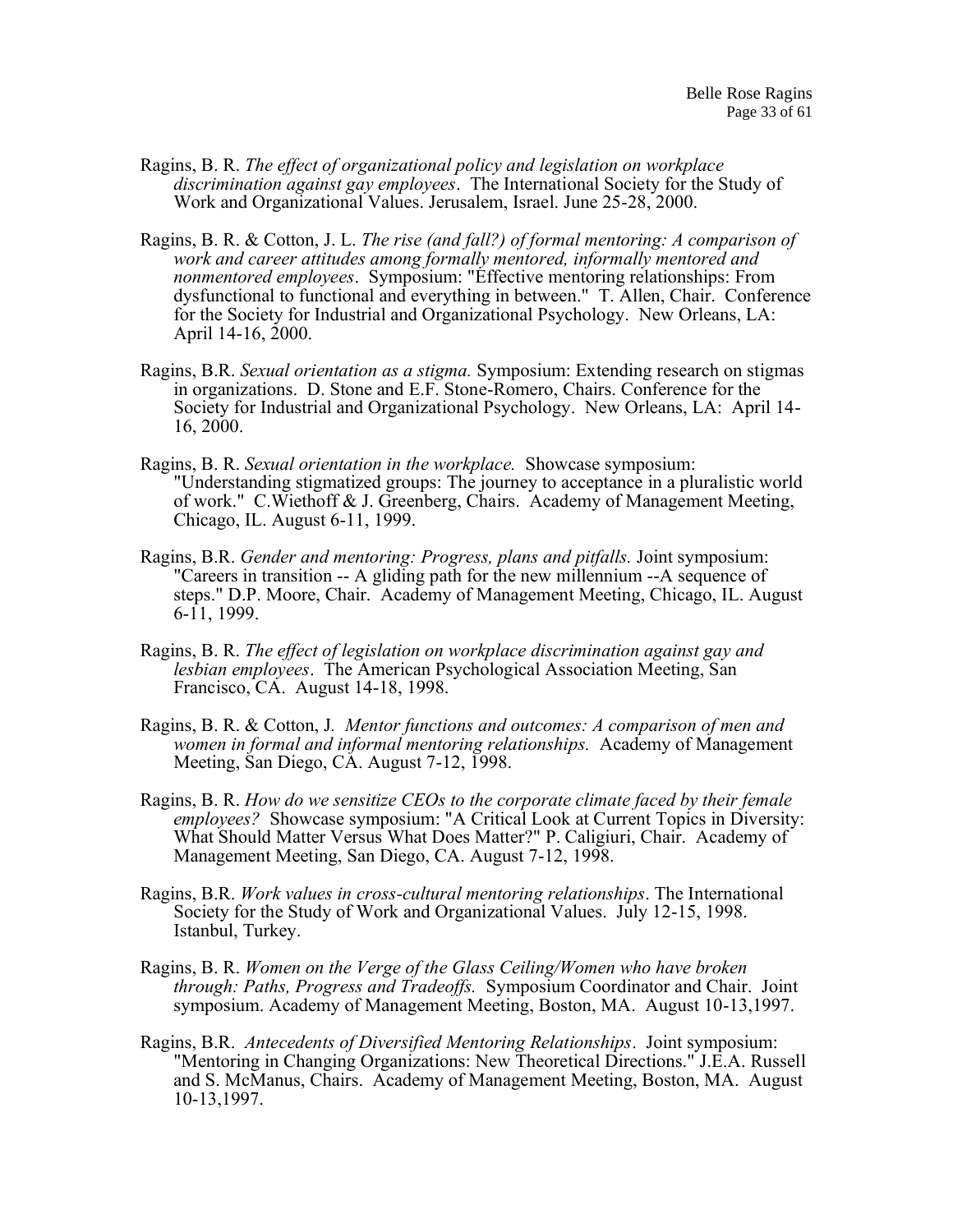- Ragins, B.R. & Cotton, J. L. *The influence of gender ratios on organizational attitudes and outcomes.* Conference for the Society for Industrial and Organizational Psychology, San Diego, CA. April 26-28, 1996.
- Ragins, B.R. *Understanding diversified mentoring relationships*. Showcase symposium: "Diversified mentoring: Developing transformational work relationships for the next millennium", M.A. Von Glinow, Chair. Academy of Management Meeting, Vancouver Canada, August 6-9, 1995.
- Ragins, B.R. *Multiculturalizing business curriculum*. Symposium presentation: "Curriculum enhancement: Using a curriculum enhancement fund to support infusing course content with diverse perspectives", C. Alexander , Chair. National Conference on Race and Ethnicity in Higher Education. Santa Fe, New Mexico, June 1-6, 1995.
- Ragins, B. R. & Scandura, T.A*. Gender and the termination of mentoring relationships.* Academy of Management Meeting, Dallas, TX. August 14-17, 1994.
- Ragins, B. R. & Scandura, T.A. *Separation and redefinition of mentoring relationships: A test and expansion of mentorship theory.* Academy of Management Meeting, Dallas, TX. August 14-17, 1994.
- Ragins, B. R. & Scandura, T.A*. The termination of mentoring relationships*. Ninth Annual Conference for the Society for Industrial and Organizational Psychology, April 8-10. 1994, Nashville, Tennessee.
- Ragins, B. R., Sundstrom, E. & Thomas, R. B. *Gender differences in attributions of power in manger-subordinate pairs.* Academy of Management Meeting, Atlanta, Georgia. August 8-11, 1993.
- Ragins, B. R. & Scandura, T.A. *Expected costs and benefits of being a mentor.* Eighth Annual Conference for the Society for Industrial and Organizational Psychology. San Francisco, CA. April 30 - May 2, 1993.
- Ragins, B.R. *An integrative role theory approach to mentorship*. Western Academy of Management 2nd International Conference. Leuven, Belgium. June 21-24, 1992.
- Ragins, B.R. & Scandura, T.A. *Antecedents and consequences of sexual harassment.* Seventh Annual Conference of the Society for Industrial and Organizational Psychology. Montreal, Canada. May 1-3, 1992.
- Ragins, B.R. *An application of role theory to gender and mentorship.* Fifth Annual Diversity in Mentoring Conference, Chicago, IL. April 2-4, 1992.
- Ragins, B. R. & Cotton, J. *Gender differences in willingness to mentor.* Academy of Management Meeting, Miami, FL. August 11-14, 1991.
- Ragins, B. R. & Cotton, J. *Perceived barriers to mentors among male and female protégés.* Academy of Management Meeting, Washington, DC. August 13-16, 1989.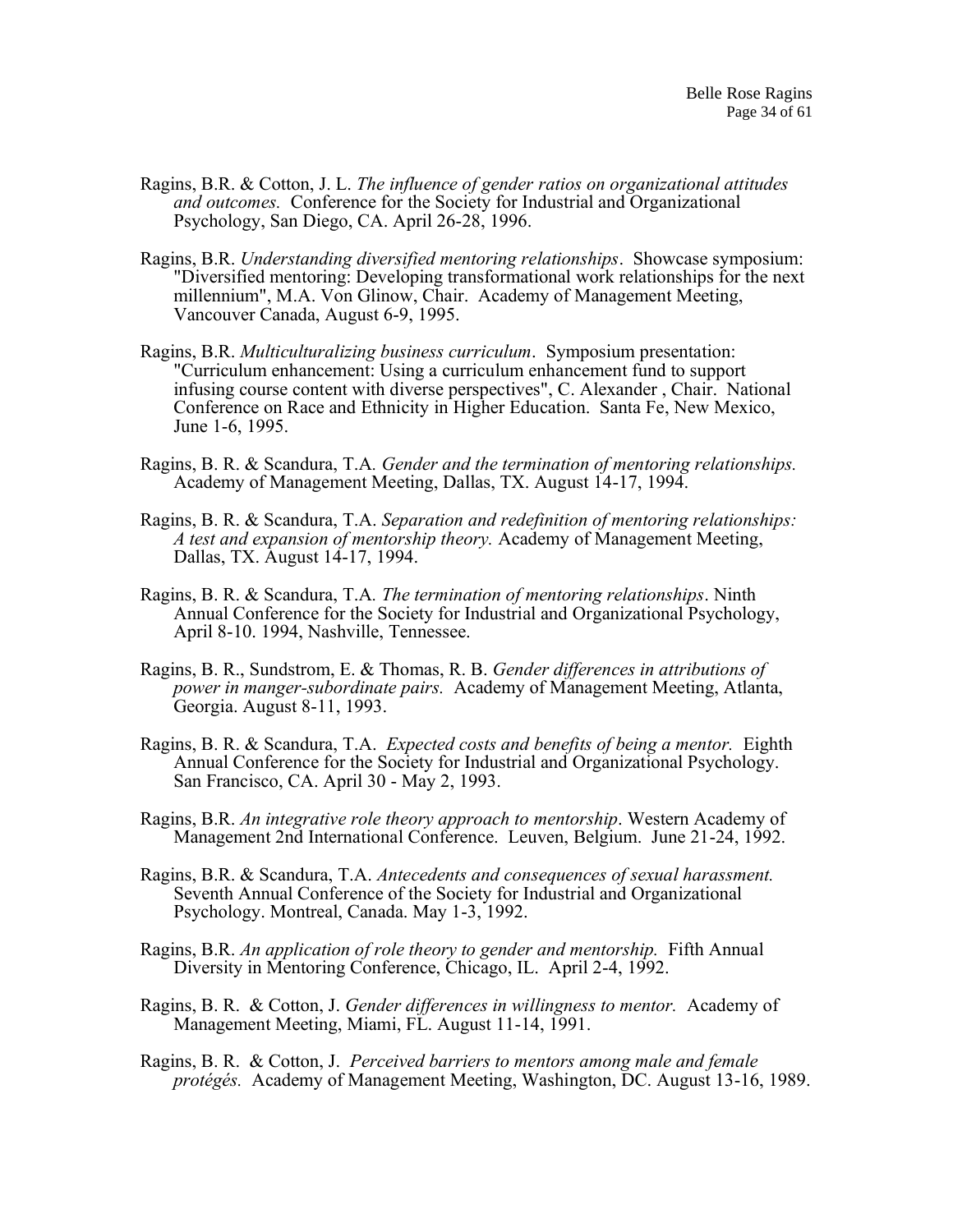- Ragins, B. R. & McFarlin, D. *Mentor roles: An investigation of cross-gender mentoring relationships*. Academy of Management Meeting, Washington, DC. August 13- 16,1989.
- Ragins, B. R. *A field examination of the gender congruency theory of power.* Association of Human Resources Management and Organizational Behavior, Boston, MA. November 7-12, 1989.
- Ragins, B. R., Sundstrom, E. & Cartor, R. A. *Subordinates' perceptions of power in male and female managers*. Seventh Annual Conference on Women and Organizations, Long Beach, CA. August 3-5, 1988.
- Ragins, B. R. *Does gender matter? An investigation of potential artifacts in research on subordinate evaluations of male and female leaders.* Academy of Management Meeting, Anaheim, CA. August 7 - 10, 1988.
- Ragins, B.R., Sundstrom, E., & Cartor, R.A. *Gender and managerial power.* Academy of Management Meeting, Anaheim, CA. August 7 - 10, 1988.
- Ragins, B. R. *Power and subordinate evaluations of male and female leaders.* Tenth Annual National Conference of the Association for the Study of Communication, Language, and Gender, Milwaukee, WI. Oct. 9-11, 1987.

#### *Other Conference Activities*

- Panelist: *Flourishing in Your Career*. Careers Division Doctoral Consortium. Academy of Management Meeting. Synchronous Virtual, July 31, 2021.
- Presenter: *The Craft of Clear Writing*. *AMR*: Writing Theoretical Papers A Workshop from the Editors. Academy of Management Meeting, Synchronous Virtual, August 8, 2020.
- Panelist: *Publishing Insights and Career Strategies*. Careers Division Doctoral Consortium. Academy of Management Meeting. Synchronous Virtual, August 8, 2020.
- Discussant: Symposium: *Positive Relationships Across Differences.* S. Cha and B. Lyons, Chairs. Academy of Management Meeting. Synchronous Virtual, August 11, 2020. Showcase symposium. Finalist for Best Symposium Award in Managerial and Organizational Cognition division.
- Panelist, *Looking Back and Moving Forward: Understanding the Past, Present and Future of LGBTQ Research*. Asynchronous Panel. Conference for the Society of Industrial and Organizational Psychology. May 28, 2020.
- Panelist, *Publishing Impactful Research on Careers*. Careers Division Doctoral Consortium. Academy of Management Meeting. Boston, MA. August 9-13, 2019.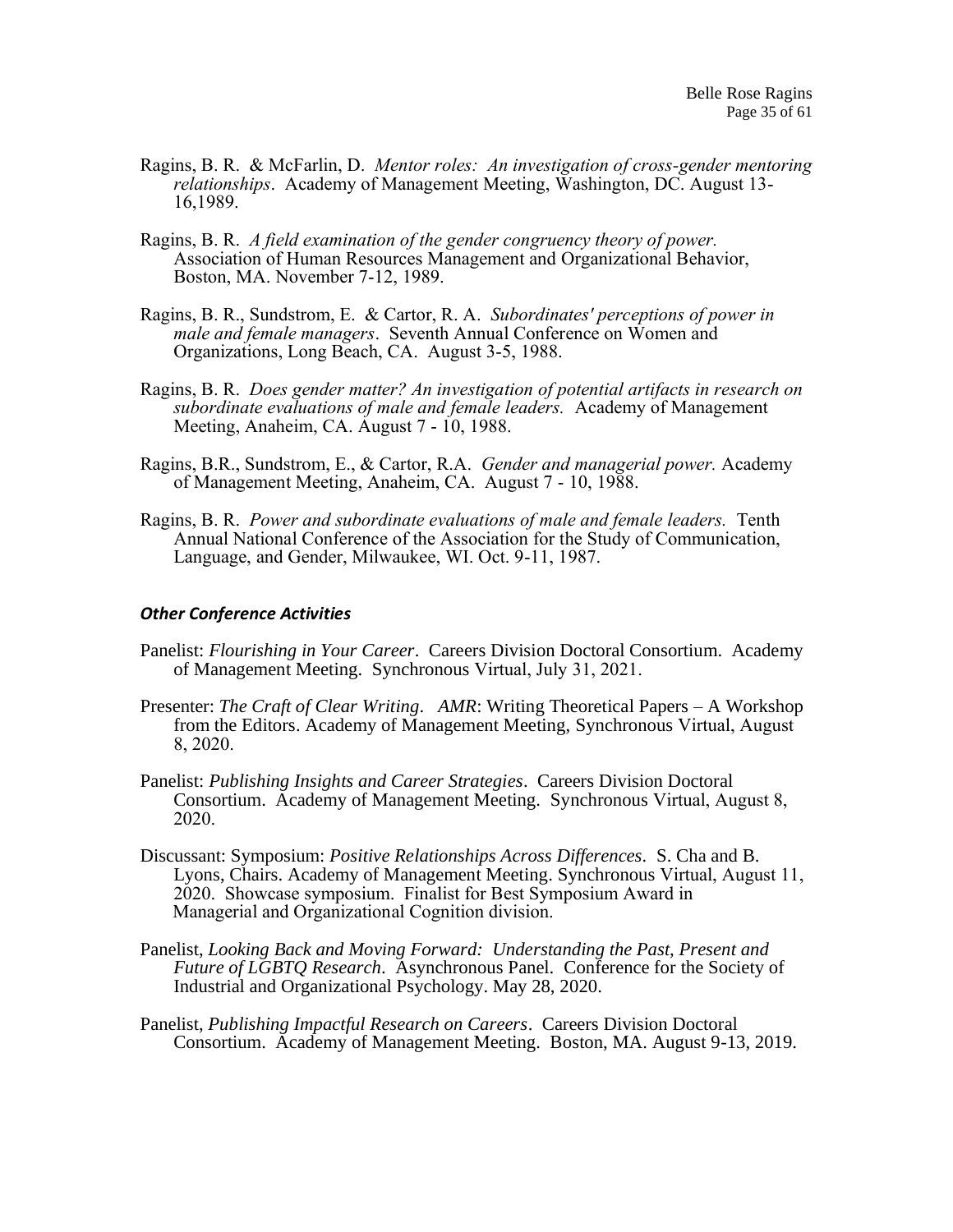- Co-Chair: *Publishing Diversity Research Workshop*. Gender and Diversity in Organizations Division. Academy of Management Meeting, Boston, MA. August 9- 13, 2019
- Presenter: *The challenge of being inclusive in polarizing times: An interactive forum. Conference for the Society for Industrial and Organizational Psychology*. National Harbor, Maryland. April 4-6, 2019.
- Panelist: *Authentically different: Merging authenticity with diversity management*. *Conference for the Society for Industrial and Organizational Psychology*. National Harbor, Maryland. April 4-6, 2019.
- Facilitator: Society for Organizational Behavior Business Meeting. Duke University, Durham, NC. October 19-21, 2018.
- Co-Chair: *Publishing Diversity Research Workshop*. Gender and Diversity in Organizations Division. Academy of Management Meeting, Chicago, IL, August 10- 14, 2018.
- Facilitator: *AMR Writing Theoretical Papers – A Workshop from the Editors*. Academy of Management Meeting, Chicago, IL, August 10-14, 2018.
- Panelist: *Editors Panel*. Gender and Diversity in Organizations Junior Faculty Consortium. Academy of Management Meeting, Atlanta, GA, August 4-8, 2017.
- Presenter: *INSIDE/OUT: How authors and editors collaborate on theoretical contribution*. Academy of Management Meeting, Atlanta, GA, August 4-8, 2017.
- Organizer: *AMR Writing Theoretical Papers – A Workshop from the Editors*. Academy of Management Meeting, Atlanta, GA, August 4-8, 2017.
- Co-Chair: *Publishing Diversity Research Workshop*. Gender and Diversity in Organizations Division. Academy of Management Meeting, Atlanta, GA, August 4- 8, 2017.
- Speaker: *When Gender Matters: Storytelling from Women in the Academy*. Academy of Management Meeting, Atlanta, GA, August 4-8, 2017.
- Discussant: Symposium: *Bridging Diversity Research and Positive Organizational Scholarship (POS).* S. Cha and L. Roberts, Chairs. Academy of Management Meeting, Anaheim, CA, August 5-9, 2016.
- Organizer: *AMR Writing Theoretical Papers – A Workshop from the Editors*. Academy of Management Meeting, Anaheim, CA, August 5-9, 2016.
- Panelist: *Editors Panel*. Gender and Diversity in Organizations Doctoral Consortium. Academy of Management Meeting. Academy of Management Meeting, Anaheim, CA, August 5-9, 2016.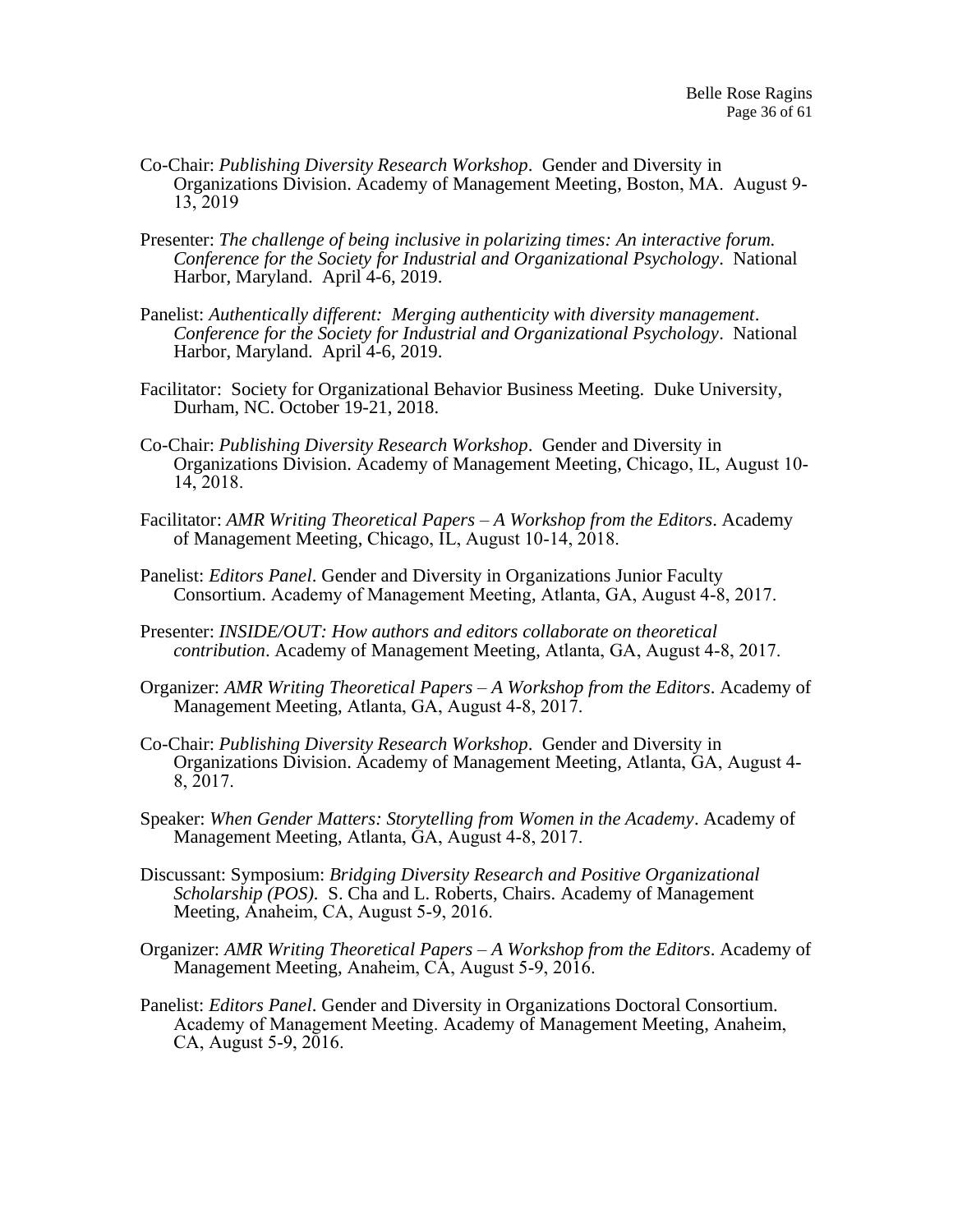- Co-Chair: *Publishing Diversity Research Workshop*. Gender and Diversity in Organizations Division. Academy of Management Meeting, Anaheim, CA, August 5-9, 2016.
- Panelist: *Editors Panel*. Doctoral Student/Junior Faculty Consortium. Western Academy of Management Meeting. Portland, OR. March 9-12, 2016.
- Panelist: *Editorial Mentoring Workshop*. Israel Organizational Behavior Conference. Tel Aviv University, Tel Aviv, Israel. January 6-8, 2016.
- Co-Chair: *Publishing Diversity Research Workshop*. Gender and Diversity in Organizations Division. Academy of Management Meeting, Vancouver, BC, August  $7 - 11, 2015.$
- Organizer: *AMR Writing Theoretical Papers – A Workshop from the Editors*. Academy of Management Meeting. Vancouver, BC, August 7-11, 2015.
- Panelist: *Editors Panel*. Gender and Diversity in Organizations Junior Faculty/Doctoral Student Consortium. Academy of Management Meeting. Vancouver, BC, August 7- 11, 2015.
- Panelist: *Recognizing Rights and opening Governance in our Peer-reviewed Journals*. (OMT, OB, BPS, HR, GDO and ODC divisions). Academy of Management Meeting. Academy of Management Meeting. Vancouver, BC, August 7-11, 2015.
- Discussant: Symposium: *Exploring the Intricacies of High Quality and Developmental Relationships in Organizations*. K. Ehrhardt & J. Zikic, Chairs. Academy of Management Meeting. Vancouver, BC, August 7-11, 2015.
- Round Table Leader, *Meet the Editors Session*. Organizational Behavior Doctoral Consortium. Academy of Management Meeting, Philadelphia, PA, August 1-5, 2014.
- Co-Chair: *Publishing Diversity Research Workshop*. Gender and Diversity in Organizations Division. Academy of Management Meeting, Philadelphia, PA, August 1-5, 2014.
- Organizer: *AMR Writing Theoretical Papers – A Workshop from the Editors*. Academy of Management Meeting. Philadelphia, PA, August 1-5, 2014.

Presenter/Debate: *I-O Psychologists in Business Schools: Brain Drain or Eye Opener?* Conference for the Society for Industrial and Organizational Psychology, Honolulu, Hawaii. May 15-17, 2014.

- Presenter: *AMR Writing and Reviewing Theoretical Papers – A Workshop from the Editors*. Academy of Management Meeting. Lake Buena Vista (Orlando) Florida. August 9-13, 2013.
- Panelist: *Editors Panel*. Gender and Diversity in Organizations Junior Faculty Consortium. Academy of Management Meeting. Lake Buena Vista (Orlando) Florida. August 9-13, 2013.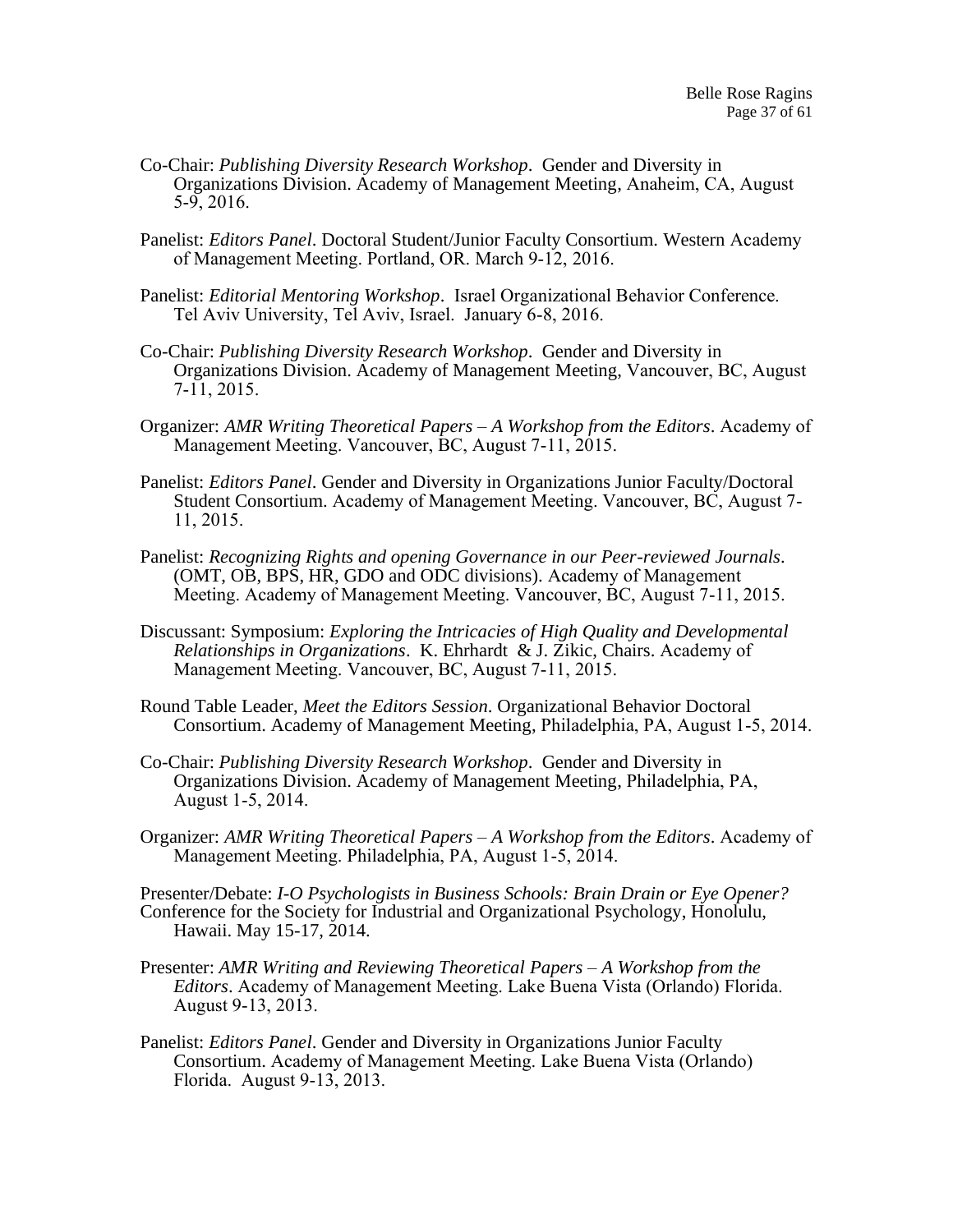- Co-Chair: *Publishing Diversity Research Workshop*. Gender and Diversity in Organizations Division. Academy of Management Meeting. Lake Buena Vista (Orlando) Florida. August 9-13, 2013.
- Panelist: *Editors Panel*. Human Resource Management Doctoral Student Consortium. Academy of Management Meeting. Lake Buena Vista (Orlando) Florida. August 9- 13, 2013
- Discussant: Symposium: *Positive Relationships At Work: Expanding the Empirical Foundations of An Emerging Research Domain.* E. Heaphy & K. Rogers, Chairs. Academy of Management Meeting. Lake Buena Vista (Orlando) Florida. August 9- 13, 2013.
- Moderator and Panelist: *Diverse perspectives on gender backlash: A panel discussion*. Eastern Academy of Management; Managing in a Global Economy XV Conference. Seville, Spain. June 23-27, 2013.
- Discussant: Symposium: *Managing stigmatized identities: How, when and to whom matters.* A.M. Ryan, Chair. Academy of Management Meeting. Boston, MA. August 3-7, 2012.
- Co-Organizer: *AMR Writing Theoretical Papers – A Workshop from the Editors*. With C. Devers. Academy of Management Meeting. Boston, MA. August 3-7, 2012.
- Co-Chair: *Coalition for Faculty Diversity Research Publishing Workshop*. Gender and Diversity in Organizations Division. Academy of Management Meeting. Boston, MA. August 3-7, 2012.
- Panelist: *Editors Panel*. Gender and Diversity in Organizations Junior Faculty Consortium. Academy of Management Meeting. Boston, MA. August 3-7, 2012.
- Discussant: *Past, Present and Future of Investigation of Positive Relationships at Work*. Academy of Management Meeting. Boston, MA. August 3-7, 2012.
- Facilitator: *Careers in Motion: Mentoring Conversations along Boston's Freedom Trail.* Academy of Management Meeting. Boston, MA. August 3-7, 2012.
- Chair and Panelist: *Mentoring Across Cultures and Contexts: Bridging the Research-Practice Gap.* Co-chairs: Aarti Shyamsunder and Subhadra Dutta. Society for Industrial and Organizational Psychology Conference, April 26-28, 2012. San Diego, CA.
- Presenter: *Teaching Diversity: The A, B, C's.* Gender and Diversity in Organizations Doctoral Consortium. Academy of Management Meeting, San Antonio, TX. August 12-16, 2011.
- Co-Chair: *Coalition for Faculty Diversity research publishing workshop*. Gender and Diversity in Organizations Division. Academy of Management Meeting. San Antonio, TX. August 12-16, 2011.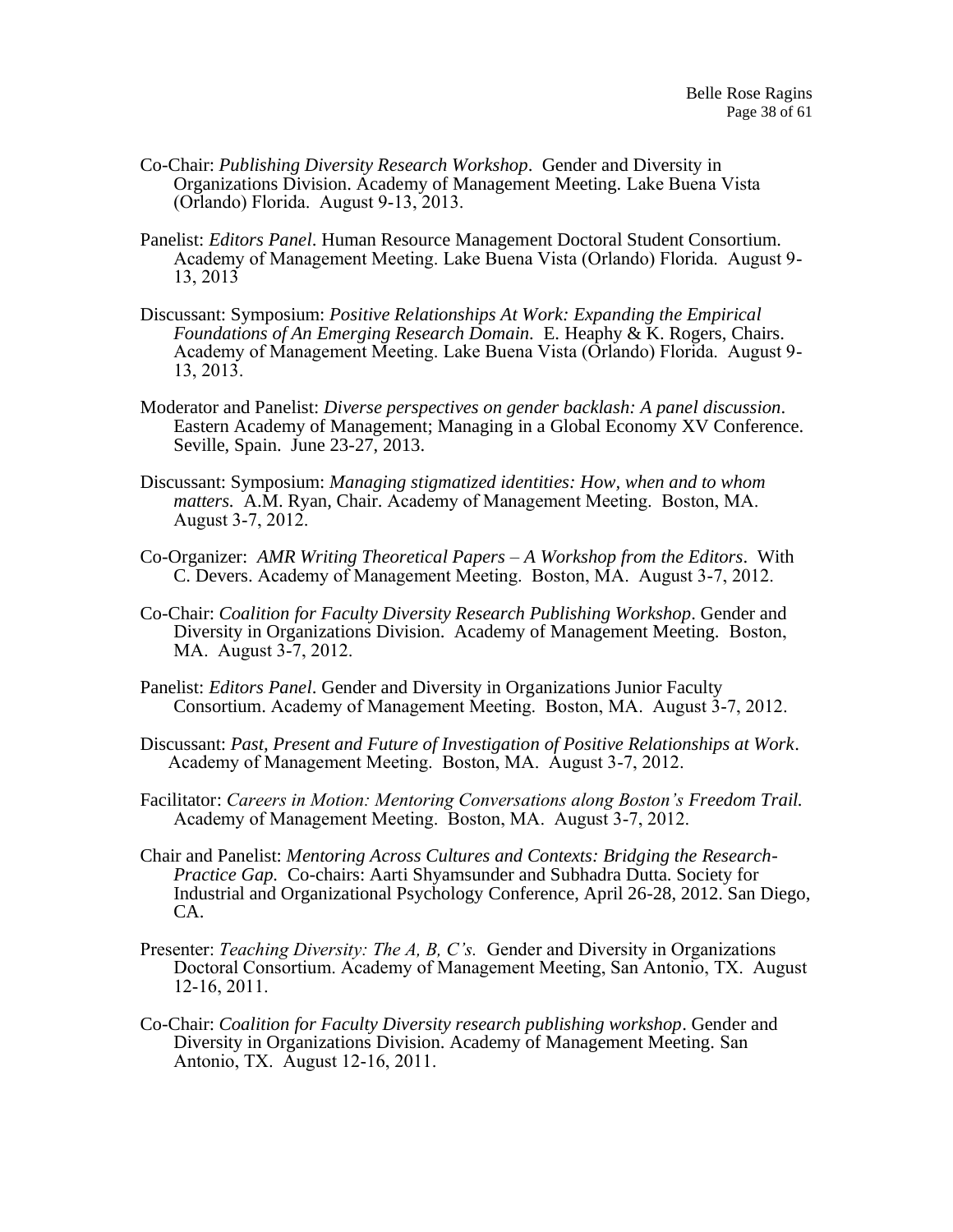- Discussant: Symposium: *The yin and yang of mentoring: Exploring the continuum of mentoring relationships and experiences*. D. Chandler, S. Dobrow and W. Murphy, Chairs. Academy of Management Meeting. San Antonio, TX. August 12-16, 2011.
- Organizer: *GDO Town Hall Meeting: AoM Coalition for Faculty Diversity, Diversity & Inclusion Theme Committee and GDO*. Academy of Management Meeting. San Antonio, TX. August 12-16, 2011.
- Chair: *Diversity Networks from Startup to Strategy*. Society for Industrial and Organizational Psychology Conference, April 14-16, 2011. Chicago, Illinois.
- Chair: *Coaching Women Through Backlash: Bridging Research and Practice*. Society for Industrial and Organizational Psychology Conference, April 14-16, 2011. Chicago, Illinois.
- Discussion Leader: *Generating University Inclusivity: Lessons From and For All Sectors*. LGBTQ Networking Conference. Mark S. Bonham Center for Sexual Diversity Studies. University of Toronto. Toronto, Canada. November 5-6, 2010.
- Co-Chair: *Coalition for Faculty Diversity research publishing workshop*. Gender and Diversity in Organizations Division. Academy of Management Meeting. Montreal, Canada. August 6-10, 2010.
- Organizer: *Coalition on Faculty Diversity Town Hall Meeting*. Academy of Management Meeting. Montreal, Canada. August 6-10, 2010.
- Panelist: *Scholars Who Dared to Care: Insights from Sage Scholarly Contribution Awardees*. Academy of Management Meeting. Montreal, Canada. August 6-10, 2010.
- Discussant: Symposium: *Situational Moderators of Gender-Based Backlash*. L. Severance and M. Gelfand, Chairs. Conference for the Society for Industrial and Organizational Psychology. Atlanta, GA. April 8-10, 2010.
- Co-Chair: *Coalition for Faculty Diversity research publishing workshop*. Academy of Management Meeting. Chicago, IL. August 7-11, 2009.
- Discussant*: Pink Management: An LGBTQ research incubator*. Academy of Management Meeting. Chicago, IL. August 7-11, 2009.
- Facilitator: *The last taboo: Exposing social class in the workplace*. Academy of Management Meeting. Chicago, IL. August 7-11, 2009.
- Organizer: *Coalition on Faculty Diversity Town Hall Meeting*. Academy of Management Meeting. Chicago, IL. August 7-11, 2009.
- Organizer: *GDO Reception and 25th Anniversary Celebration*. Academy of Management Meeting. Chicago, IL. August 7-11, 2009.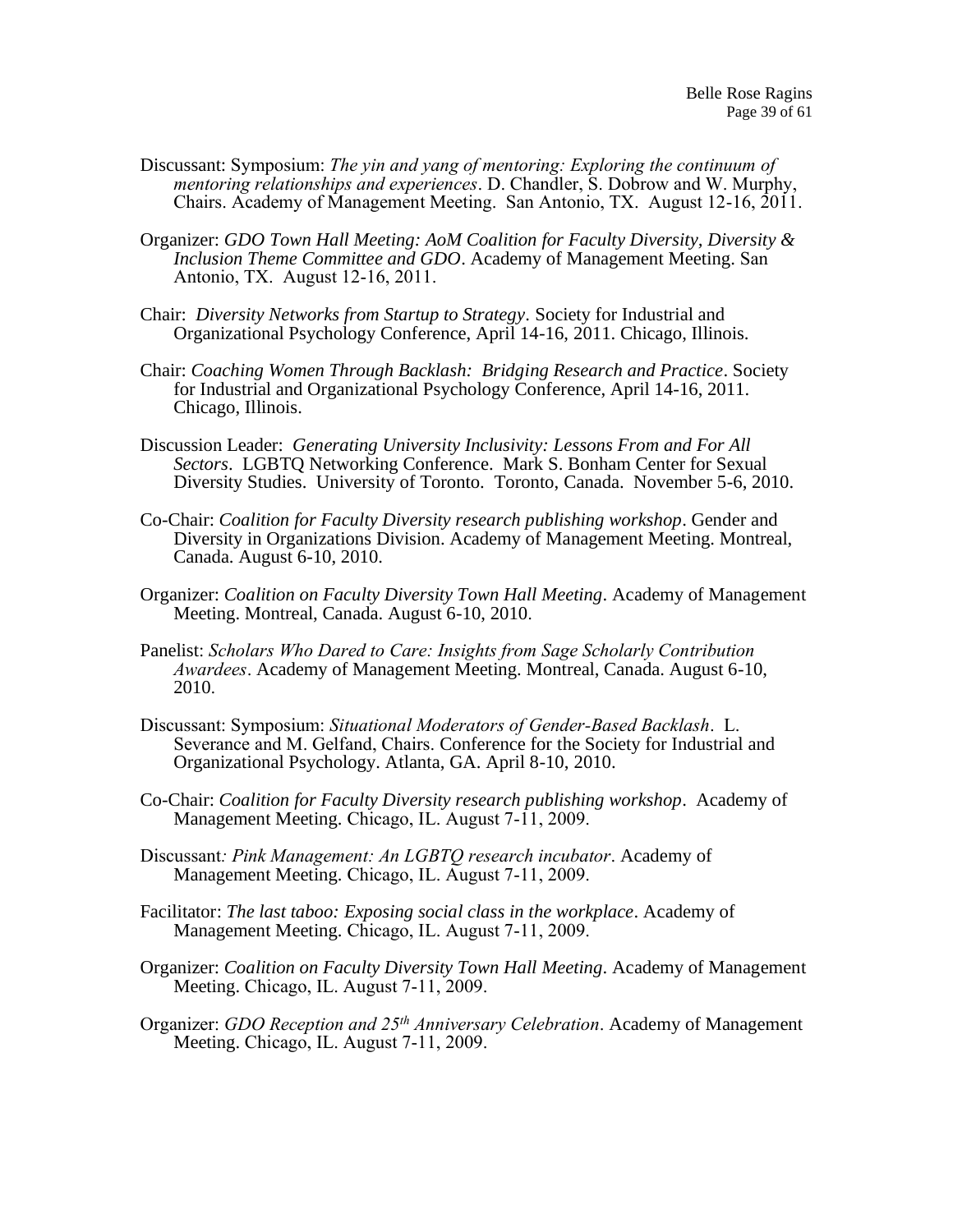- Panelist: *Racioethnicity in Organizations: Do Scientific Methods Reflect Practical Realities?* Conference for the Society for Industrial and Organizational Psychology. New Orleans, LA. April 2-4, 2009.
- Discussant: Symposium: *The questions we're afraid to ask: The answers we're afraid to share.* Academy of Management Meeting. Anaheim, CA. August 8-13, 2008.
- Chair: *Coalition on Faculty Diversity Town Hall Meeting*. Academy of Management Meeting. Anaheim, CA. August 8-13, 2008.
- Co-Chair: *Coalition for Faculty Diversity research publishing workshop*. Academy of Management Meeting. Anaheim, CA. August 8-13, 2008.
- Discussant: Symposium: *High quality work relationships: Integrating streams and charting new waters*. Conference for the Society for Industrial and Organizational Psychology. San Francisco, CA. April 10-12, 2008.
- Panelist: *Mentoring gone awry: When a "good thing" goes wrong*. Conference for the Society of Industrial-Organizational Psychology. San Francisco, CA. April 10-12, 2008.
- Co-Chair: *Coalition for Faculty Diversity Publishing Workshop*. Academy of Management Meeting. Philadelphia, PA. August 3-8, 2007.
- Panelist: *Teaching courses on Diversity in Organizations.* Academy of Management Meeting. Philadelphia, PA. August 3-8, 2007.
- Organizer: *GDO Town Hall Meeting: AOM Coalition on Faculty Diversity- Progress Report and Future Planning*. Academy of Management Meeting. Philadelphia, PA. August 3-8, 2007.
- Chair: Showcase Symposium: *Diversity's embeddedness: Viewing diversity from community, organizational, team and dyadic lenses*. With M. Akinola. Academy of Management Meeting. Philadelphia, PA. August 3-8, 2007.
- Chair: Symposium: *Developmental relationships: Life savers in the career sea*. With L. Dragoni. Conference for the Society of Industrial-Organizational Psychology. New York City, NY. April 27-29, 2007.
- Panelist and Co-Chair: *Expanding the horizons of mentoring theory, research and practice.* Conference for the Society of Industrial-Organizational Psychology. New York City, NY. April 27-29, 2007.
- Chair: All-Academy Symposium: "*Pushing the boundaries of mentoring theory and research.*" With K. E. Kram. Academy of Management Meeting. Atlanta, Georgia. August 11-16, 2006.
- Panelist: *Ethics in mentoring: Exploring dilemmas and tactics to deal strategically with duality*. Academy of Management Meeting. Atlanta, Georgia. August 11-16, 2006.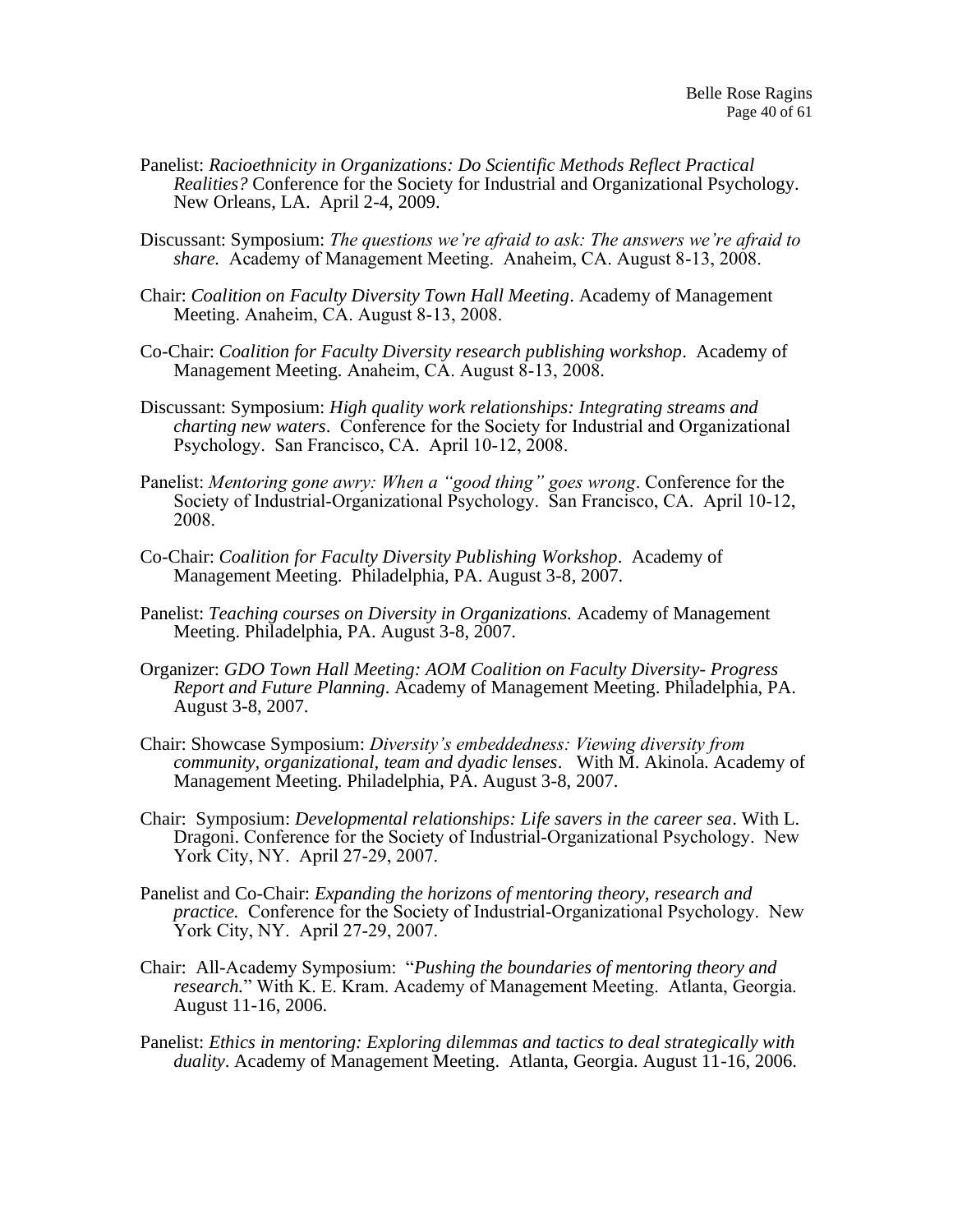- Panelist: *Designing and teaching courses on "Diversity in Organizations.* Academy of Management Meeting. Atlanta, Georgia. August 11-16, 2006.
- Co-Chair: *Coalition for Faculty Diversity research publishing workshop*. Academy of Management Meeting. Atlanta, Georgia. August 11-16, 2006.
- Organizer: *Tenure/promotion stories in academe: Sharing and generating research insights from our experiences*. Academy of Management Meeting. Atlanta, Georgia. August 11-16, 2006.
- Organizer: *GDO Town Hall Meeting: Reporting progress and planning next steps for the AOM Coalition on Faculty Diversity*. Academy of Management Meeting. Atlanta, Georgia. August 11-16, 2006.
- Discussant and Chair: *Cracking the glass ceiling: Needs, challenges and dilemmas*. The 26th International Congress of Applied Psychology. Athens, Greece: July 16-21, 2006.
- Panelist: *Mentoring: Extending research and practice to access underutilized workforce populations*. Conference for the Society of Industrial-Organizational Psychology. Dallas, Texas. May 5-7, 2006.
- Discussant: Symposium: *Don't say a word: Explaining withholding of knowledge from coworkers*. Conference for the Society of Industrial-Organizational Psychology. May 5-7, 2006.
- Chair: Joint Symposium: *Creating new visions of mentoring: Building bridges and making waves.* Human Resource Management, Careers and Management Education & Development Divisions. Academy of Management Meeting, Honolulu, Hawaii. August 5-10, 2005. Nominated for Best Symposium Award: Careers and Management Education & Development Divisions.
- Chair: *GDO Town Hall Meeting: Increasing diversity in business school faculty*. Academy of Management Meeting, Honolulu, Hawaii. August 5-10, 2005.
- Presenter: Shared Professional Development Workshop: *Women's careers in academe: Setting out to sea, seeking safe harbors, sailing into the wind*. Careers, Gender & Diversity in Organizations, and Management Education & Development Divisions. Academy of Management Meeting, Honolulu, Hawaii. August 5-10, 2005.
- Panelist: Shared Professional Development Workshop: *Exploring the forces operating when hidden identities intersect in the U.S. and global workplace*. Gender & Diversity in Organizations, Management Spirituality & Religion and International Management divisions. Academy of Management Meeting, Honolulu, Hawaii. August 5-10, 2005.
- Doctoral Consortium Panelist: *The scholarship process.* Gender and Diversity in Organizations Division. Academy of Management Meeting, Honolulu, Hawaii. August 5-10, 2005.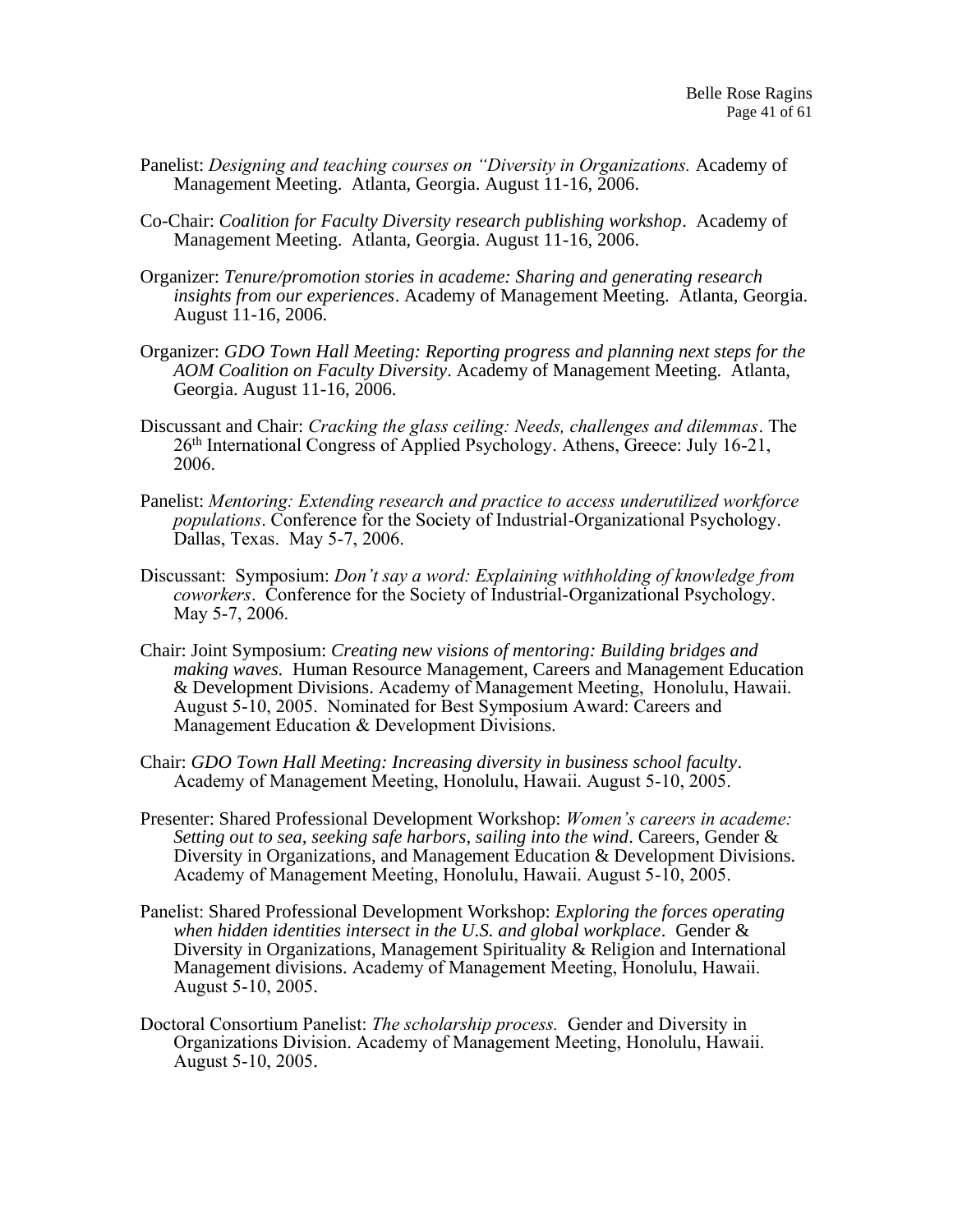- Organizer: *GLBTRESEARCHNET: Global research and practitioner network investigating GLBT's workplace experiences*. Academy of Management Meeting. Honolulu, Hawaii. August 5-10, 2005.
- Chair, Showcase Symposium: *Work, family and careers: A research incubator for actionable knowledge.* Human Resource Management, Careers and Gender and Diversity in Organizations Division. Academy of Management Meeting. New Orleans, LA. August 6-11, 2004. Nominated for Best Symposium Award: Careers Division.
- Coordinator: *Gay, lesbian, bisexual and transgender issues: Creating a research, teaching, and action agenda*. Gender and Diversity in Organization professional development workshop. Academy of Management Meeting. New Orleans, LA. August 6-11, 2004.
- Panelist: *Almost everything you need to know to be successful in Academia.* Doctoral Consortium, Gender and Diversity in Organizations Division. Academy of Management Meeting. New Orleans, LA. August 6-11, 2004.
- Presenter and Organizer: *What diversity counts most: When and why? Does gender trump race, ethnicity, age, and other identities.* Shared professional development workshop: Gender and Diversity in Organizations, Careers, and Human Resource Management Divisions. Academy of Management Meeting. New Orleans, LA. August 6-11, 2004.
- Chair: *Two heads are better than one: Research and networking mentoring workshop.* Gender and Diversity in Organizations Division and Academy Mentoring Committee. Academy of Management Meeting. New Orleans, LA. August 6-11, 2004.
- Panelist: *Critical issues to consider in conducting research on lesbian, gay, bisexual, and transgender (LGBT) issues.* Conference for the Society of Industrial-Organizational Psychology. Chicago, IL: April 2-4, 2004.
- Discussant: *Diversity and mentorships: The mentoring relationships and experiences of racial minorities and women.* Academy of Management Meeting. Seattle, Washington. August 1-6, 2003.
- Panelist: *How to build a developmental network: Tools and techniques for effective mentoring relationships.* Mentoring Committee shared professional development workshop. Academy of Management Meeting. Seattle, Washington. August 1-6, 2003.
- Panelist: *Theorizing about hidden identities in the workplace: A research incubator.* Gender and Diversity in Organization professional development workshop. Academy of Management Meeting. Seattle, Washington. August 1-6, 2003.
- Discussant: *Mentoring as a means of employee development.* Conference for the Society of Industrial-Organizational Psychology. Orlando, Florida: April 11-13, 2003.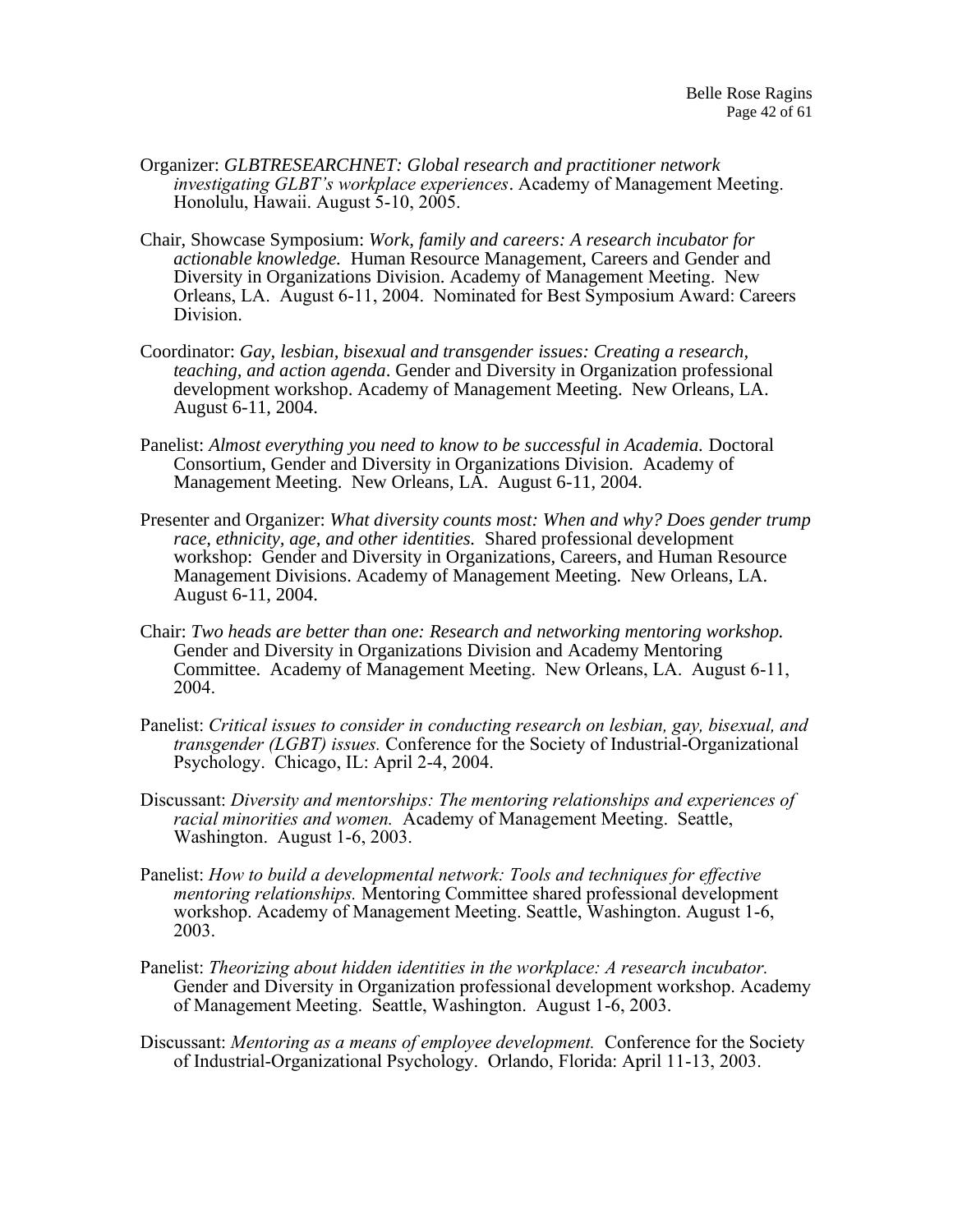- Panelist: *Sexual orientation diversity in the broader context: Issues and avenues.* Conference for the Society of Industrial-Organizational Psychology. Orlando, Florida: April 11-13, 2003.
- Discussant: *Can the company make a difference? Organizational practices and the inclusion of women in management*. Academy of Management Meeting, Denver, Colorado. August 9-14, 2002.
- Discussant: *Building effective mentoring networks: The role of demography.* Academy of Management Meeting, Denver, Colorado. August 9-14, 2002.
- Professional Development Session Coordinator: *Two heads are better than one: Networking and research in progress workshop.* Gender and Diversity in Organizations Division. Academy of Management Meeting, Denver, Colorado. August 9-14, 2002.
- Professional Development Workshop Facilitator*: Building community and inclusion: Dialogues about diversity and networking in and around organizations.* Gender and Diversity in Organizations Division. Academy of Management Meeting, Denver, Colorado. August 9-14, 2002.
- Doctoral Consortium Panelist. *Finding a place for your scholarship.* Gender and Diversity in Organizations Division. Academy of Management Meeting, Denver, Colorado. August 9-14, 2002.
- Discussant*: Underlying processes for beneficial mentorships: Implications of emerging research*. Conference for the Society of Industrial-Organizational Psychology. Toronto, Canada: April 12-14, 2002.
- Discussant: *Defining, measuring and creating a positive climate for diversity.* Conference for the Society of Industrial-Organizational Psychology. Toronto, Canada: April 12-14, 2002.
- Panelist*: Broadening conceptions of mentoring: Paradoxes in research and practice.* Mentoring Committee professional development workshop. Academy of Management Meeting, Washington, DC. August  $5 - 8$ , 2001.
- Pre-conference Session Co-Coordinator: *Two heads are better than one: Networking and research in progress workshops*. Gender and Diversity in Organizations Division. Academy of Management Meeting, Washington, DC. August  $5 - 8$ , 2001.
- Pre-conference Session Co-coordinator and Panelist: *Backlash in Academia: Let's talk about it!* Gender and Diversity in Organizations Division. Academy of Management Meeting, Toronto, Canada. August 4-9, 2000.
- Discussant: *From exploding mentoring mines to mentoring meaningfully: A role play and conversation.* Mentoring Committee professional development workshop. Academy of Management Meeting, Toronto, Canada. August 4-9, 2000.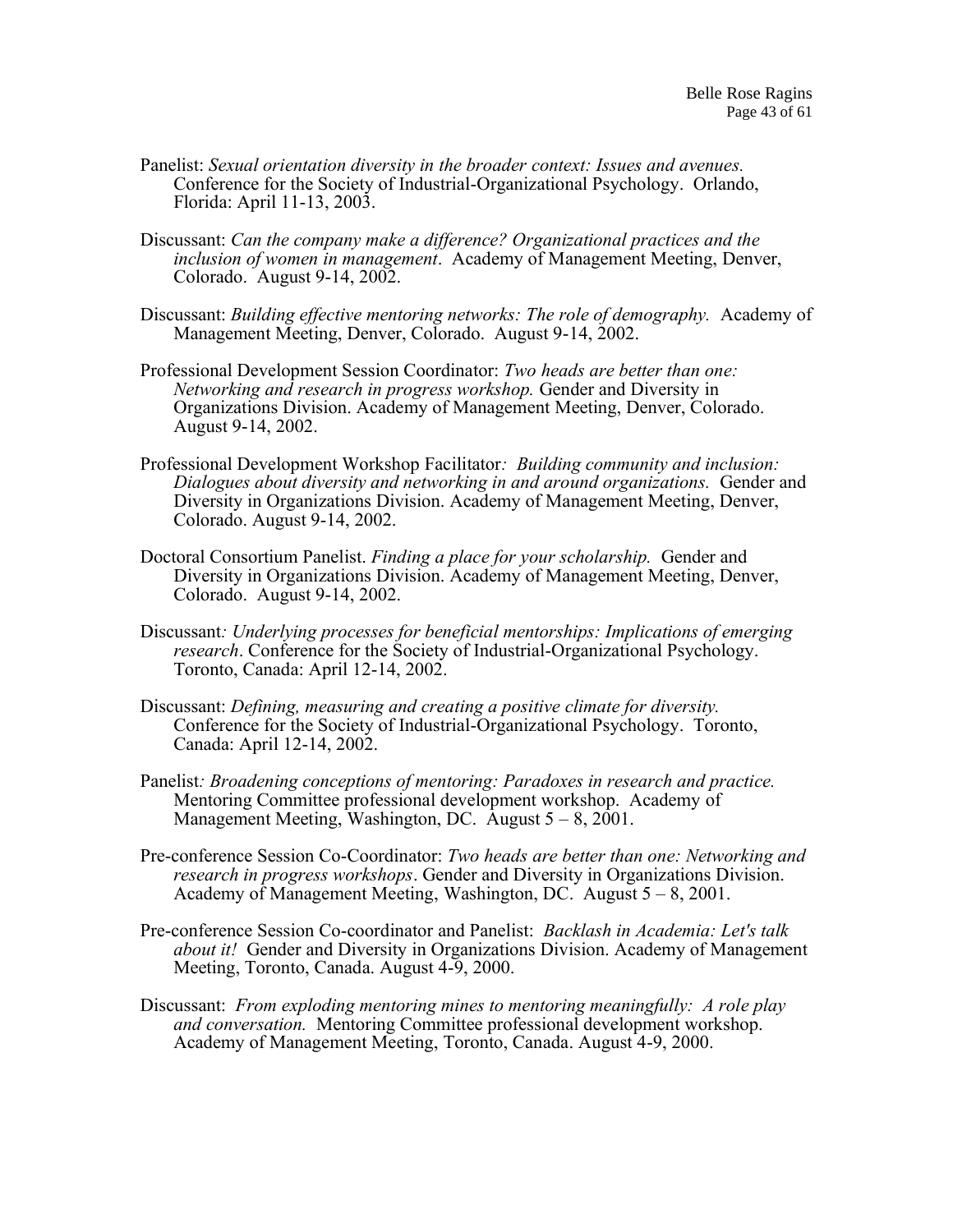- Doctoral Consortium Panelist. *Publishing research on race and gender*. Gender and Diversity in Organizations Division. Academy of Management Meeting, Toronto, Canada. August 4-9, 2000.
- Pre-conference Session Co-Coordinator: *GDO Networking: Establishing partnerships, forming collaborations.* Gender and Diversity in Organizations Division. Academy of Management Meeting, Toronto, Canada. August 4-9, 2000.
- Discussant: *Effective mentoring relationships: From dysfunctional to functional and everything in between.* Conference for the Society of Industrial and Organizational Psychology. New Orleans, LA. April 14-16, 2000.
- Discussant: *The Good, the Bad, and the Ugly: Diverse perspectives on mentoring in organizations.* Presented paper: More than a feeling: Notes on navigating the dark side of mentoring. Academy of Management Meeting, Chicago, IL. August 6-11, 1999.
- Pre-conference Session Co-Coordinator: *Breakfast and networking: An opportunity to establish new partnerships for conducting and publishing research.* Gender and Diversity in Organizations Division. Academy of Management Meeting, Chicago, IL. August 6-11, 1999.
- Discussant: *Emerging Topics in the Career Landscape.* Fourteenth Annual Conference of the Society for Industrial and Organizational Psychology. April 30 – May 2, 1999. Atlanta, Georgia.
- Doctoral Consortium Panelist: *Peering Through the Social Identity Looking Glass.* Presented "Sexual orientation and social identity: future research challenges." Gender and Diversity in Organizations Division. Academy of Management, San Diego, CA. August 8, 1998.
- Pre-conference Session Coordinator*: Crossing the Invisible Border: Doing Research on Sexual Orientation in the Workplace.* Gender and Diversity in Organizations Division. Academy of Management, San Diego, CA. August 8, 1998.
- Discussant: *Women's Careers in the 1990's: Challenges and Strategies.* Thirteenth Annual Conference of the Society for Industrial and Organizational Psychology. April 24-26, 1998. Dallas, Texas.
- Chair: *Best Papers Session*. Women in Management Division. Academy of Management, Vancouver, Canada. August 6-9, 1995.
- Discussant: *Women's Ways of Speaking*. Fourteenth Annual Communication, Language and Gender Conference. Milwaukee, Wisconsin. October 3-6, 1991.
- Chair: *Organizational Behavior: Education and Research Methods.* Midwest Academy of Management Meeting. Milwaukee, Wisconsin. April 18-21, 1990.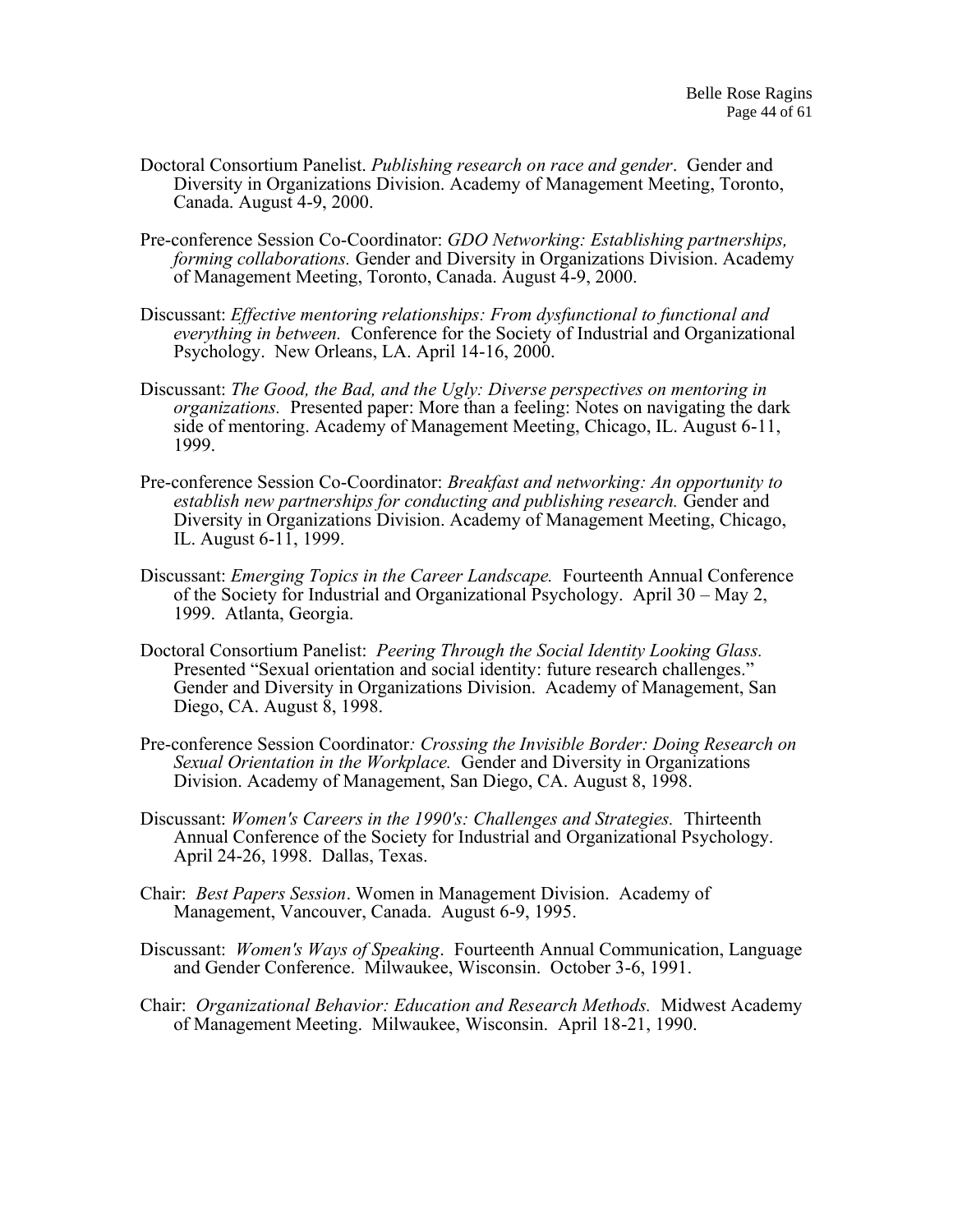## **GRANTS AND AWARDS**

*Grants: External (Funded and Under Review)*

- **The Society for Human Resource Management (SHRM) Foundation (2007).**  "Diversity and Careers: An Examination of the Career Experiences, Processes and Outcomes of a Multicultural Workforce." (With Karen Lyness, Baruch College) (amount funded: \$120,000). Project completed August 16, 2010.
- **Interdisciplinary Committee on Organizational Studies (ICOS) and School of Business Administration, University of Michigan; Institute for Diversity Education and Leadership (IDEAL), UWM**. (2004) "Positive Relationships at Work: The Funding of a Book-Building Conference." (With Jane Dutton, University of Michigan) (amount funded: \$10,500).
- **The University of Wisconsin Institute for Race and Ethnicity and the Institute for Diversity Education and Leadership (IDEAL)** (2003): "Stopping the Revolving Door: The Role of Organizational and Community Diversity Climate in the Retention of Employees of Color." (With Jorge Gonzalez and Romila Singh, University of Wisconsin-Milwaukee). (amount funded: \$10,000).
- **The Milwaukee Center for Workplace Diversity** (2002). Authored original proposal and business plan for the nation's first Center for Workplace Diversity. Received initial start-up funds from the Greater Milwaukee Committee, the Metropolitan Milwaukee Association of Commerce, and the UWM Milwaukee Idea Fund. (amount funded: \$380,000).
- **Wayne F. Placek Award and Grant**. (1996) The American Psychological Foundation; American Psychological Association (APA). "Heterosexism in the Workplace: A National Study of Gay and Lesbian Employees." (capped award amount: \$15,000)
- **Women's Bureau, U.S. Department of Labor**. (1991) "The Influence of Formal and Informal Mentors on Women in Traditional and Nontraditional Occupations" (with John Cotton, Marquette University.) (amount funded: \$45,402).

## *Grants: Internal*

#### *University Fellowship Awards/Grants:*

- "Heterosexism and diversity in the workplace: A study of the effects of race, ethnicity, and gender on sexual orientation discrimination." Marquette University Summer Faculty Fellowship (\$5,550) and University Regular Research Grant (\$2,000). Marquette University, 1997.
- "An attitudinal change approach to teaching diversity in organizations." Marquette University Summer Faculty Fellowship (\$5,450). Marquette University, 1995.
- "The influence of mentors on women in traditional and non-traditional occupations." Marquette Summer Faculty Fellowship (\$3,800). Marquette University, 1992.

*University Grants:*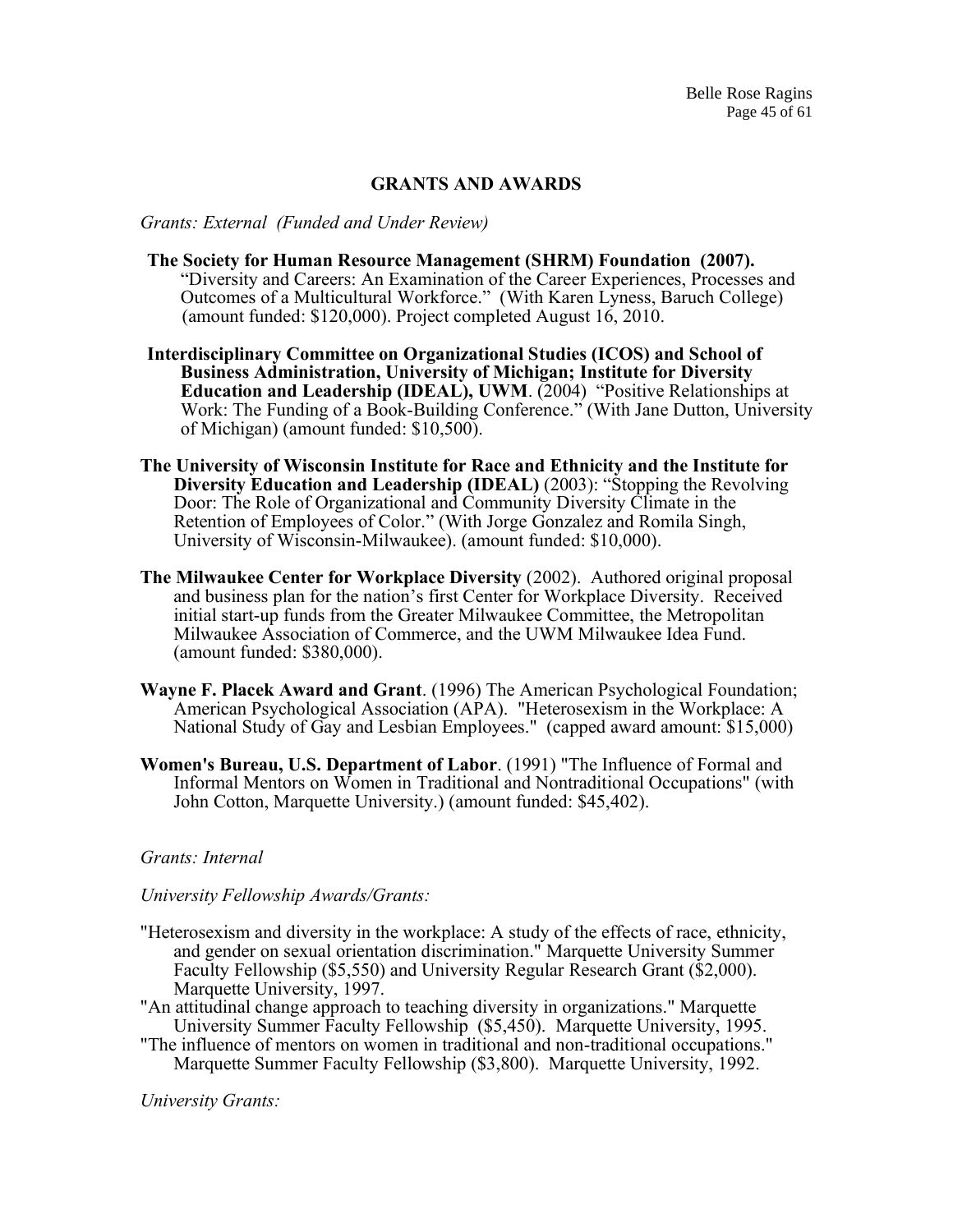"Support for the College of Business Graduate Student Mentoring Program." Office of Academic Affairs Grant (\$1,735), Marquette University, 1997.

"Curriculum Support for Multiculturalizing Undergraduate and Graduate Business Courses." (\$1,300). Marquette University, 1998.

"Instructional media support for the development of an undergraduate course on diversity." Office of Multicultural Concerns curriculum enhancement grant (\$1,800). Marquette University, 1996.

- "Book support for multiculturalizing undergraduate and graduate courses." Office of Multicultural Concerns curriculum enhancement grant (\$750). Marquette University, 1995.
- "Audio-visual support for the development of a course on diversity." Office of Multicultural Concerns curriculum enhancement grant (\$1,665). Marquette University, 1994.
- "Diversity in organizations: The development of a diversity course and the inclusion of diversity into business curriculum." Office of Multicultural Concerns curriculum enhancement grant (\$2,000). Marquette University, 1993.

Marquette College of Business Awards and Grants:

College of Business Administration competitive summer research grants: 1987, 1988, 1991, 1993, 1996 & 1998.

College of Business Administration competitive summer teaching grant. 1994.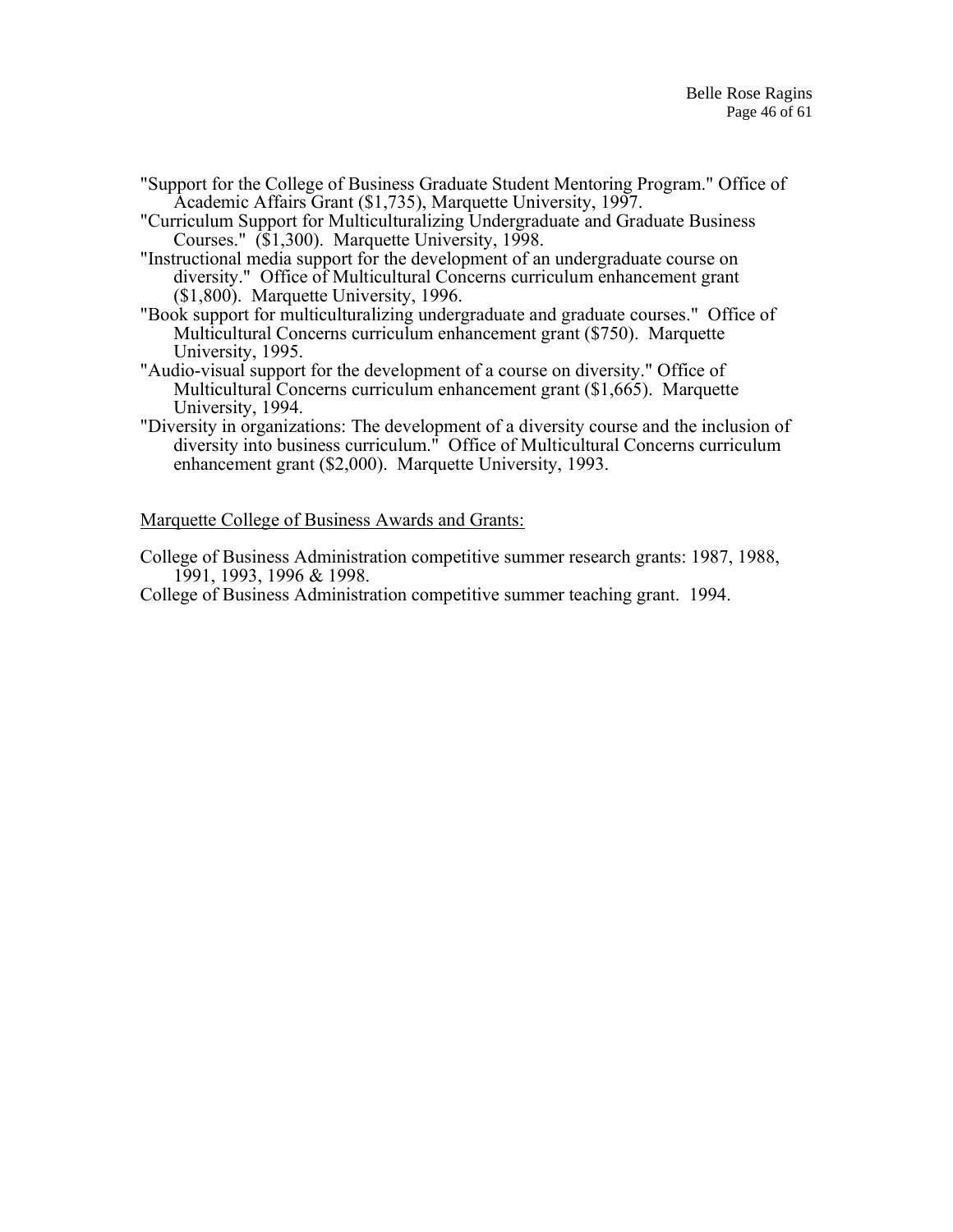## **SERVICE ACTIVITIES**

#### *University of Wisconsin System Committees*

Best Practices Subcommittee of the UW System Status of Women Committee (1999) Advisor to UW System Status of Women Committee (1998 – 1999)

#### *University of Wisconsin-Milwaukee University Committees*

Graduate School Research Committee (2007-2009) Employee Development Advisory Board (2004-2009) Mentoring Program Advisory Board (2002-2004) Mentoring Program Mentor (2001-2005) Search and Screen Committee: Director of Affirmative Action (EDS) (2001-2002) Implementation Task Force on the Climate for Women (2002-2003) Task Force on the Climate for Women at UWM (2000-2001) Search and Screen Committee: Human Resource Director (2001) Division of Professional Studies Executive Committee (2000 - 2001) Center for Workplace Diversity Planning Group (1998-2000) Women's Studies Certificate Program Committee (1998 – 2000) Program Planning Task Force, UWM Conference on Diversity, Recruitment and Retention (1999)

#### *University of Wisconsin-Milwaukee Lubar School of Business Committees*

Teaching Committee (Member: 2013-present; Chair: 2016-present).

- Developed and implemented the "*Ask A Mentor" Teaching Mentor Program*.
- Program offers teaching mentors to doctoral/graduate students who are new teachers.
- Advisory Board, Lubar School of Business *Multicultural Mentoring Program* (2009 present)
	- Provide training and orientation to program participants. Program provides community mentors to undergraduate students of color.
- Member, Lubar School Taskforce on Diversity, Equity and Inclusion (2020-present)
	- Developed and spearheaded graduate certificate in Organizational Leadership in Diversity, Equity and Inclusion.
- School of Business Executive Committee (1998 present)
- Member, Facilities Task Force (2020).
- Co-Chair, Human Resource Management/Organizational Behavior Assistant Professor Search Committee (2020)
- Co-Chair, Notebaert Professor of International Business & Global Studies Search Committee (2018-19).
- Member, Bostrom Professorship Search Committee (2020)
- Chair, Management Area (2002-2003; 2007-2008; 2018-19)
- Member, Executive Committee subcommittee: Post-Tenure Procedures and Processes (2016-2017)
- Member, MS Committee (2010-2012)
- Member, MPA Coordinating Committee (2011- 2012)
- Member, Undergraduate Program Committee (2008 2009)
- Chair, Preliminary Exam Committee (Winter, 2010)
- Preliminary Exam Committee (2007- present)
- Co-Chair, Human Resource Management Faculty Search Committee (2007- 2008)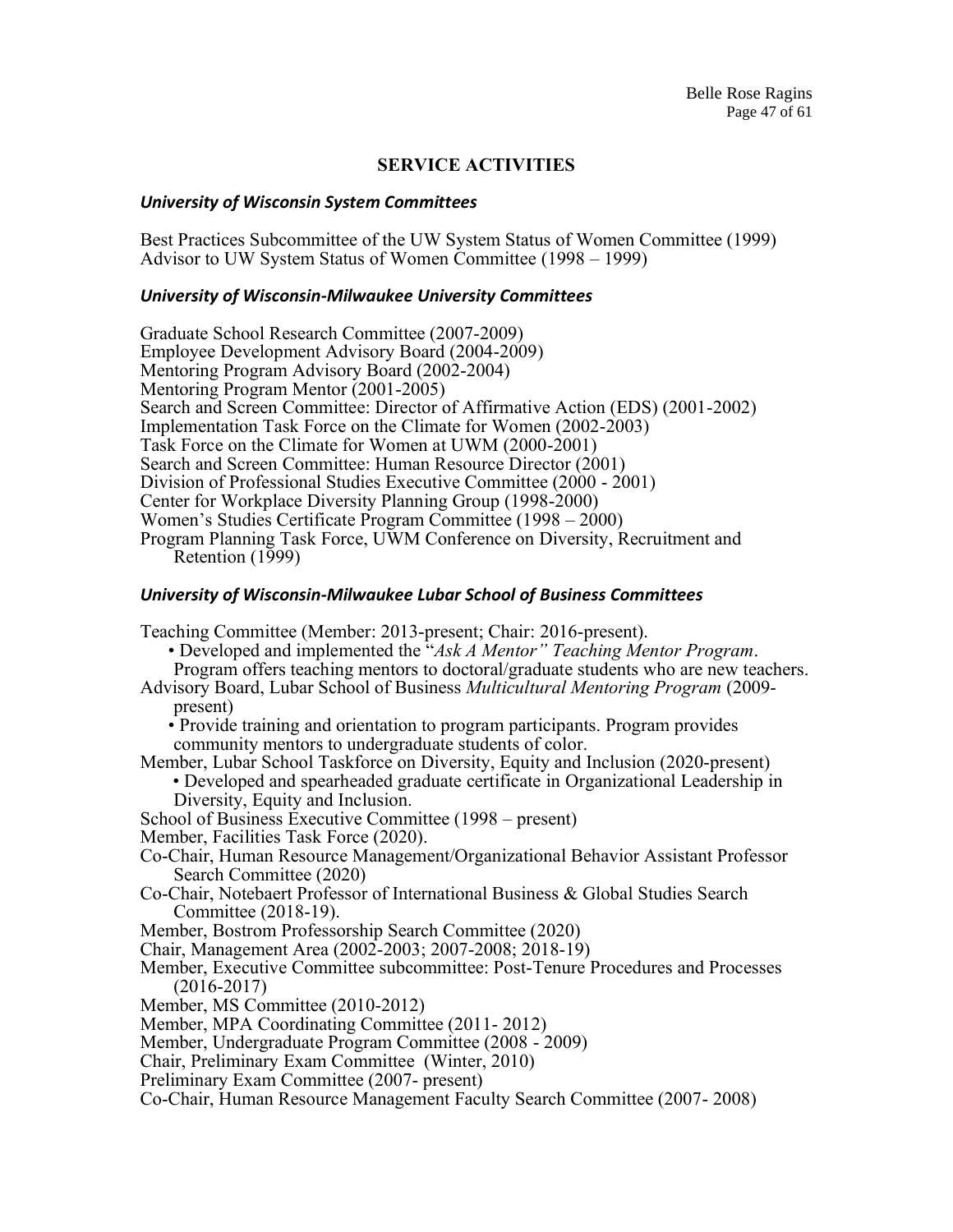Chair, Human Resource Management Undergraduate Program Evaluation Task Force  $(2002 - 2003)$ . Chair, Search Committee for Executive Director of Milwaukee Center for Workplace Diversity (2002) Member, Search Committee for Interim Organizer for Milwaukee Center for Workplace Diversity (2002) Committee on Committees (2007-08) MS Program Committee (2006-2008) MHRLR Coordinating Committee (1998-2008, 2010, 2011) Masters of Public Administration Coordinating Committee (2005) Advisor to the UWM School of Business Building Blocks to the Future Minority Mentoring Program (1999 – 2003) Non-Profit Curriculum Planning Task Force (2001-2002) School of Business Masters Program Committee (2000-2001) SBA Research Awards Committee (2000-2001) Co-Chair, Human Resources/Organizational Behavior Faculty Search Committee (2000) Chair, MBA Track Development Committee (Fall 2000) AACSB Accreditation Task Force (1998-1999) AACSB Journal Evaluation Subcommittee (1999 – 2000) MBA Reengineering Task Force (1999-2000) School of Business Undergraduate Program Committee (1999-2000) Grade Appeals Subcommittee (1999-2000) Chair, SBA Research Awards Committee (1999-2000) Co-Chair, Manegold Endowed Chair Search Committee (1999-2000)

# *UWM Service Recognition*

**• UWM Provost Merit Fund Recipient** (2002). Received in recognition for contributions to campus-wide goals and university-level service.

# *Marquette: University Committees*

Ad Hoc Committee on Defining Diversity (appointed by Executive Vice President, 1998) Joint Committee on Diversity Training Research (1997) Committee on Research (1997) Equal Opportunity Advisory Council (1994 - 1998) Women's Advisory Council (1996 - 1998) Harry S. Truman Scholarship Committee (1997 - 1998) Women's Chair in Humanistic Studies Search Committee (1994 - 1998) University Speaker's Bureau (1994 - 1998) Library Board (1994 - 1996) University Committee on Faculty: Subcommittee on Appeals (1993 -1996) Office of Multicultural Concerns Curriculum Grant Review Committee (1995) University Committee for Women's Studies (1987 - 1994) Drug and Alcohol University Committee (1990 - 1993)

# *Marquette: College of Business Committees and Activities*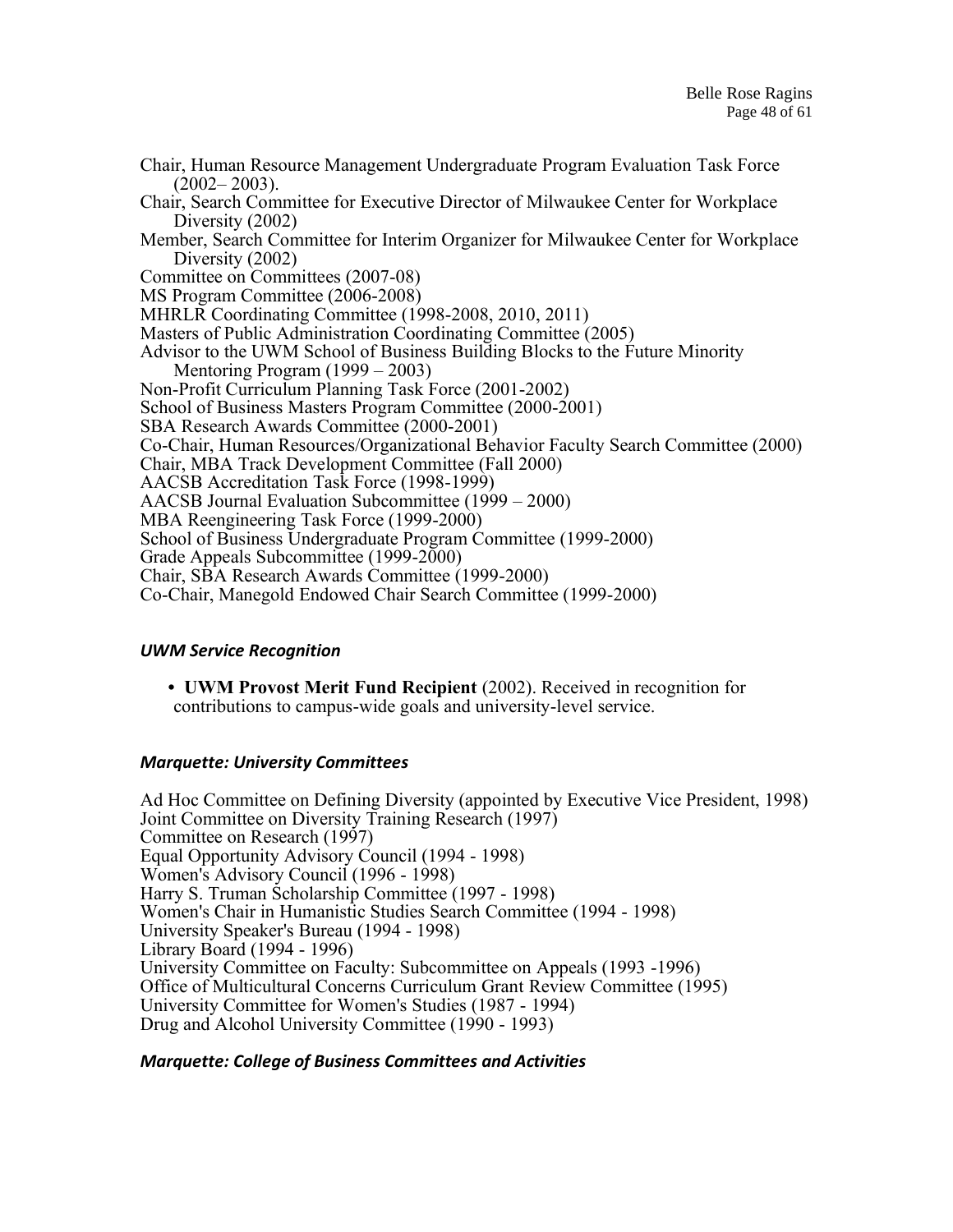College of Business Faculty Advisor: Graduate Student Mentoring Program (1996-1998). Consulted in the development and evaluation of program. Provided training and orientation to participants. Wrote successful grant proposals for program. Panel Moderator: "Human Resources: It's Not Just a Career, It's an Adventure" recruitment video for Human Resources Program (1997). Department Library Liaison to University Library Committee (1992 - 1998) Human Resource Management Advisory Board (1990 - 1998) Coordinator, Human Resources Internship Program (1993 - 1996) Placement Director Search Committee (1996) Dean Search Committee (1994 - 1995) Faculty Development College Committee (1987 - 1993) College Strategic Planning Task Force on Placement (1992) Ad Hoc Department Budget Committee (1991)

# *Service to Professional Associations*

#### *Society for Industrial Organizational Psychology*

- SIOP Humanitarian Award Committee (2016, 2017)
- SIOP Fellowship Committee, Society for Industrial and Organizational Psychology (2007, 2009, 2010)
- SIOP Committee on Lesbian, Gay, Bisexual and Transgender Issues. Society for Industrial and Organizational Psychology (2003-2010).
- SIOP Best LGBT Paper Award Committee, Society for Industrial and Organizational Psychology (2006, 2007, 2008).
- William A. Owens Scholarly Achievement Award Committee. Society for Industrial-Organizational Psychology (2001).

## *Academy of Management*

Mentor, Careers Division Mentoring Program (2020-present) Chair, Academy of Management Coalition on Faculty Diversity  $(2005 - 2012)$ . AOM Diversity Task Force (2008-2009). Representative-At-Large, Careers Division Steering Committee (Elected term: 2005-2008). Executive Board Member, Executive Committee – Gender and Diversity in Organizations Division (Elected term: 2004-2007). Sage Scholarly Contributions Award Committee. Gender and Diversity in Organizations Division, Academy of Management (2008-2010, 2013). Saroj Parasuraman Award for Outstanding Publication on Gender and Diversity Awards Committee, (2008-2009). Janet Chusmir Service Award Committee. Gender and Diversity in Organizations Division, Academy of Management (2006, 2007, 2008, 2009, 2011, 2012, 2014, 2015, 2016, 2017). Careers Division Best Overall Paper Committee (2014) Best Student Paper Awards Committee, Careers Division – National Academy of Management (2006-2007).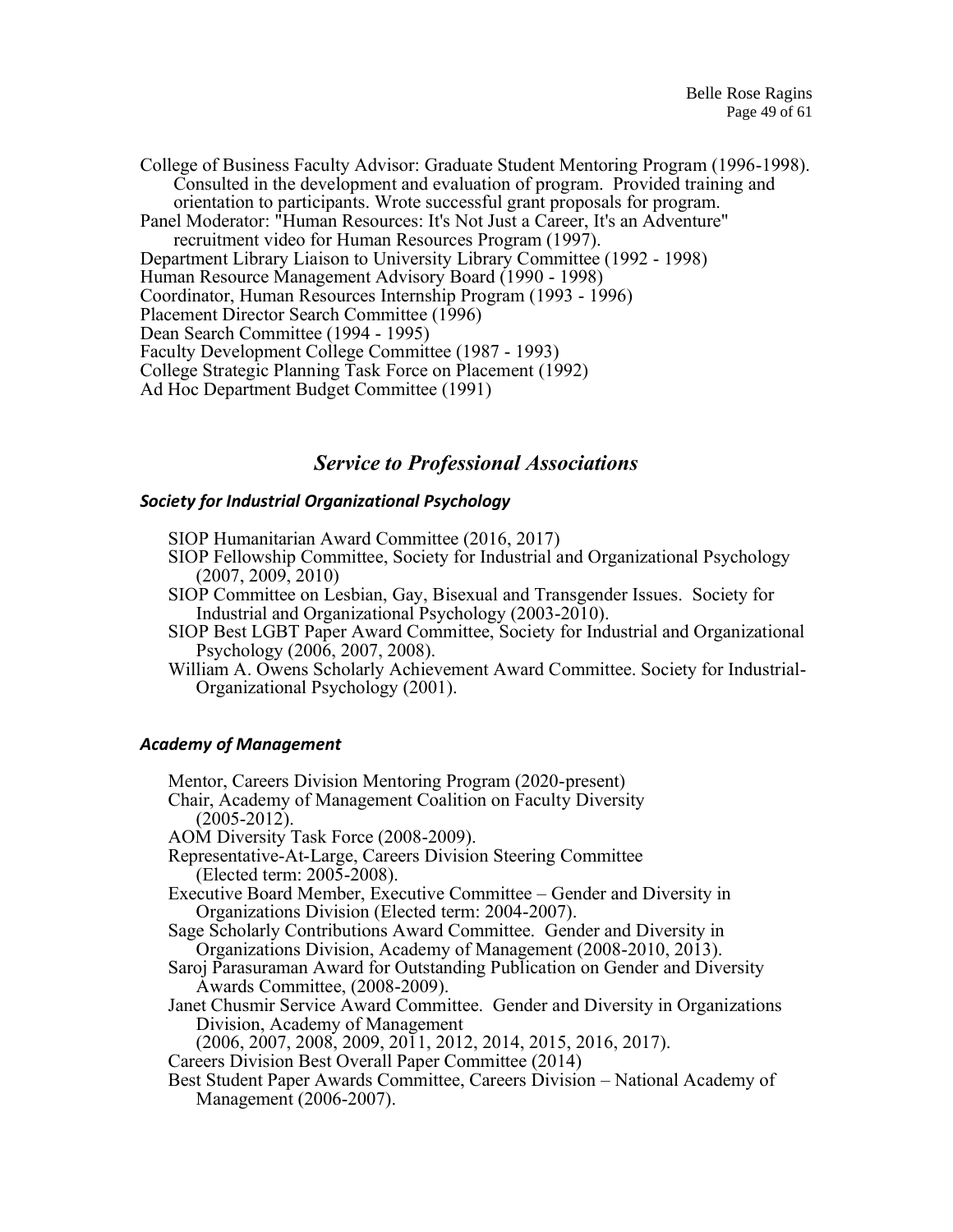- Chair, Diversity in Business School Faculty Ad Hoc Committee, Gender and Diversity in Organizations Division, National Academy of Management (2004- 2005).
- Diversity in Action Best Practice Award Sub-Committee, National Academy of Management. (2004-2005)
- Networking Committee, Gender and Diversity in Organizations Division of the National Academy of Management (1999 - 2002).
- Academy of Management Mentoring Committee (1999 2000).
- Best Practices Mentoring Award Subcommittee, National Academy of Management (1999-2000).
- Mentoring Committee, Gender and Diversity in Organizations Division of the National Academy of Management (1998-1999).
- Outstanding Publication in Organizational Behavior Awards Committee, Organizational Behavior Division, Academy of Management (1998).
- Executive Board Member, Executive Committee Women in Management Division, National Academy of Management (Elected term: 1992 - 1995).
- Chair, Best Dissertation Award Committee, Women in Management Division, National Academy of Management (1993 & 1994).
- Best Dissertation Award Committee, Women in Management Division, National Academy of Management (1992).
- Addison-Wesley Best Paper Award Committee, Careers Division, National Academy of Management (1993, 1997).
- Dorothy Harlow Best Paper Award Committee, Women in Management Division, National Academy of Management (1990, 1994 & 1995).

## *International, National and Community Committees, Boards and Positions*

Lead Mentor (I-0 Psychology), Mc Nair Business Scholars Program (2021-present). Executive Committee, Society for Organizational Behavior (2013-2017)

- Advisory Board Member, Deakin University Center for Business Research. Melbourne, Australia (2005-2006).
- Board Member, International Standards for Mentoring Programmes in Employment Review and Advisory Board (2004-2008).
- Scientific Committee, International Society for the Study of Work and Organizational Values (2003- 2006).
- Advisory Board, American Society for Training and Development (ASTD) of South East Wisconsin (2001 – 2004).
- UWM Representative, Milwaukee CEO Diversity Task Force (2001-2003).
- Research Advisor, *Milwaukee Magazine*. Men, Women and Power Study (2001).
- Research Advisor, National Office of 9-to-5, the National Association of Working Women (1998- 2003).
- Conference Advisory Board, The First National Coaching and Mentoring Conference (1997-1998).

Human Resource Management Association (HRMA). Judging Committee for Annual Award for Outstanding Diversity Program in Wisconsin (1997 and 1998).

Wisconsin Glass Ceiling Commission: Education and Outreach Committee (1994-1997). Catalyst: Women in Corporate Leadership Advisory Committee (1995-1996).

Graduate Management Admissions Council: National Task Force on Gender Issues in Management Education (1992).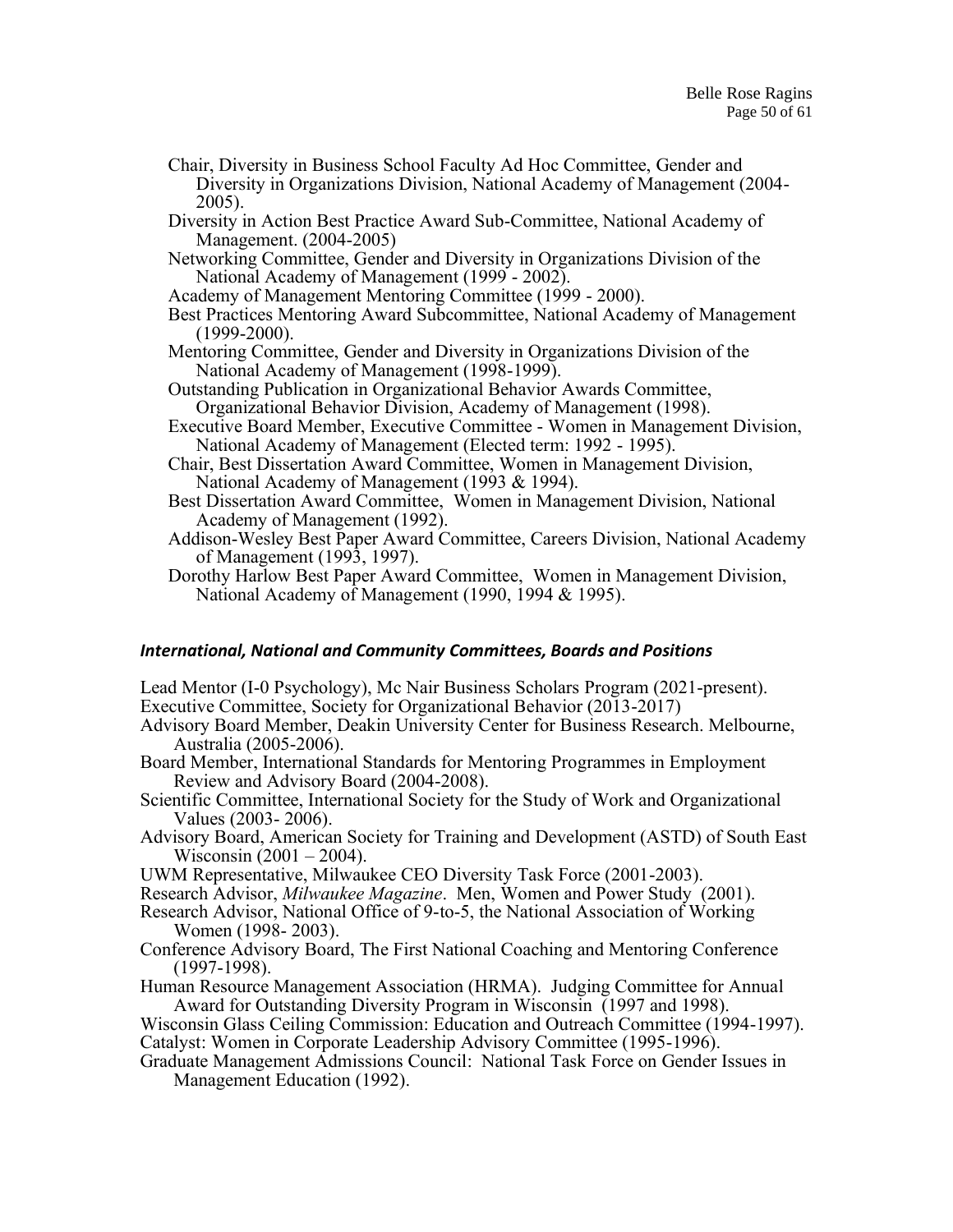#### *Dissertation/Masters Committees*

- Natalie Schneider, in progress. Dissertation Chair. Lubar School of Business. University of Wisconsin-Milwaukee.
- Xiaoxia Zhu, in progress. Dissertation Co-Chair. Lubar School of Business. University of Wisconsin-Milwaukee.
- Megha Yadav, in progress. Dissertation Co-Chair Lubar School of Business. University of Wisconsin-Milwaukee.
- Kevin McKouen, in progress. Committee member. Lubar School of Business. University of Wisconsin-Milwaukee.

Kyle Ehrhardt (2014). Dissertation Chair. *Understanding the role of workplace relationships in employee commitment and engagement: A complementary fit perspective*. Lubar School of Business. University of Wisconsin-Milwaukee.

- Gloria Miller (2014). Committee member. Lubar School of Business. University of Wisconsin-Milwaukee.
- Ann Marie Marlier (2014) Minor-Advisor and committee member. *An examination of the psychological contracts of contingent faculty teaching at urban, proprietary colleges.* School of Urban Education. University of Wisconsin-Milwaukee.
- Julie Fenzel (2013) Committee member. *Examining generational differences in the workplace: Work centrality, narcissism, and their relation to employee work engagement*. School of Urban Education. University of Wisconsin-Milwaukee.
- Barjinder Singh (2011). Committee member. *A model of organizational and community embeddedness: Social supportive contextual antecedents, underlying motivational mechanisms, and organizational, community and individual outcomes.* Committee Member. Lubar School of Business. University of Wisconsin-Milwaukee.
- Brian Altman (2011). Committee member*. Changes in self-assessed work performance over time as a result of workplace bullying: An analysis of retrospective perspectives.* Committee member and minor advisor. School of Urban Education. University of Wisconsin-Milwaukee.
- Doan Winkel (2010). Dissertation Chair. *Applying social cognitive career theory to the work-family domain: A lifespan approach to studying work-family alliance among family business owners*. Lubar School of Business Administration. University of Wisconsin-Milwaukee.
- Katherine Rowbotham (2009) *Reactions to the Extra-Organizational Deviance of Coworkers: Implications for Individuals in the Workplace*. Doctoral thesis external reviewer. University of Toronto, Canada.
- Raymond Trau (2008). *The Catch 22 of stigma: Identity, context and stereotype at work*. Doctoral thesis external reviewer. Monash University, Australia.
- Robin Church (2006) *The effects of organizational heterosexism on the mentoring relationships of gay and lesbian protégés*. Doctoral thesis external reviewer. University of Toronto, Canada.
- Patrice Colletti (2005). *Like a painting in progress: A preliminary descriptive analysis of governance and management leadership diversity in nonprofit organizations and implications for organizational success*. Masters thesis supervisor. School of Business. University of Wisconsin - Milwaukee.
- Anthony Grant (2001). *Toward a psychology of coaching: The impact of coaching on meta-cognition, mental health, and goal attainment.* Doctoral thesis external reviewer. Macquarie University, Australia.
- Brian Wertshnig (2001) Masters thesis supervisor. School of Business. University of Wisconsin - Milwaukee.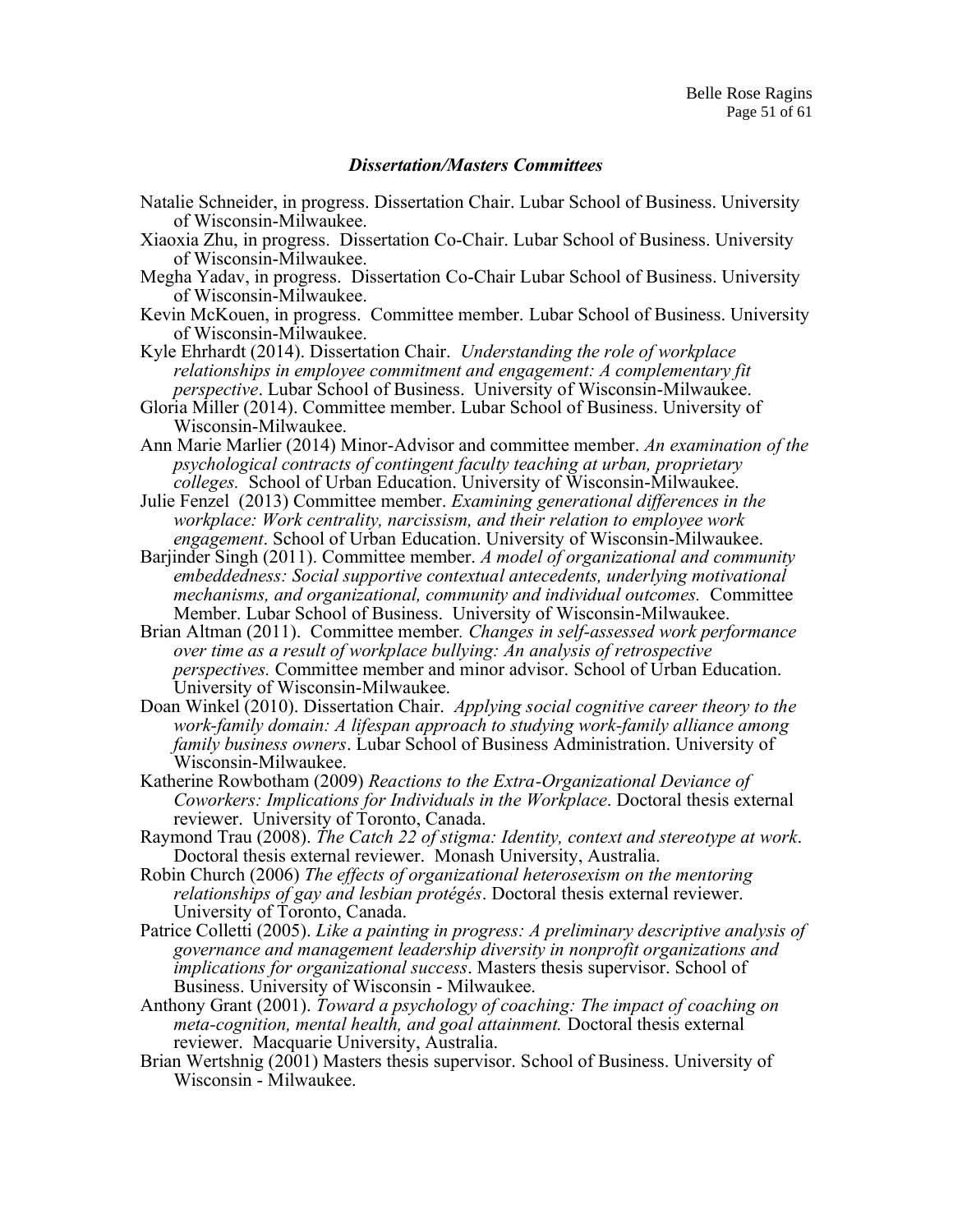- Susan Dircks (2000) Masters thesis supervisor. School of Business. University of Wisconsin - Milwaukee.
- Tracy Oerter (2000) Masters thesis supervisor. School of Business. University of Wisconsin - Milwaukee.
- Shinsaeng Ko (1999) Masters thesis supervisor. School of Business. University of Wisconsin - Milwaukee.
- Janice Mohlenrich (1996) Doctoral committee member. Education Department, Marquette University.
- Srimant Basu (1996) *Mentoring and Organisational Outcomes.* Department of Humanities and Social Sciences. Doctoral thesis external reviewer. Indian Institute of Technology.
- Ann Stockman (1993). *Perceptions of mentoring: Mentor/Protege pairs in clinical psychology.* Doctoral thesis external reviewer. Psychology Department, Fielding Institute.
- Amy Corpi (1992) *The mentoring relationship: An investigation of communication functions, perceived importance and gender.* Masters thesis committee member. Communication Department, Marquette University.

#### *Invited Community Presentations*

- *Developing Effective Mentoring Relationships.* Literacy Services of Wisconsin & Wisconsin Literacy. April 20, 2021.
- *How to Get a Mentor.* Panelist: 21<sup>st</sup> Century Skills. Prospanica: The Association of Hispanic Professionals – Milwaukee Chapter. Milwaukee, WI. November 9, 2016.
- *Racism at Work.* Guest Speaker. ExFabula Community Workshop. Milwaukee, WI. March 24, 2016.
- *Organizational Talent Retention and a Community's Diversity Climate.* Business Advisory Council – Lubar School of Business, University of Wisconsin-Milwaukee. Milwaukee, WI. April 30, 2014.
- *Glass Ceiling Chisels: Mentoring as a Career Resource for Women in Academic Medical Settings.* Medical College of Wisconsin Women's Faculty Council and Faculty Career Development Committee Leadership Workshop. Milwaukee, WI., May 9, 2012.
- *Community Matters! The Spillover of Community Diversity Climate to the Workplace.*  Granville Brown Deer Chamber of Commerce Diversity Dialogue Session. Milwaukee, WI. April 11, 2012.
- *Glass Ceiling Chisels: Mentoring as a Career Resource.* Professional Dimensions, Milwaukee, WI. October 26, 2011.
- *Managing Mentoring Relationships*. Society for Human Resource Management (SHRM). UWM Chapter. Milwaukee, WI. October 29, 2003.
- *Race and Gender Equity in Management: Breaking the Glass Ceiling*. Presented at "Strategies for Corporate and Nonprofit Leadership" conference hosted by Mount Mary's College Women's Leadership Institute and WE Energies. Milwaukee, WI. May 9, 2003.
- *The Seven Deadly Myths of Diversity.* Milwaukee Center for Workplace Diversity Inaugural Brown Bag. Wisconsin Energy Corporation. Milwaukee, WI. September 27, 2002.
- *The Seven Deadly Myths of Diversity.* Society for Human Resource Management (SHRM). UWM Chapter. Milwaukee, WI. April 4, 2002.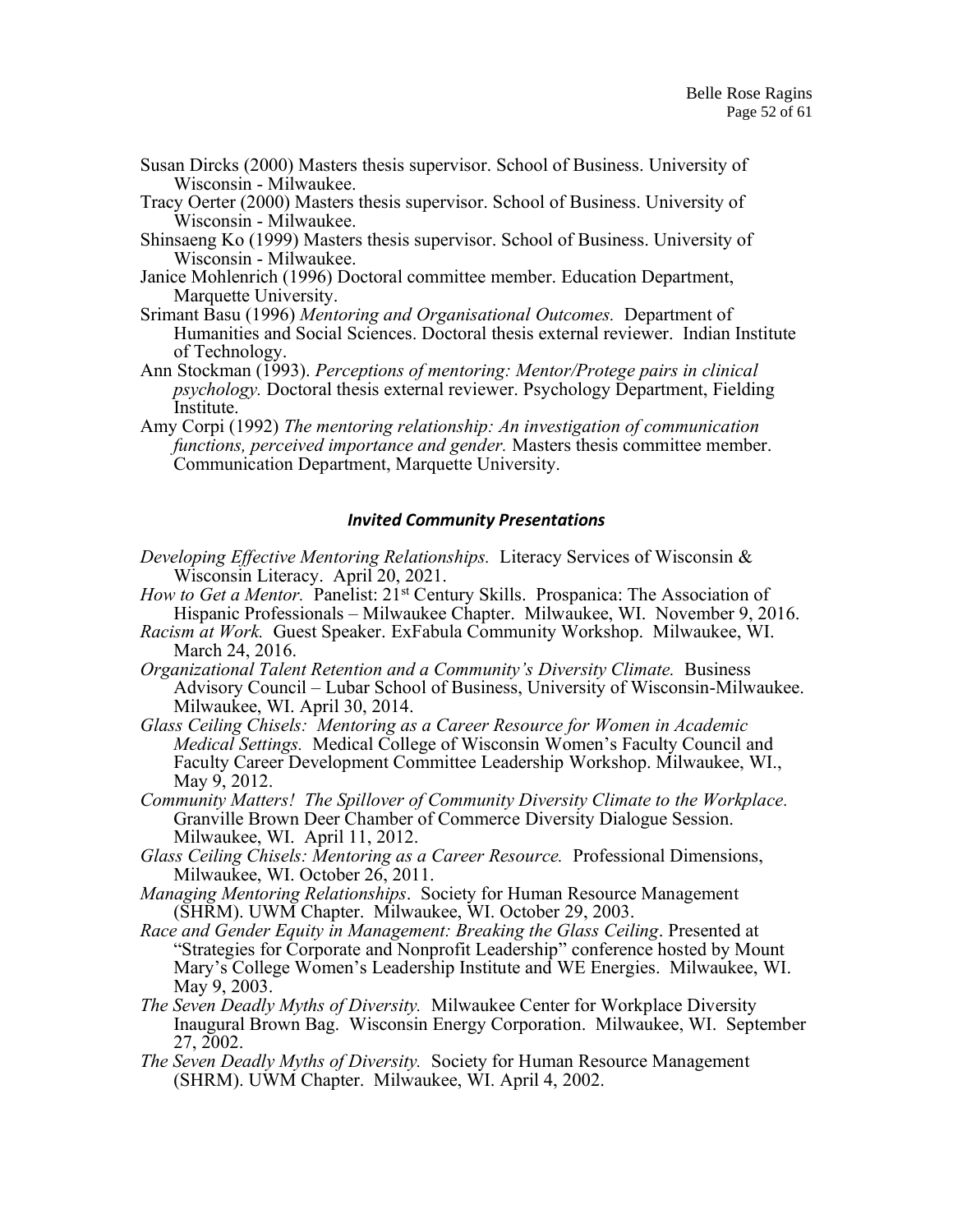- *Women and Power: A Comparison of National and Local Studies.* The Milwaukee Women's Gathering Meeting, sponsored by 9-to-5 and Women's Choice 2002. Milwaukee, WI. April 9, 2002.
- *Effective Mentoring Relationships*. American Society for Training and Development (ASTD), Wisconsin Chapter. Hosted by the University of Wisconsin-Milwaukee. Milwaukee, WI. October 10, 2001.
- *Finding the Right Mentor: Navigating Through Gendered Relationships.* The Zonta Women's Club of Milwaukee. Milwaukee, WI. February 28, 2001.
- *Heterosexism in the Workplace: The Straight Problem.* Workshop on sexual orientation in the workplace, Department of Employee Relations/EEO, City of Milwaukee. Milwaukee, WI. October 25, 2000.
- *Finding the Right Mentor: Navigating Through Gendered Relationships.* Two workshops for the Wisconsin Women in Higher Education Leadership Conference. Milwaukee, WI: October 20, 2000.
- *Finding the Right Mentor.* GE Global Systems Women's Networking Luncheon. Brookfield, WI. June 7, 2000.
- *Developing Effective Mentoring Relationships*. Half day workshop for the Women's Network Group (WINS) at Dean Foods. Rosemont, IL. December 15, 1999.
- *How to Find the Right Mentor.* Full day workshop conducted for the Milwaukee Metro Women's Forum conference: Career Strategies for the next millennium. Milwaukee, WI. Nov. 24, 1998.
- *He Said/She Said: Gender and Communication at Work.* Symposium for doctors, nurses and medical staff at Gundersen Lutheran Hospital. La Crosse, WI. April 8, 1998.
- *Developing Effective Mentoring Programs.* Professional Women's Council, Allen-Bradley Corporation, Milwaukee, WI. April 26, 1994.
- *Effective Mentoring Programs.* American Society for Training and Development (ASTD), Wisconsin Chapter, Brookfield, WI. February 23, 1994.
- *Effective Mentoring for Women.* Forum on glass ceiling sponsored by TEMPO, Milwaukee Women's Professional Association. Milwaukee, WI. March 9, 1994.
- *Breaking the Glass Ceiling.* West Suburban YWCA. Chicago, Illinois. June 3, 1993. *Effective Mentoring.* BDO Seidman Mentoring Program. Milwaukee, Wisconsin. November 20, 1992.
- *How to Select a Mentor - How to Be One.* BDO Seidman and Foley & Lardner's Midwest Professional Women's Group Retreat. Lake Lawn Resort, Delavan, Wisconsin. August 14, 1992.
- *The Sexual Harassment Issue: Knowing the Facts.* Transportation-Education Expo '92. Milwaukee, Wisconsin. May 19, 1992.
- *Women and Mentoring in Organizations.* Women in Management staff development workshop. Internal Revenue Service, Milwaukee, Wisconsin. October 2, 1990.
- *Developing Female Mentors in Organizations.* Staff development workshop. Defense Contract Administration Service Region (DCASR), Chicago Illinois April 4, 1990.
- *Career Renewal and Mentoring in Organizations.* Staff development workshop. Froedtert Hospital, Milwaukee, Wisconsin. September 29, 1989.
- *Coping with Conflict and Change.* Faculty development seminar, Cardinal Stritch College, Milwaukee, Wisconsin. January 13, 1988.

#### *UWM Presentations, Workshops and Training*

*Teaching Dilemmas and Mentoring Moments.* Teaching workshop for Lubar School doctoral students. March 19, 2021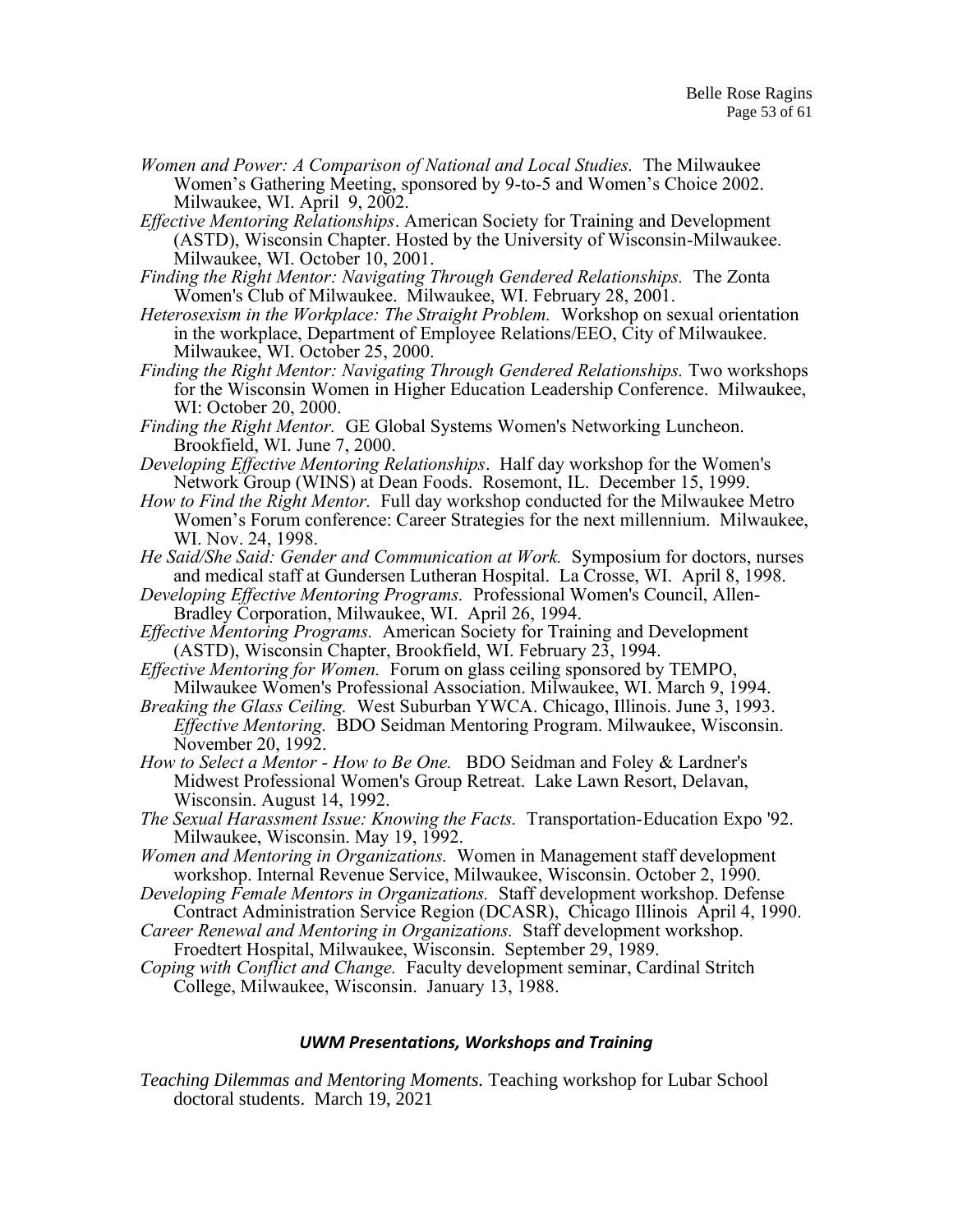- *Diversity and Inclusion*. Delta Sigma Pi, "Diversity in the Workplace" panel. Lubar School virtual event. December 1, 2020.
- *How to Handle Teaching Dilemmas (and Life) During the COVID Crisis.* Professional development teaching workshop for Lubar School faculty and doctoral students. April 17, 2020

*Gaining perspective: The impact of close cross-race friendships on diversity training and education.* Management area research brown bag series. February 27, 2019.

- *Developing Effective Mentoring Relationships.* Wisconsin Women in Higher Education Leadership (WWHEL) Workshop. February 21, 2019.
- *Glass ceilings, glass elevators and sticky floors: Challenges and solutions for female leaders*. Professional development workshop for UWM employees. September 22, 2017.
- *Balancing Teaching and Research: Sharing our Strategies?* Professional development teaching workshop for Lubar School faculty and doctoral students. April 7, 2017
- *Making the Ideal Real: Creating Effective Mentoring Relationships.* UWM Panthers-At-Work Professional Development Series. Inaugural presentation. May 15, 2015.
- *Developing Effective Mentoring Relationships.* Lubar School of Business Multicultural Mentoring Program Orientation.
	- September 17, 2021 (virtual); September 28, 2020 (virtual); September 27, 2019; September 21, 2018; September 22, 2017; September 16, 2016; September 25, 2015; September 12, 2014; September 6, 2013; September 7, 2012; September 16, 2011; August 18, 2010.
- *Networking: Who, What, Why and Where?* Panel moderator for the Lubar School of Business Multicultural Mentoring Program Spring Networking Reception. April 26, 2011.
- *Disclosure Disconnects: A Theoretical Model of the Disclosure of Invisible Stigmas Across Life Domains.* School of Business Administration Brownbag. November 3, 2005.
- *Mentors and Leaders*. UWM Student Leadership Conference for Milwaukee Public School System Students. October 5, 2005.
- *Work-Life Balance: Elusive Goal or Reality?* Professional development workshop for School of Business Administration faculty. April 16, 2004.
- *Managing Teaching Dilemmas.* Coordinated and facilitated teaching development workshop for School of Business Administration faculty. February 21, 2003.
- *Breaking the Glass Ceiling.* Equity and Diversity Services (EDS) Diversity Dividends Presentation. November 13, 2002.

*Becoming an Effective Mentor, Coach and Protégé.* Provided training for 6 UWM mentoring programs: School of the Arts Mentoring Program, Links, STS, I & MT, Building Blocks, and Friends on Campus. September 22, 2001.

*Developing Effective Mentoring Relationships.* Provided in-Service training workshop for UWM Academic Staff Mentoring Program, February 23, 2001.

- *Dealing with Research Dilemmas.* Facilitated professional development workshop for School of Business Administration faculty. April 13, 2001.
- *The Americans with Disability Act.* Panel moderator for the Masters in Human Resources and Labor Relations Spring Forum. April 18, 2001.
- *Pink Triangles: Antecedents and Consequences of Workplace Discrimination Against Gay* and Lesbian Employees.Masters in Human Resources and Labor Relations Lunchtime Forum, November 6, 2000.
- *Becoming an Effective Mentor and Protégé.* Mentor and protégé training for School of Business Building Blocks Mentoring Program. October 14, 2000.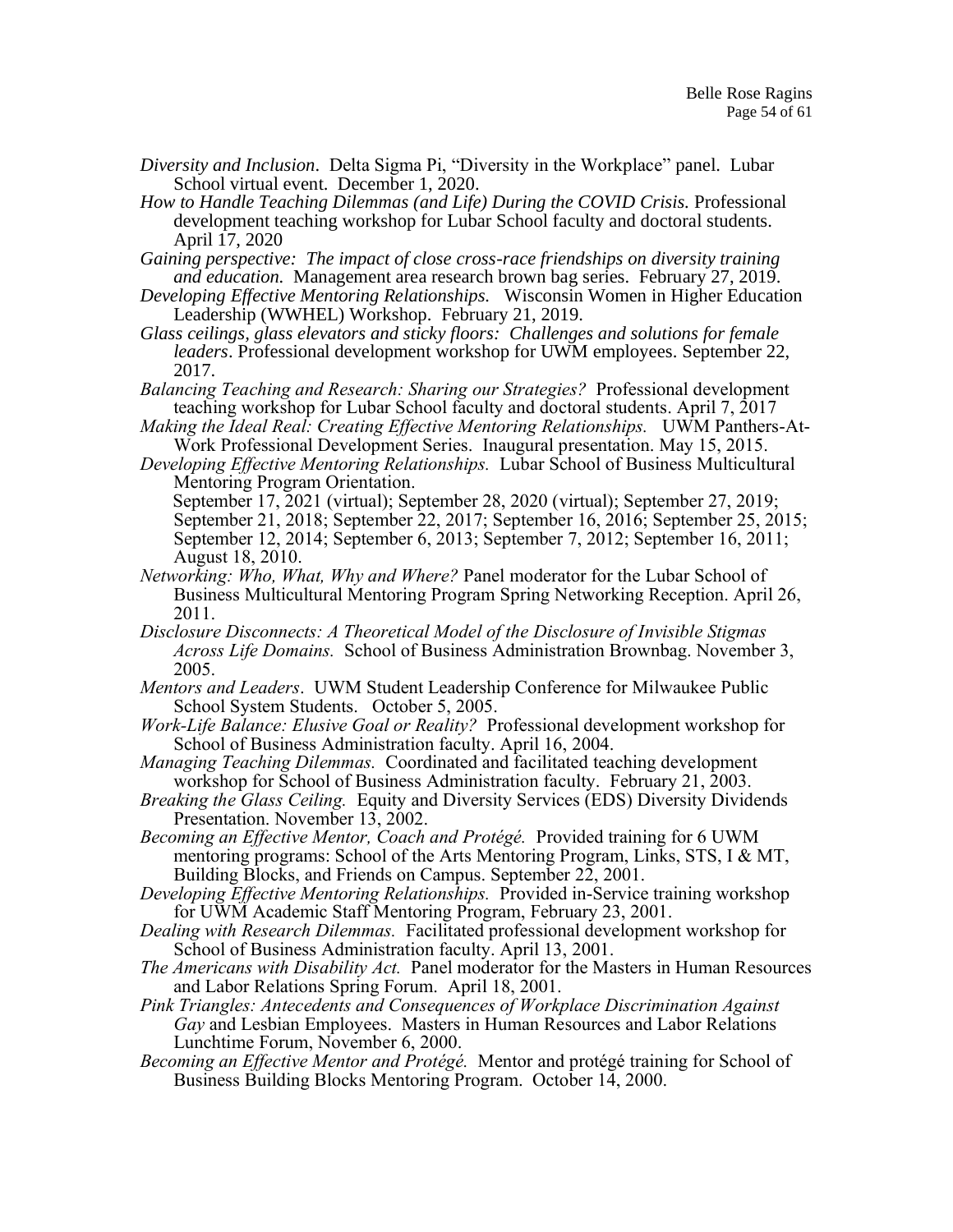*Developing Effective Mentoring Relationships.* Mentor training for Instructional and Media Technology Mentoring Program, September 18, 2000.

*Heterosexism in the Workplace: The Straight Problem.* Workshop presented for the UWM Institute on Critical Issues session: Dynamics of Homophobia. April 24, 2000.

*Professional Development Workshop for Teaching Effectiveness.* Facilitated workshop for School of Business Administration faculty. April 7, 2000.

*Becoming an Effective Coach and Protégé.* Mentor and protégé training for School of Business Building Blocks Mentoring Program. November 6, 1999.

*Managing Diversity: Challenges for the New Millennium*. Executive M.B.A. Program Special Event. January 30, 1999 & February 5, 1999.

#### *Marquette Presentations, Workshops and Training*

*Valuing Diversity.* Resident Hall Training. Marquette University, April 5, 1998.

- *Valuing Diversity.* Resident Hall Advisor Training. August 16, 1997.
- *The Incidence and Outcomes of Sexual Harassment on Campus.* Required in-service training for all staff, administrators and faculty of Marquette University. December 13 & 15, 1994.

*Women Mentoring Women.* Parent's Weekend Program. October 1, 1994.

*The Inclusion of Diversity into Business Curriculum.* Office of Multicultural Concerns Faculty Development Seminar. September 14, 1994.

- *Breaking the Glass Ceiling: Women Mentoring Women.* Keynote Speaker, Association of Marquette University Women's Annual Career Forum. February 2, 1994.
- *Communication and Feedback.* Staff development workshop. Marquette University Memorial Library. Milwaukee, WI: March 1, 1994.

*Employment Interviews.* Student Development Series. Mashuda Residence Hall. February 19, 1992.

*Planning Your Career.* Student Development Series. O'Donnell Residence Hall. October 20, 1987.

#### **MEDIA INTERVIEWS**

#### *Magazines and National Publications*

*New York Times. Topic*: Second-Best Role Models and Mentors *Wall Street Journal.* Topic: Formal Mentoring in Organizations. *U.S. News and World Report.* Topic: Women Mentoring Women. *Barron's:* Topic: Breaking the Glass Ceiling. *Newsday*. Topic: Women's Networks. *American Psychological Association (APA) Monitor*. Topic: Formal and Informal Mentoring Relationships in Organizations. *Working Woman Magazine.* Topic: Women Mentors. *Glamour Magazine.* Topics: Gender and Mentoring, How to Get a Mentor. *Cosmopolitan:* Topic: How to Find a Mentor. *The Rotarian:* Mentoring *Beauty Magazine.* Topic: Gender and Mentoring. *The Globe and Mail.* Topic: Sexual Harassment.

#### *Electronic Newspapers and Websites*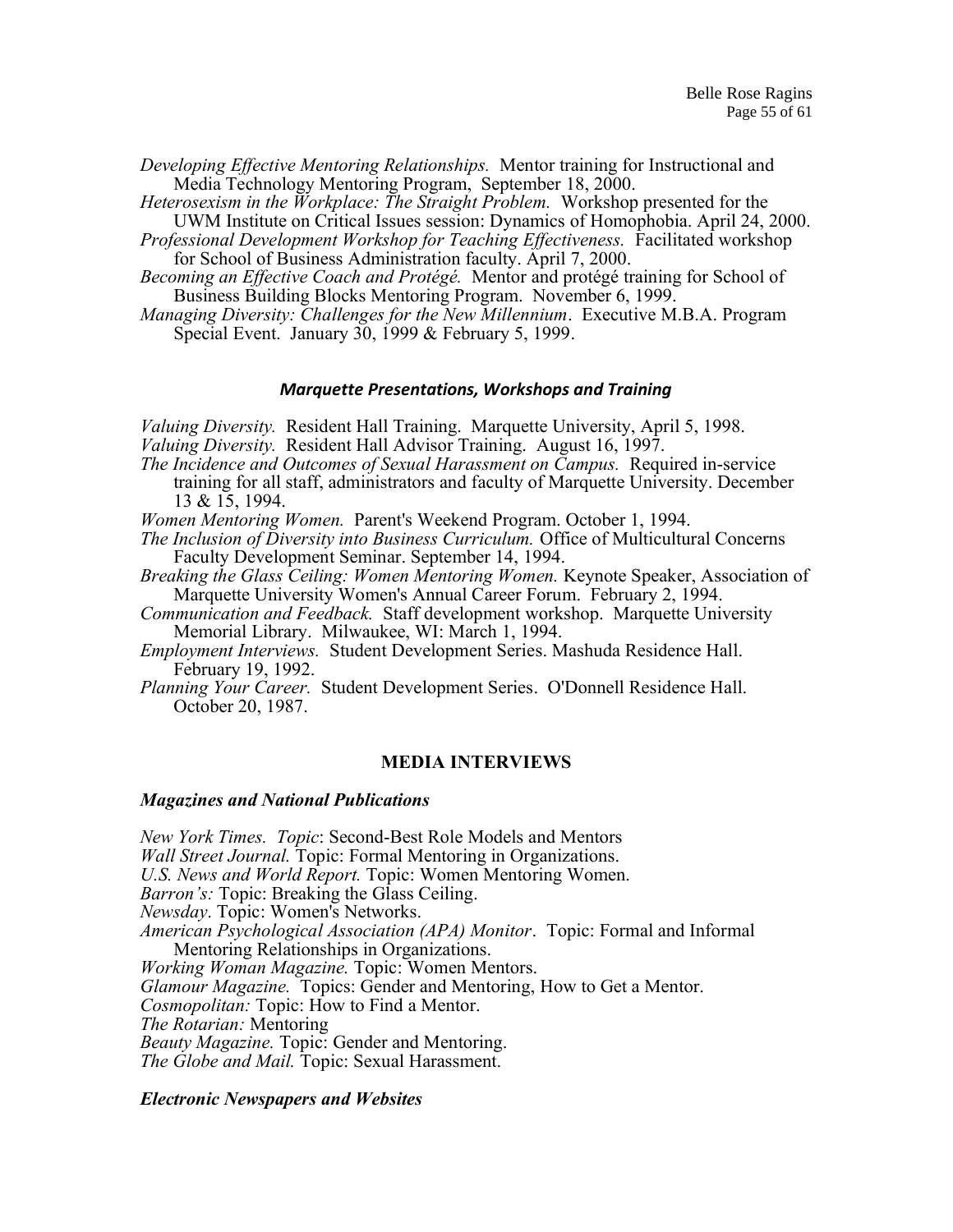*Can We Make Mentoring Extraordinary? An Interview with Dr. Belle Rose Ragins Psychology Today, Thriveglobal.com* and *Medium.Com* April 15, 2021.

*Making Positive Psychology Work. Podcast interview on mentoring and diversity.* (2/8/21)

*Investor's Business Daily, "*How to Learn from Someone Who Has Already Reached Your Goal" (1/29/21)

*American Psychological Association: Research Spotlight:* "You've got to have friends: the Spillover of cross-race friendships to diversity training and education" (10/27/20) *European CEO. "*Love's Labours Lost: The end of workplace relationships*."* (4/6/2020)

*Wall Street Journal* "The Unfinished Business of Office Diversity Training" (12/20/20)

*US News and World Report.* "Polish your professional image with better self-awareness"  $(5/22/19)$ 

*Human Resource Executive Magazine* (March 2019)

*World Economic Forum:* "#MeToo is having unexpected consequences for women" (3/6/18)

*Wallethub.com:* Living and Working in Racially Diverse Cities (2/14/18)

*Huffington Post:* Women-Oriented Companies are Run by Men (7/21/14*)*

Also posted on *Money News*

*Jezebel:* How to Get and Keep a Mentor (12/1/2011)

*Business Week.* Topics: Female MBA's and the Glass Ceiling;

Bridging Generation Gaps;

Mentoring Program at IBM

*The Wall Street Journal*. Topic: Gender and Mentoring.

*Newsday*: Topic: Reverse Mentoring.

*Society for Human Resource Management* (SHRM)

Topic: Diversity and Mentoring.

Topic: Negative life spillover/Fear of home foreclosure study

*Arthur Andersen Knowledgespace.* Topic: International Mentoring.

*MKE-Online*. Topic: Mentoring

*DiversityInc.Com*. Topic: Diversity in Milwaukee.

*The News Journal: Delaware Online*. Topic: Mentoring

## *Practitioner's Magazines*

*HR Magazine*. Topic: Mentoring *Insight Magazine.* Topic: Establishing Mentoring Programs. *Workforce Magazine*. Topic: Mentoring in Organizations. *Human Resource Executive Magazine*. Topic: Mentoring. *Training.* Topic: Mentoring. *Women in Engineering and Technology Career Development Guide*. Topic: Mentoring. *Point of View Magazine*. Topic: Mentoring.

## *International Newspapers*

*De Volkskrant* (Netherlands). Topic: Women, power and leadership. *The Asian Wall Street Journal* (Online). Topic: Mentoring Programs. *The Globe and Mail.* Topic: Gender and Power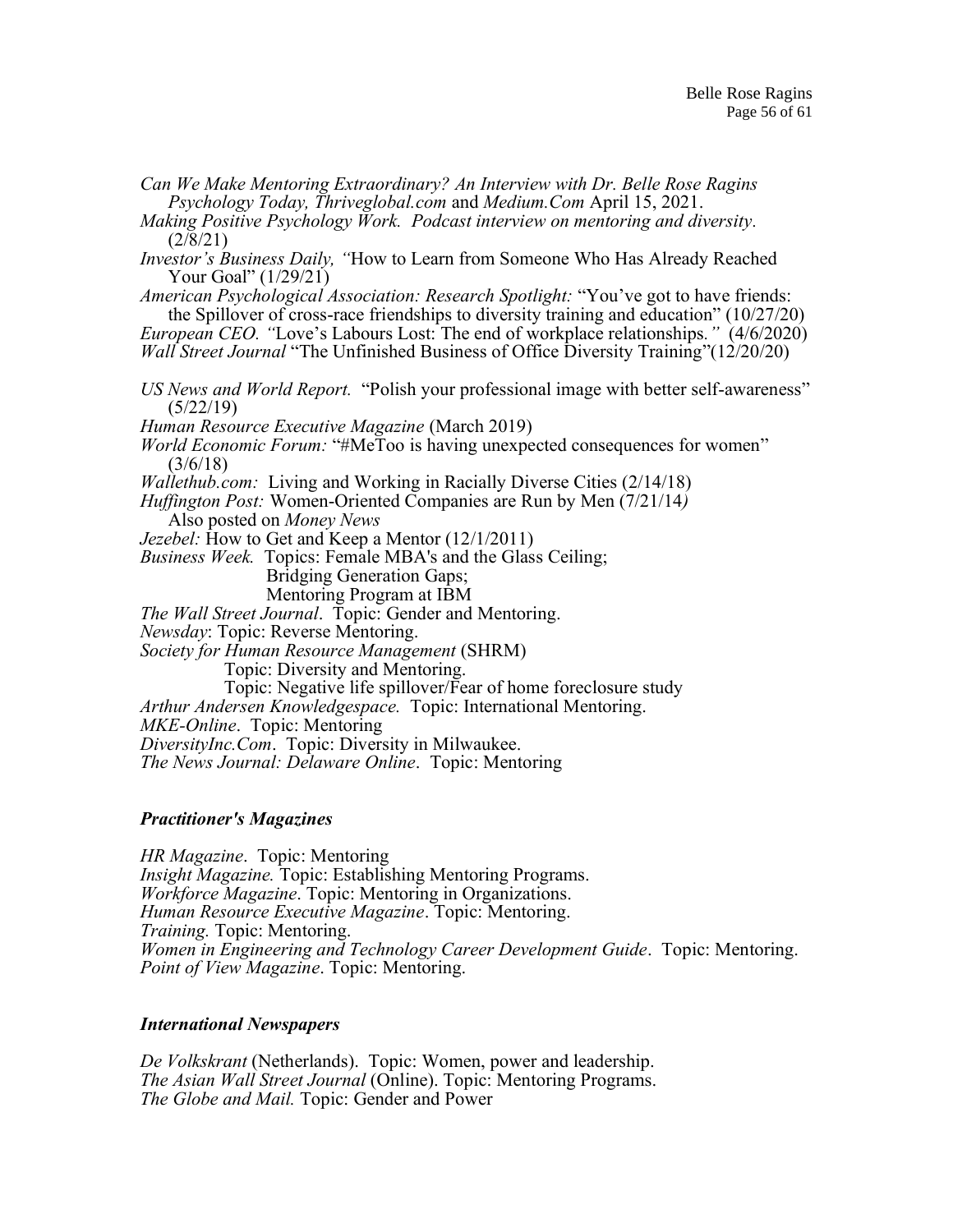## *Popular Press Books*

Interviews on gender, culture and the workplace appeared in: Henry, Amy (2004) *What it takes: Speak up, step up, move up: A modern woman's guide to success in business*. New York: St. Martin's Press. (pp: 119-120; 125-126).

## *National Newspapers*

*Akron Beacon Journal,* Akron, OH. Topic: Glass Ceiling. *Asbury Park Press,* Asbury, NJ: Topic: Mentoring. *Birmingham Post-Herald,* Birmingham, AL. Topic: Reversed-Status Couples. *Catholic Herald,* Milwaukee, WI. Topic: Marriage and reversed-status relationships. *Chicago Tribune*, Chicago, IL. Topic: The Glass Ceiling. *Chicago Tribune*, Chicago, IL. Topic: Sexual Harassment; Mentoring. *Chico Enterprise,* Chico, CA. Topic: Reversed-Status Couples. *Clarion Ledger,* Jackson, MS. Topic: Glass Ceiling. *Crescent-News*, Defiance, OH. Topic: Reversed-Status Couples. *Dallas Business Journal,* Dallas, TX: Topic: Women and Mentoring. *Decatur Daily,* Decatur, AL. Topic: Reversed-Status Couples. *Federal Times,* Springfield, VA. Topic: Formal Mentoring Programs. *Helmet News*, Helmet, CA.Topic: Reversed-Status Couples. *Herald-Standard,* Uniontown, PA. Topic: Reversed-Status Couples. *Indianapolis Star,* Indianapolis, IN. Topic: Glass Ceiling. *Intelligence-Record,* Doylestown, PA. Topic: Reversed-Status Couples. *Journal Gazette,* Fort Wayne, IN. Topic: Reversed-Status Couples. *Leader-Telegram,* Eau Claire, WI. Topic: Reversed-Status Couples. *Lexington Herald-Leader,* Lexington, KY. Topic: Glass Ceiling. *Montgomery Advisor,* Montgomery, AL. Topic: Reversed-Status Couples. *Nevada Appeal,* Carson City, NV. Topic: Reversed-Status Couples. *Oshkosh Northwestern,* Oshkosh, WI. Topic: Reversed-Status Couples. *Plain Dealer,* Cleveland OH. Topic: Reversed-Status Couples. *Press Telegram,* Long Beach CA: Topic: Mentoring. *Quincy Harold-Whig,* Quincy, IL. Topic: Reversed-Status Couples. *Salisbury Post,* Salisbury, NC. Topic: Reversed-Status Couples. *San Juan Star,* San Juan, Puerto Rico. Topic: Reversed-Status Couples. *Seattle Post-Intelligencer,* Seattle, WA. Topic: Reversed-Status Couples. *Star Tribune,* Minneapolis, MN.Topic: Reversed-Status Couples. *Staten Island Register,* Staten Island, NY. Topic: Reversed-Status Couples. *St. Louis Dispatch.* St. Louis, MO. Topic: The Glass Ceiling. *Sun-Sentinel,* Fort Lauderdale, FL. Topic: The Glass Ceiling. *Trentonian,* Trenton, NJ. Topic: Glass Ceiling. *The Tennessean,* Nashville, TN. Topic: Workplace Mentoring. *The Walla-Walla Union-Bulletin,* Walla-Walla, WA: Topic: Role of women in economy. *Valley Daily News,* Kent, WA. Topic: Reversed-Status Couples. *Vindicator,* Youngstown, OH. Topic: Reversed-Status Couples.

## *Milwaukee/Wisconsin Newspapers and Magazines*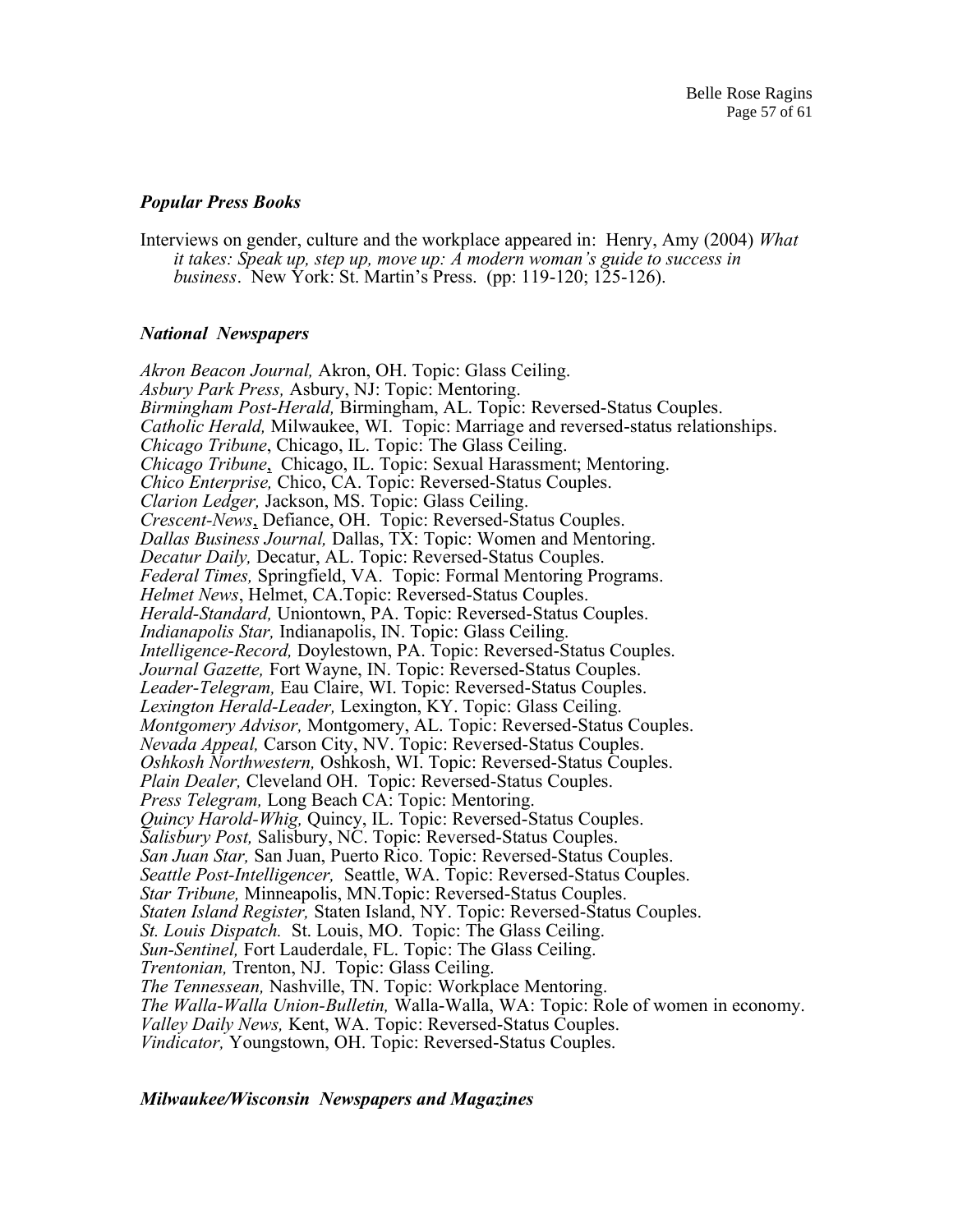*Wisconsin State Journal,* Epic Systems Employees Battle Management for More Diversity and Inclusion. March 1, 2021

*Milwaukee Business Journal.* Topics: Racial Harassment in the Workplace, Executive Mentoring, Women's Networks, Sexual Harassment, Diversity in Organizations, Gender and Pay Equity, Business Climates for Women, Gender and Leadership, Racial Harassment, Dressing for Success.

*Milwaukee Journal-Sentinel.* Topics: Diversity in Organizations, Career Management Through Mentoring, Diversity-Friendly Corporate Cultures, Minorities and the Glass Ceiling, Developing Effective Mentoring Relationships, Women Volunteers, Motherhood Penalty, Role expectations for women of color.

*Milwaukee Magazine.* Topic: Best Places for Women to Work.

*Milwaukee Journal.* Topics: Sexual Harassment, Gender and Hostile Environments, Gender and Mentoring, Work-Family Conflict, Women's Career Issues, Office Romance, Men in Dual-Career Couples, Trophy Wives, Reversed-Status Couples, Women and Housework, Gender Equality in the Workplace.

*Milwaukee Sentinel.* Topic: Mentoring in organizations.

*Milwaukee Small Business Times.* Topics: Mentoring in small businesses, Developing mentoring programs.

*1993 Milwaukee Women's Yellow Pages*: Feature interview on gender and mentoring.

#### *National and Local Television*

FOX: *Evening News* Interview. Topic: Playing Hooky. 4/10/00

WISN-TV (ABC) *Evening News* Interview. Topic: Glass Ceiling. 2/4/97.

- WTMJ-TV (NBC) *Evening News* Interview. Topic: Baby Boomers Turning Fifty. 1/3/96.
- WISN-TV (ABC) *This Week* Talk Show. Topic: Mentoring in Organizations. 1/9/94.

WISN-TV (ABC) *Milwaukee's Talking* Talk Show. Topic: Reversed-Status Couples. 8/19/93.

WTMJ-TV (NBC) *Evening News* Interviews. Topic: Sexual Harassment in Organizations. 3/24/92 and 3/12/92.

WTMJ-TV (NBC) *Human Rights* Television Program. Topic: Sexual Harassment in Organizations. October-November, 1989.

#### *National and Local Radio*

*National Public Radio: Hearsay with Cathy Lewis.* 5/8/17. Topic: Do it Yourself Mentoring.

*WGLB.* Milwaukee, WI. 11/6/02. Topic: The Seven Deadly Myths of Diversity.

*National Public Radio*. All Things Considered. 3/6/01. Topic: Gays in the Workplace. *WUWM Public Radio* 8/18/05 and 11/23/05. Topic: Effective teaching.

*WUWM Public Radio* 9/20/12 and 9/23/12. Topic: Spillover of Community Diversity to the Workplace.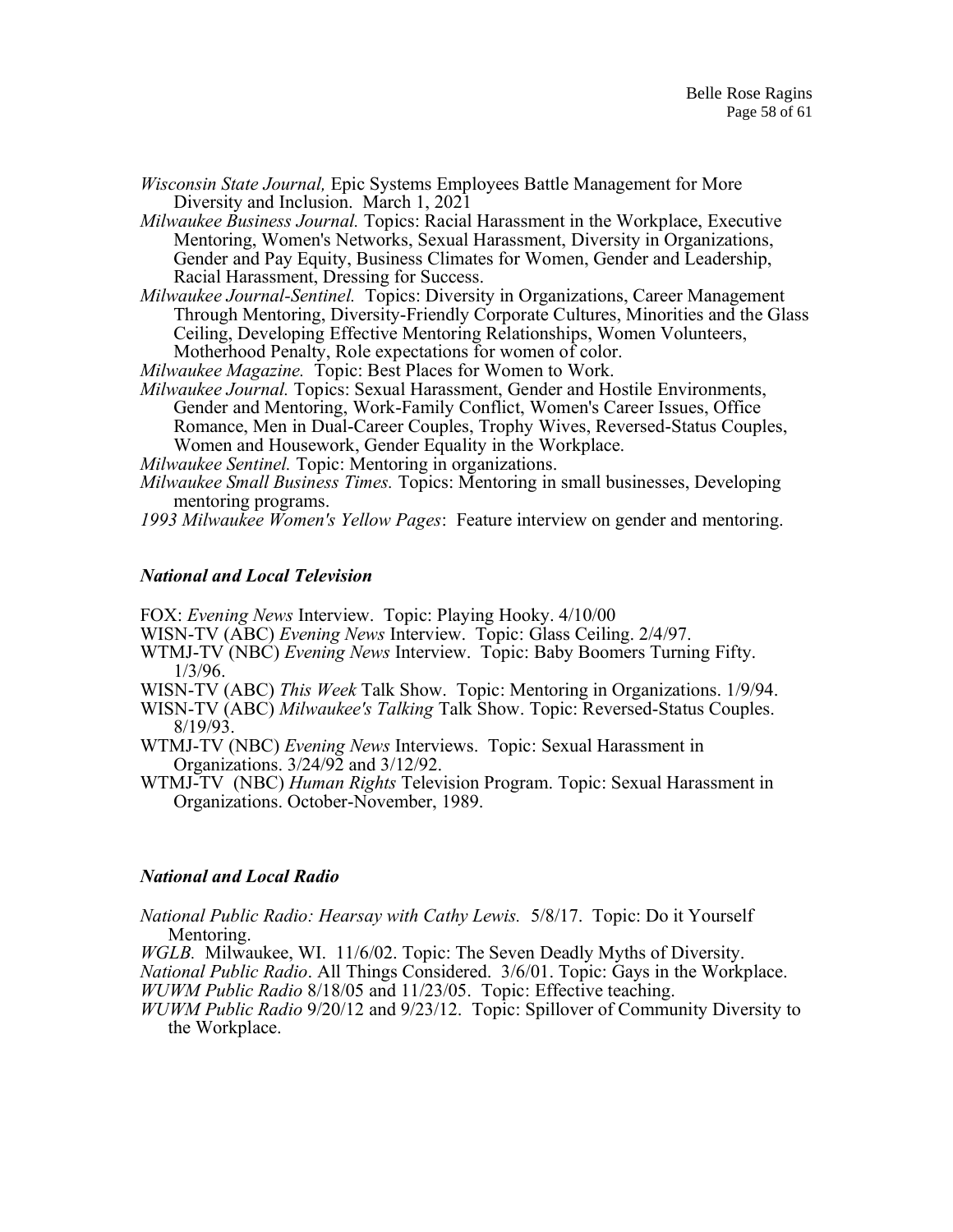#### **PROGRAM DEVELOPMENT**

*Founder and Research Director: The Milwaukee Center for Workplace Diversity Senior Research Fellow: The Institute for Diversity Education and Leadership (IDEAL)* University of Wisconsin-Milwaukee (November 2001- June 2006).

Developed the Milwaukee Center for Workplace Diversity, renamed the Institute for Diversity Education and Leadership (IDEAL). As the first of its kind in the nation, the Institute partnered local organizations with local universities for the purpose of creating and disseminating knowledge about workplace diversity. The Institute developed a local infrastructure of trained professionals in workplace diversity and provided practical assistance and training to employers seeking to attract, retain and promote a diverse workforce.

Originated business plans, co-developed budgets, developed position descriptions, organized search committees and sought initial funding from the Milwaukee business community. Worked closely with Milwaukee-area CEOs in funding initiatives and implementation. Assisted in raising \$380,000 of start-up funding from the Milwaukee business community.

# **CONSULTING AND OTHER EXPERIENCE**

## *CONSULTING EXPERIENCE*

#### *Mentor/Coaching Training:*

Allen-Bradley Corporation Andersen Consulting BDO Seidman Dean Foods (Gender and Mentoring) Defense Contact Administrative Service (U.S. Army subcontractor) Eaton Corporation (Cutler-Hammer Division) Foley & Lardner Froedtert Hospital GE Global Systems JPMorgan/ Chase Bank Miller Brewing Company Corporate Headquarters. (Diversity and Mentoring) Miller Brewing Company: Irwindale, CA; Eden NC. Quad Graphics (Diversity and Mentoring) Quarles & Brady, LLP U.S. Internal Revenue Service United Water Services

#### *Mentor Program Development:*

Briggs and Stratton Harley-Davidson (Diversity and Mentoring) JPMorgan Chase Bank Milwaukee Journal/Sentinel Miller Brewing Company (Corporate Headquarters)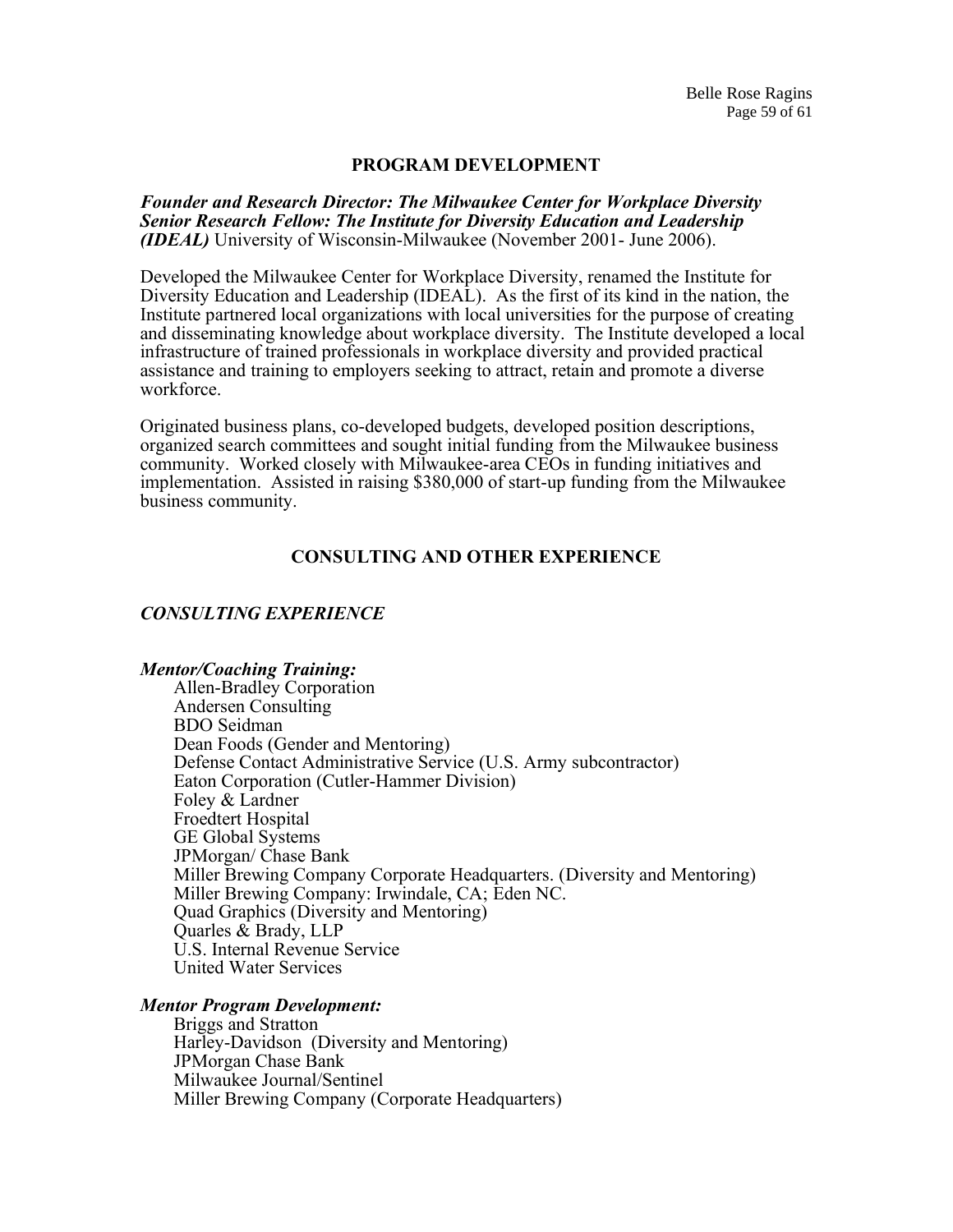State of Wisconsin (Department of Industry, Labor and Human Relations) Wisconsin Gas Wisconsin Medical College

## *Diversity Training:*

Rockwell Automation Gundersen Lutheran Hospital Marquette University Miller-Coors Brewing Company Quad Graphics

# *Team Building:*

Wisconsin Center/Greater Milwaukee Convention and Visitor's Bureau

*Sub-Contracted Consulting/Research Experience* 

## *Senior Consulting Associate*

W.A. Golomski & Associates - Chicago, IL.

As senior member of an international quality improvement consulting firm, responsible for developing and conducting quality improvement team building training for individuals at all organizational levels. Companies included: insurance provider, chemical manufacturer, health systems/hospitals, interstate trucking, business network, U.S. Navy. (1989 - 1994)

## **Research Coordinator and Statistical Consultant**

Martin Marietta Inc. - Oak Ridge National Laboratory, Oak Ridge TN Designed and conducted applied field research and program evaluation. Responsible for developing instruments, analyzing data, and generating technical reports. (1985- 1986)

## **Selection Specialist**

Lounsbury and Associates - Knoxville, TN. Conducted executive assessments for top-level personnel and applicants for executive positions at Appalachian Life Insurance. (1983-1984)

## **Graduate Research Assistant**

Department of Management - University of Tennessee, Knoxville, TN (1981-1984)

*Related Work Experience:*

# **Public Policy Analyst Internship**

Illinois Legislative Advisory Committee on Public Aid - Chicago, IL

Designed and conducted evaluative policy research. Responsible for policy planning, legislative recommendations and statewide coordination of agencies into task force. (1980-1981)

## **Program Director and Clinical Supervisor**

Department of Health and Human Resources - Downers Grove, IL Directed employment service program. Designed and implemented community and staff training seminars. Responsible for clinical supervision, training and evaluation